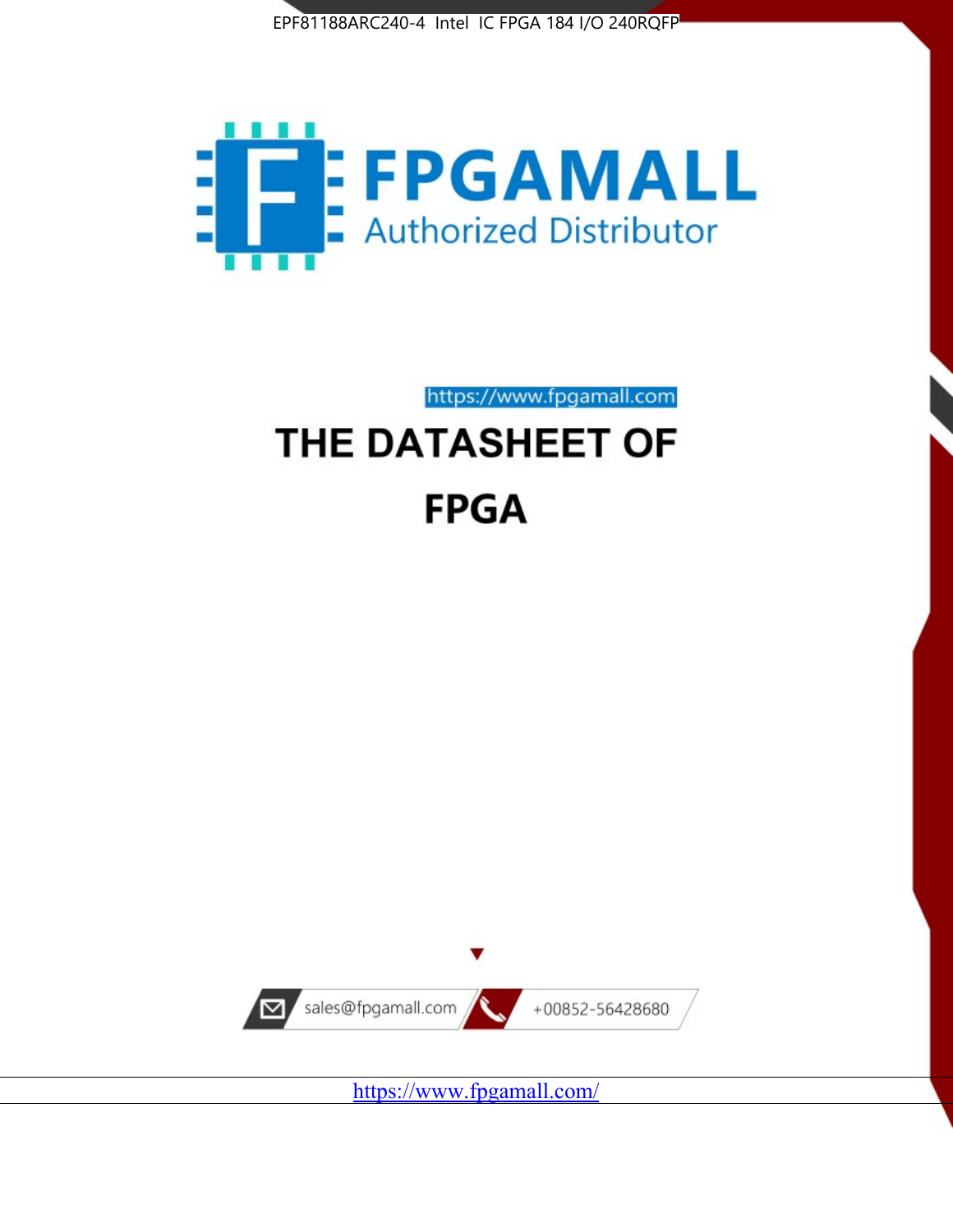

### **FLEX 8000**

**Programmable Logic Device Family**

### **January 2003, ver. 11.1 Data Sheet**

### Features...

Low-cost, high-density, register-rich CMOS programmable logic device (PLD) family (see Table 1)

- 2,500 to 16,000 usable gates
- 282 to 1,500 registers
- System-level features
	- In-circuit reconfigurability (ICR) via external configuration devices or intelligent controller
	- Fully compliant with the peripheral component interconnect Special Interest Group (PCI SIG) *PCI Local Bus Specification, Revision 2.2* for 5.0-V operation
	- Built-in Joint Test Action Group (JTAG) boundary-scan test (BST) circuitry compliant with IEEE Std. 1149.1-1990 on selected devices
	- MultiVolt<sup>™</sup> I/O interface enabling device core to run at  $5.0 V$ , while I/O pins are compatible with 5.0-V and 3.3-V logic levels
	- Low power consumption (typical specification is 0.5 mA or less in standby mode)
- Flexible interconnect
	- FastTrack<sup>®</sup> Interconnect continuous routing structure for fast, predictable interconnect delays
	- Dedicated carry chain that implements arithmetic functions such as fast adders, counters, and comparators (automatically used by software tools and megafunctions)
	- Dedicated cascade chain that implements high-speed, high-fan-in logic functions (automatically used by software tools and megafunctions)
	- Tri-state emulation that implements internal tri-state nets
- Powerful I/O pins
- Programmable output slew-rate control reduces switching noise

| <b>Feature</b>            | <b>EPF8282A</b><br><b>EPF8282AV</b> | <b>EPF8452A</b> | <b>EPF8636A</b> | <b>EPF8820A</b> | <b>EPF81188A</b> | <b>EPF81500A</b> |  |  |  |  |
|---------------------------|-------------------------------------|-----------------|-----------------|-----------------|------------------|------------------|--|--|--|--|
| Usable gates              | 2,500                               | 4.000           | 6,000           | 8,000           | 12.000           | 16,000           |  |  |  |  |
| Flipflops                 | 282                                 | 452             | 636             | 820             | 1.188            | 1,500            |  |  |  |  |
| Logic array blocks (LABs) | 26                                  | 42              | 63              | 84              | 126              | 162              |  |  |  |  |
| Logic elements (LEs)      | 208                                 | 336             | 504             | 672             | 1.008            | 1,296            |  |  |  |  |
| Maximum user I/O pins     | 78                                  | 120             | 136             | 152             | 184              | 208              |  |  |  |  |

### *Table 1. FLEX 8000 Device Features*

### **Altera Corporation 1**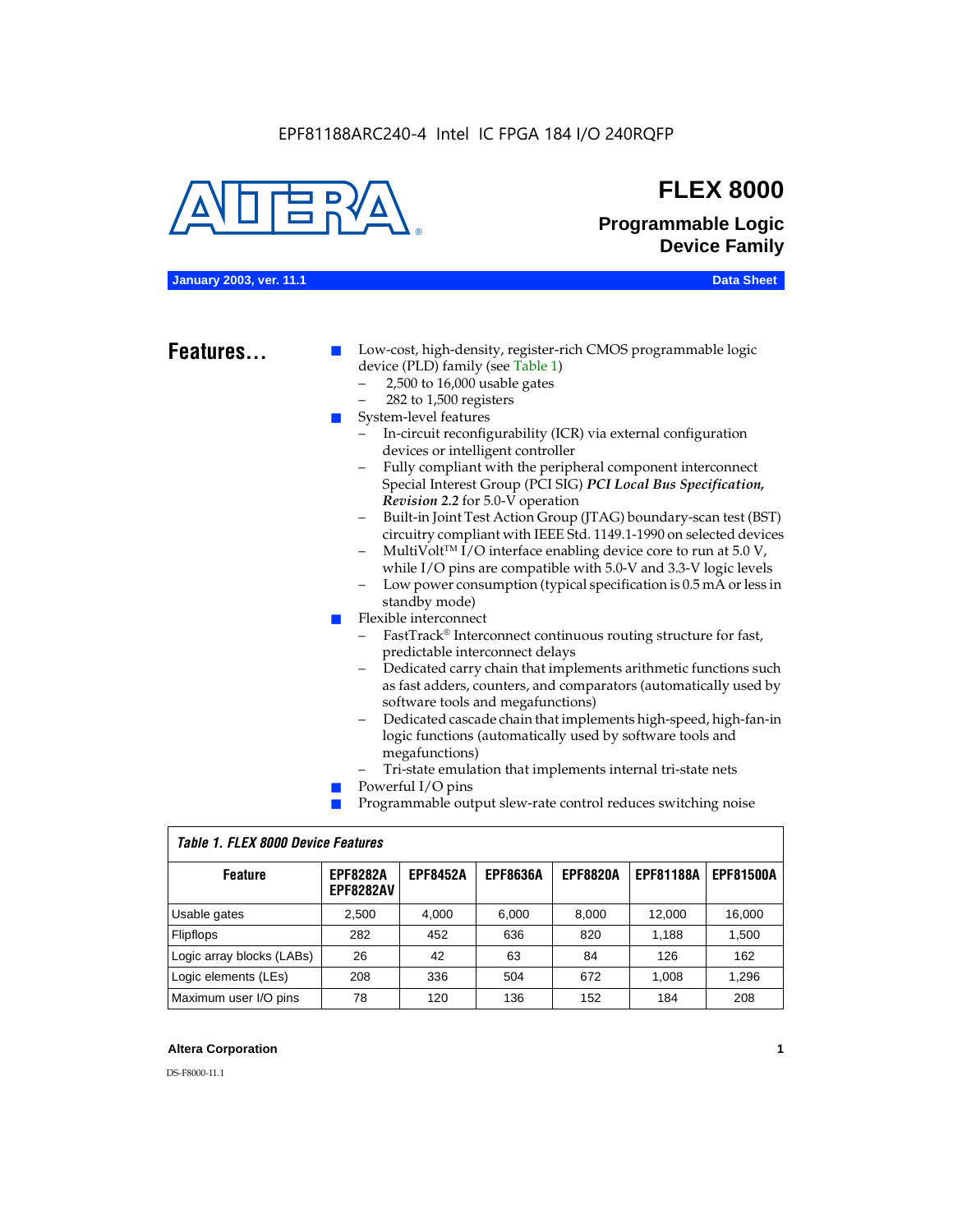| <b>JTAG BST</b><br>circuitry | Yes | No | Yes | Yes | No | Yes |
|------------------------------|-----|----|-----|-----|----|-----|
|                              |     |    |     |     |    |     |

### **...and More Features**

Fabricated on an advanced SRAM process ■ Available in a variety of packages with 84 to 304 pins (see Table 2) Software design support and automatic place-and-route provided by the Altera® MAX+PLUS® II development system for Windows-based PCs, as well as Sun SPARCstation, HP 9000 Series 700/800, and IBM RISC System/6000 workstations Additional design entry and simulation support provided by EDIF

Peripheral register for fast setup and clock-to-output delay

2 0 0 and 3 0 0 netlist files, library of parameterized modules (LPM), Verilog HDL, VHDL, and other interfaces to popular EDA tools from manufacturers such as Cadence, Exemplar Logic, Mentor Graphics, OrCAD, Synopsys, Synplicity, and Veribest

| Table 2. FLEX 8000 Package Options & I/O Pin Count<br>Note $(1)$ |                           |                               |                            |                               |                              |                              |                               |                              |                              |                               |                              |                               |
|------------------------------------------------------------------|---------------------------|-------------------------------|----------------------------|-------------------------------|------------------------------|------------------------------|-------------------------------|------------------------------|------------------------------|-------------------------------|------------------------------|-------------------------------|
| <b>Device</b>                                                    | 84-<br>Pin<br><b>PLCC</b> | $100 -$<br>Pin<br><b>TQFP</b> | 144-<br>Pin<br><b>TQFP</b> | $160 -$<br>Pin<br><b>PQFP</b> | $160 -$<br>Pin<br><b>PGA</b> | $192 -$<br>Pin<br><b>PGA</b> | $208 -$<br>Pin<br><b>POFP</b> | $225 -$<br>Pin<br><b>BGA</b> | $232 -$<br>Pin<br><b>PGA</b> | $240 -$<br>Pin<br><b>PQFP</b> | $280 -$<br>Pin<br><b>PGA</b> | $304 -$<br>Pin<br><b>ROFP</b> |
| EPF8282A                                                         | 68                        | 78                            |                            |                               |                              |                              |                               |                              |                              |                               |                              |                               |
| EPF8282AV                                                        |                           | 78                            |                            |                               |                              |                              |                               |                              |                              |                               |                              |                               |
| EPF8452A                                                         | 68                        | 68                            |                            | 120                           | 120                          |                              |                               |                              |                              |                               |                              |                               |
| EPF8636A                                                         | 68                        |                               |                            | 118                           |                              | 136                          | 136                           |                              |                              |                               |                              |                               |
| EPF8820A                                                         |                           |                               | 112                        | 120                           |                              | 152                          | 152                           | 152                          |                              |                               |                              |                               |
| EPF81188A                                                        |                           |                               |                            |                               |                              |                              | 148                           |                              | 184                          | 184                           |                              |                               |
| EPF81500A                                                        |                           |                               |                            |                               |                              |                              |                               |                              |                              | 181                           | 208                          | 208                           |

### *Note:*

(1) FLEX 8000 device package types include plastic J-lead chip carrier (PLCC), thin quad flat pack (TQFP), plastic quad flat pack (PQFP), power quad flat pack (RQFP), ball-grid array (BGA), and pin-grid array (PGA) packages.

### **General Description**

Altera's Flexible Logic Element MatriX (FLEX®) family combines the benefits of both erasable programmable logic devices (EPLDs) and fieldprogrammable gate arrays (FPGAs). The FLEX 8000 device family is ideal for a variety of applications because it combines the fine-grained architecture and high register count characteristics of FPGAs with the high speed and predictable interconnect delays of EPLDs. Logic is implemented in LEs that include compact 4-input look-up tables (LUTs) and programmable registers. High performance is provided by a fast, continuous network of routing resources.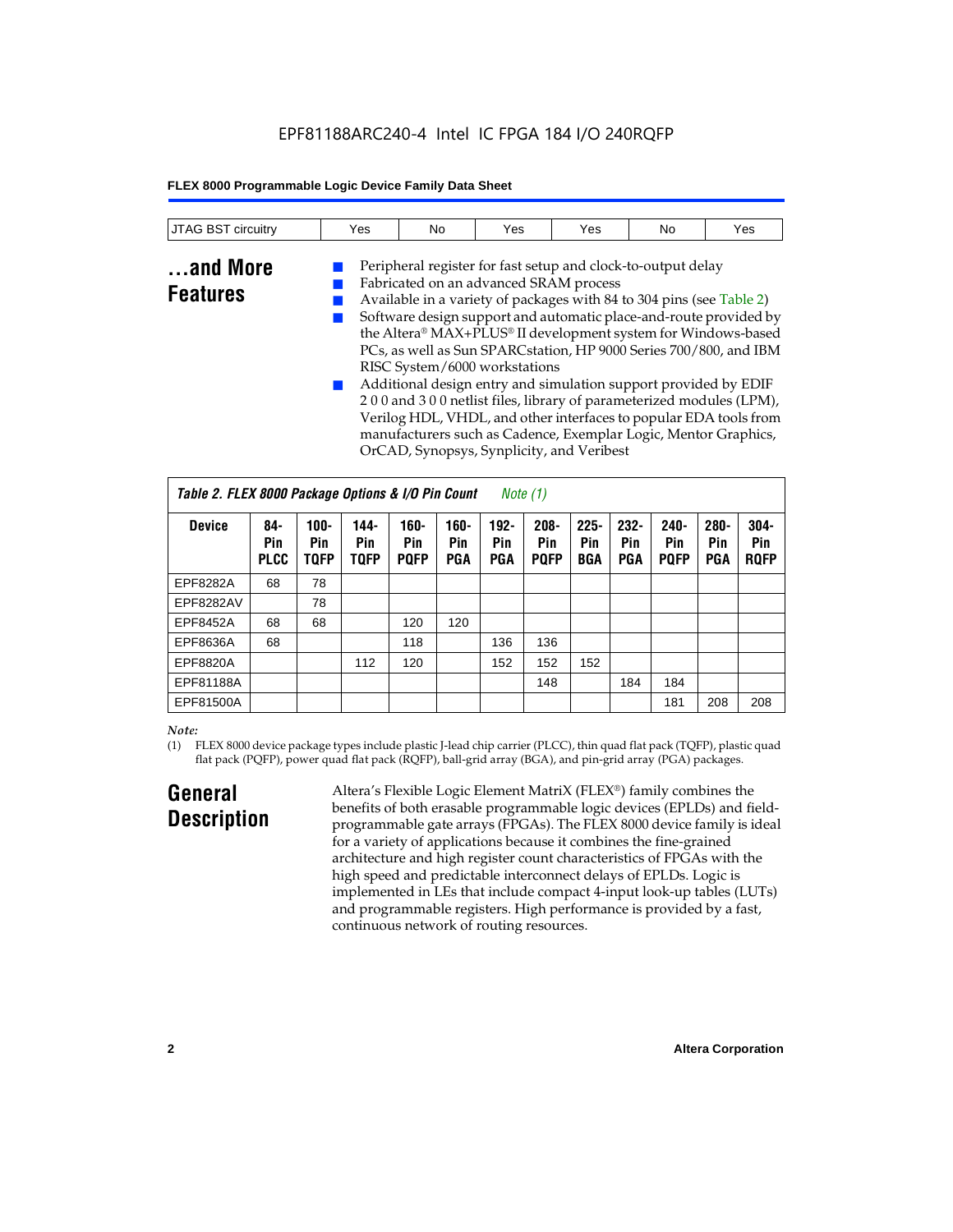FLEX 8000 devices provide a large number of storage elements for applications such as digital signal processing (DSP), wide-data-path manipulation, and data transformation. These devices are an excellent choice for bus interfaces, TTL integration, coprocessor functions, and high-speed controllers. The high-pin-count packages can integrate multiple 32-bit buses into a single device. Table 3 shows FLEX 8000 performance and LE requirements for typical applications.

| Tadie 3. Flex 8000 periormance |                 |       |                    |     |            |  |  |  |  |  |  |
|--------------------------------|-----------------|-------|--------------------|-----|------------|--|--|--|--|--|--|
| <b>Application</b>             | <b>LEs Used</b> |       | <b>Speed Grade</b> |     |            |  |  |  |  |  |  |
|                                |                 | $A-2$ | A-3                | A-4 |            |  |  |  |  |  |  |
| 16-bit loadable counter        | 16              | 125   | 95                 | 83  | <b>MHz</b> |  |  |  |  |  |  |
| 16-bit up/down counter         | 16              | 125   | 95                 | 83  | <b>MHz</b> |  |  |  |  |  |  |
| 24-bit accumulator             | 24              | 87    | 67                 | 58  | <b>MHz</b> |  |  |  |  |  |  |
| 16-bit address decode          | 4               | 4.2   | 4.9                | 6.3 | ns         |  |  |  |  |  |  |
| 16-to-1 multiplexer            | 10              | 6.6   | 7.9                | 9.5 | ns         |  |  |  |  |  |  |

*Table 3. FLEX 8000 Performance*

All FLEX 8000 device packages provide four dedicated inputs for synchronous control signals with large fan-outs. Each I/O pin has an associated register on the periphery of the device. As outputs, these registers provide fast clock-to-output times; as inputs, they offer quick setup times.

The logic and interconnections in the FLEX 8000 architecture are configured with CMOS SRAM elements. FLEX 8000 devices are configured at system power-up with data stored in an industry-standard parallel EPROM or an Altera serial configuration devices, or with data provided by a system controller. Altera offers the EPC1, EPC1213, EPC1064, and EPC1441 configuration devices, which configure FLEX 8000 devices via a serial data stream. Configuration data can also be stored in an industry-standard  $32 K \times 8$  bit or larger configuration device, or downloaded from system RAM. After a FLEX 8000 device has been configured, it can be reconfigured in-circuit by resetting the device and loading new data. Because reconfiguration requires less than 100 ms, realtime changes can be made during system operation. For information on how to configure FLEX 8000 devices, go to the following documents:

- Configuration Devices for APEX & FLEX Devices Data Sheet
- $BitBlaster$  Serial Download Cable Data Sheet
- ByteBlasterMV Parallel Port Download Cable Data Sheet
- *Application Note 33 (Configuring FLEX 8000 Devices)*
- *Application Note 38 (Configuring Multiple FLEX 8000 Devices)*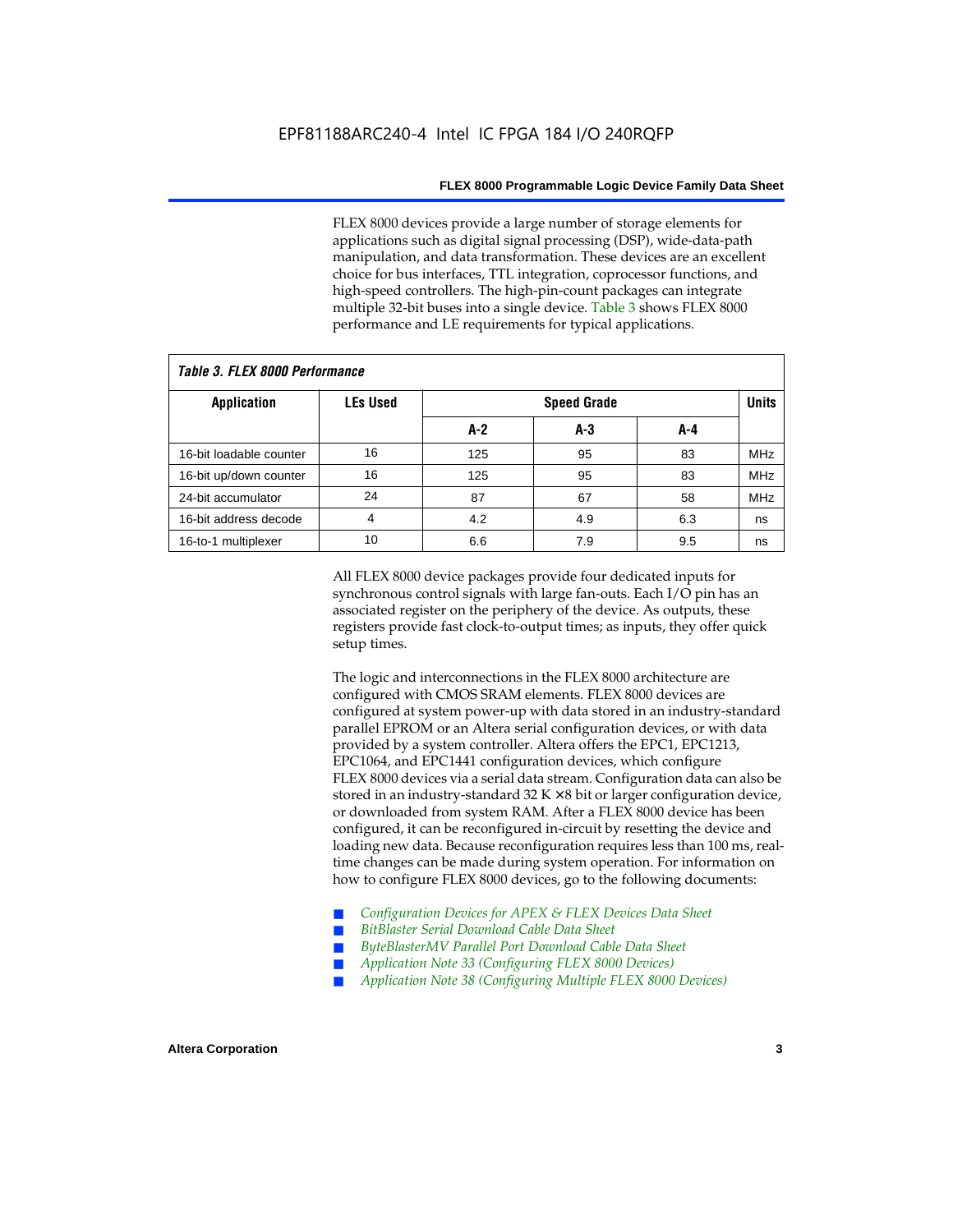FLEX 8000 devices contain an optimized microprocessor interface that permits the microprocessor to configure FLEX 8000 devices serially, in parallel, synchronously, or asynchronously. The interface also enables the microprocessor to treat a FLEX 8000 device as memory and configure the device by writing to a virtual memory location, making it very easy for the designer to create configuration software.

The FLEX 8000 family is supported by Altera's MAX+PLUS II development system, a single, integrated package that offers schematic, text—including the Altera Hardware Description Language (AHDL), VHDL, and Verilog HDL—and waveform design entry, compilation and logic synthesis, simulation and timing analysis, and device programming. The MAX+PLUS II software provides EDIF 2 0 0 and 3 0 0, library of parameterized modules (LPM), VHDL, Verilog HDL, and other interfaces for additional design entry and simulation support from other industrystandard PC- and UNIX workstation-based EDA tools. The MAX+PLUS II software runs on Windows-based PCs and Sun SPARCstation, HP 9000 Series 700/800, and IBM RISC System/6000 workstations.

The MAX+PLUS II software interfaces easily with common gate array EDA tools for synthesis and simulation. For example, the MAX+PLUS II software can generate Verilog HDL files for simulation with tools such as Cadence Verilog-XL. Additionally, the MAX+PLUS II software contains EDA libraries that use device-specific features such as carry chains, which are used for fast counter and arithmetic functions. For instance, the Synopsys Design Compiler library supplied with the MAX+PLUS II development system includes DesignWare functions that are optimized for the FLEX 8000 architecture.



For more information on the MAX+PLUS II software, go to the *MAX+PLUS II Programmable Logic Development System & Software Data Sheet*.

### **Functional Description**

The FLEX 8000 architecture incorporates a large matrix of compact building blocks called logic elements (LEs). Each LE contains a 4-input LUT that provides combinatorial logic capability and a programmable register that offers sequential logic capability. The fine-grained structure of the LE provides highly efficient logic implementation.

Eight LEs are grouped together to form a logic array block (LAB). Each FLEX 8000 LAB is an independent structure with common inputs, interconnections, and control signals. The LAB architecture provides a coarse-grained structure for high device performance and easy routing.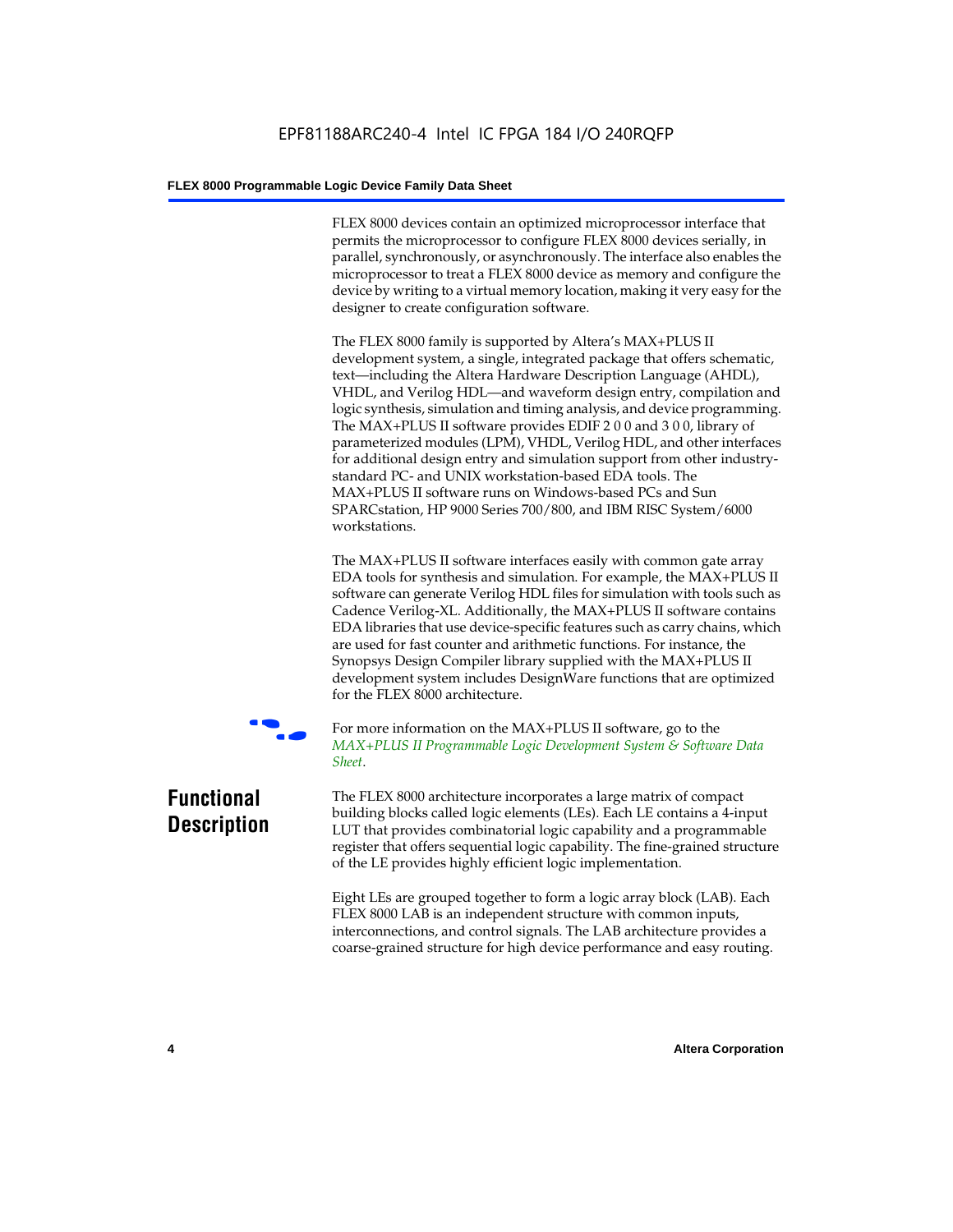Figure 1 shows a block diagram of the FLEX 8000 architecture. Each group of eight LEs is combined into an LAB; LABs are arranged into rows and columns. The I/O pins are supported by I/O elements (IOEs) located at the ends of rows and columns. Each IOE contains a bidirectional I/O buffer and a flipflop that can be used as either an input or output register.



Signal interconnections within FLEX 8000 devices and between device pins are provided by the FastTrack Interconnect, a series of fast, continuous channels that run the entire length and width of the device. IOEs are located at the end of each row (horizontal) and column (vertical) FastTrack Interconnect path.

### **Altera Corporation 5**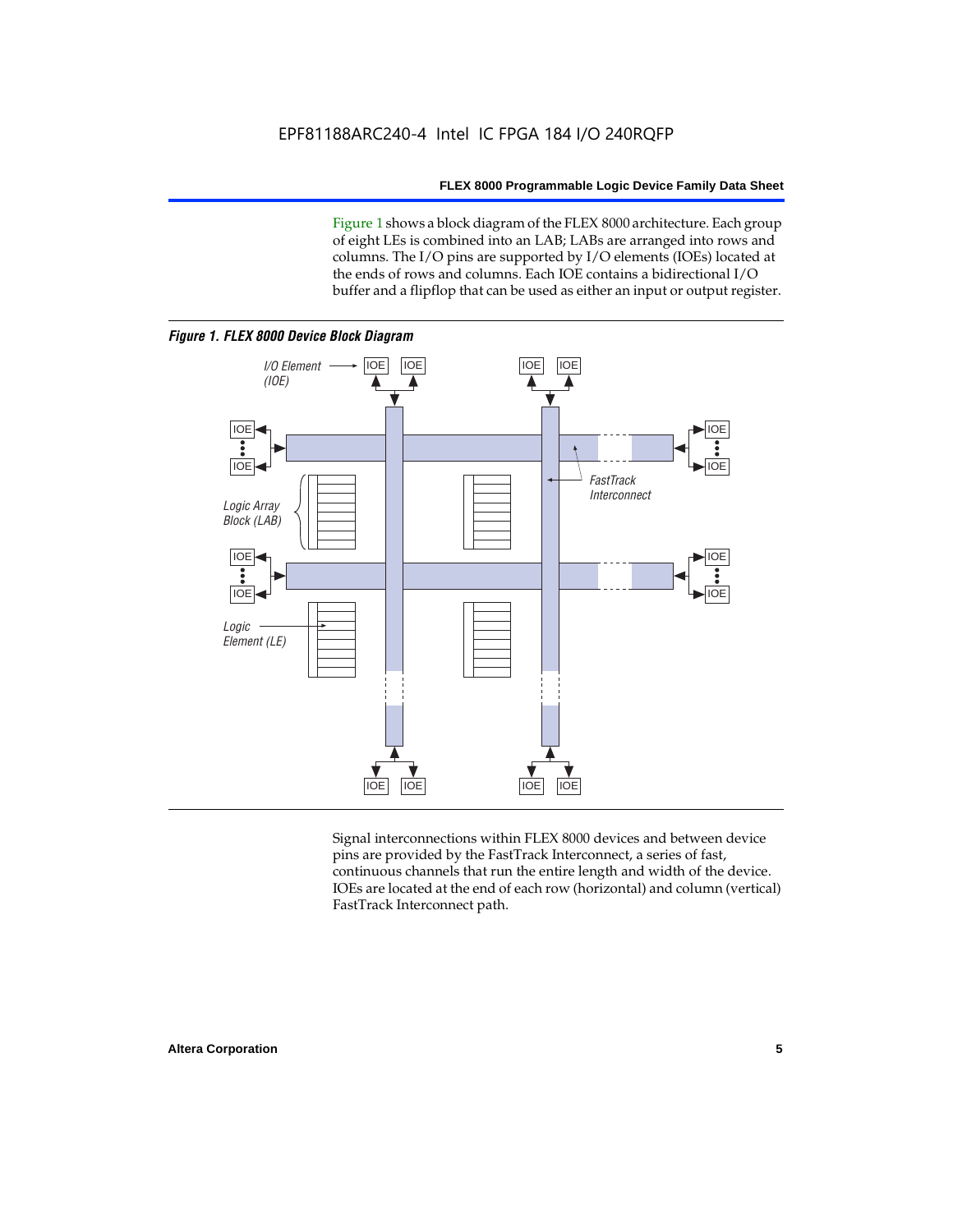### **Logic Array Block**

A logic array block (LAB) consists of eight LEs, their associated carry and cascade chains, LAB control signals, and the LAB local interconnect. The LAB provides the coarse-grained structure of the FLEX 8000 architecture. This structure enables FLEX 8000 devices to provide efficient routing, high device utilization, and high performance. Figure 2 shows a block diagram of the FLEX 8000 LAB.



**6 Altera Corporation**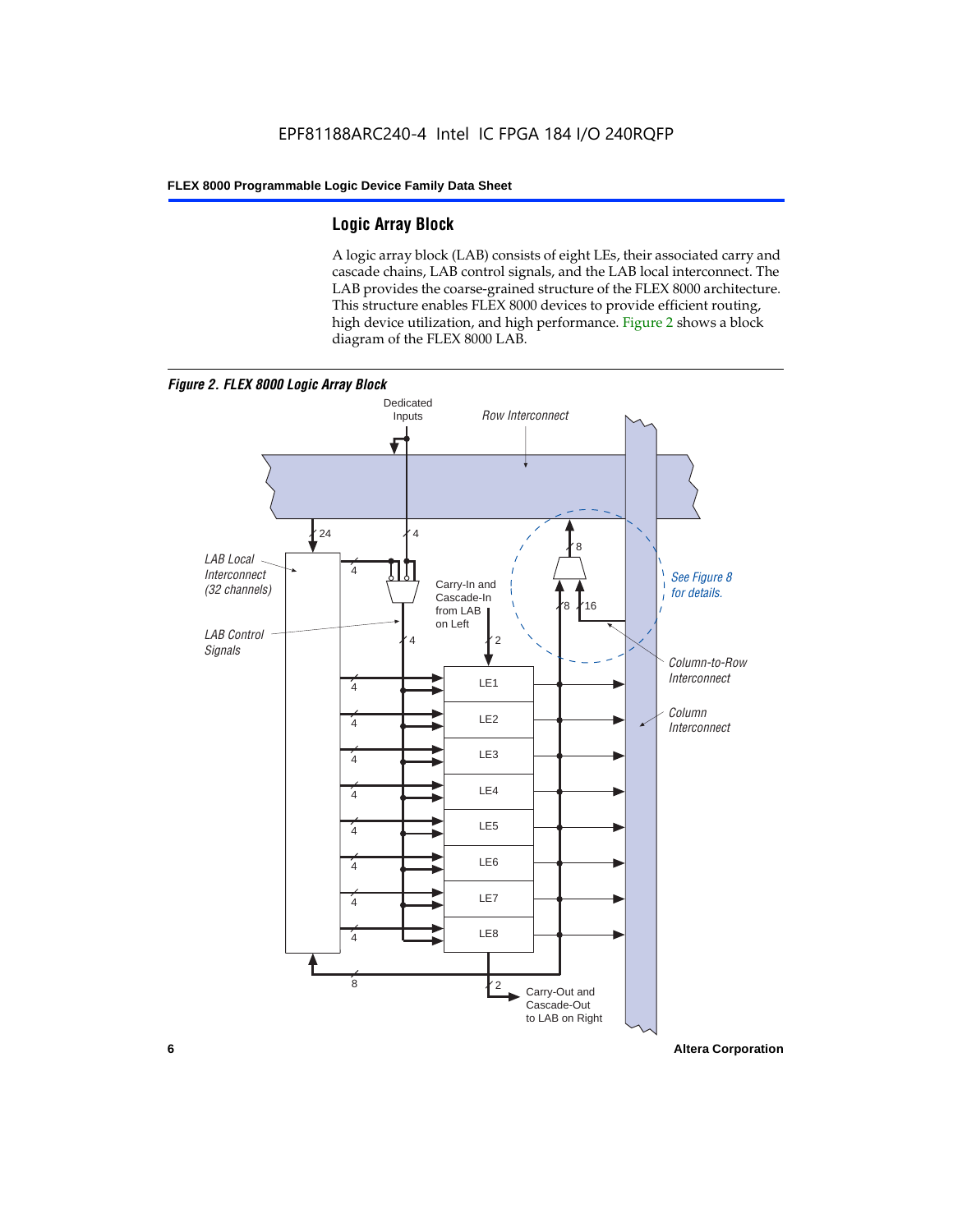Each LAB provides four control signals that can be used in all eight LEs. Two of these signals can be used as clocks, and the other two for clear/preset control. The LAB control signals can be driven directly from a dedicated input pin, an I/O pin, or any internal signal via the LAB local interconnect. The dedicated inputs are typically used for global clock, clear, or preset signals because they provide synchronous control with very low skew across the device. FLEX 8000 devices support up to four individual global clock, clear, or preset control signals. If logic is required on a control signal, it can be generated in one or more LEs in any LAB and driven into the local interconnect of the target LAB.

### **Logic Element**

The logic element (LE) is the smallest unit of logic in the FLEX 8000 architecture, with a compact size that provides efficient logic utilization. Each LE contains a 4-input LUT, a programmable flipflop, a carry chain, and cascade chain. Figure 3 shows a block diagram of an LE.



The LUT is a function generator that can quickly compute any function of four variables. The programmable flipflop in the LE can be configured for D, T, JK, or SR operation. The clock, clear, and preset control signals on the flipflop can be driven by dedicated input pins, general-purpose I/O pins, or any internal logic. For purely combinatorial functions, the flipflop is bypassed and the output of the LUT goes directly to the output of the LE.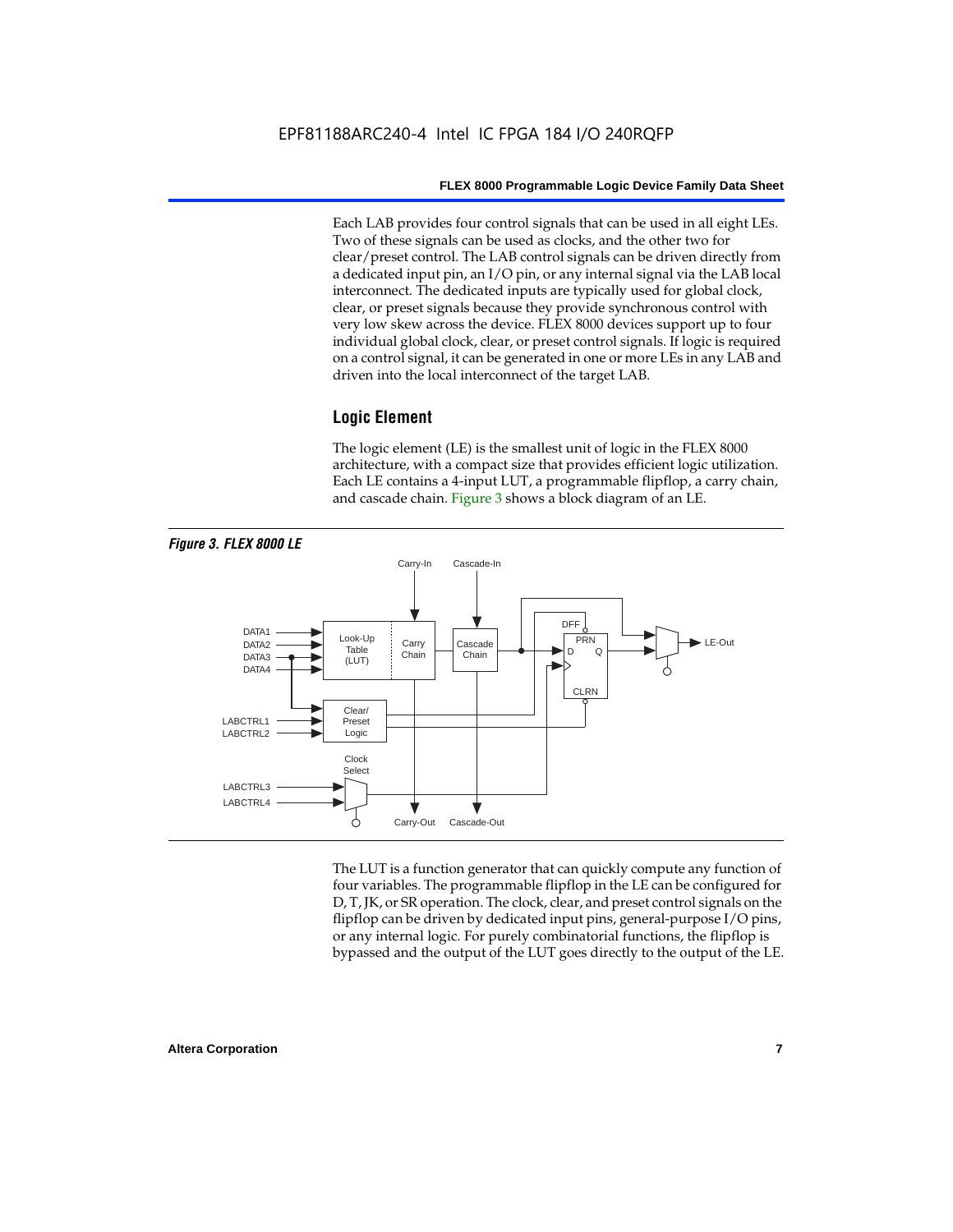The FLEX 8000 architecture provides two dedicated high-speed data paths—carry chains and cascade chains—that connect adjacent LEs without using local interconnect paths. The carry chain supports highspeed counters and adders; the cascade chain implements wide-input functions with minimum delay. Carry and cascade chains connect all LEs in an LAB and all LABs in the same row. Heavy use of carry and cascade chains can reduce routing flexibility. Therefore, the use of carry and cascade chains should be limited to speed-critical portions of a design.

### *Carry Chain*

The carry chain provides a very fast (less than 1 ns) carry-forward function between LEs. The carry-in signal from a lower-order bit moves forward into the higher-order bit via the carry chain, and feeds into both the LUT and the next portion of the carry chain. This feature allows the FLEX 8000 architecture to implement high-speed counters and adders of arbitrary width. The MAX+PLUS II Compiler can create carry chains automatically during design processing; designers can also insert carry chain logic manually during design entry.

Figure 4 shows how an *n*-bit full adder can be implemented in *n* + 1 LEs with the carry chain. One portion of the LUT generates the sum of two bits using the input signals and the carry-in signal; the sum is routed to the output of the LE. The register is typically bypassed for simple adders, but can be used for an accumulator function. Another portion of the LUT and the carry chain logic generate the carry-out signal, which is routed directly to the carry-in signal of the next-higher-order bit. The final carry-out signal is routed to another LE, where it can be used as a general-purpose signal. In addition to mathematical functions, carry chain logic supports very fast counters and comparators.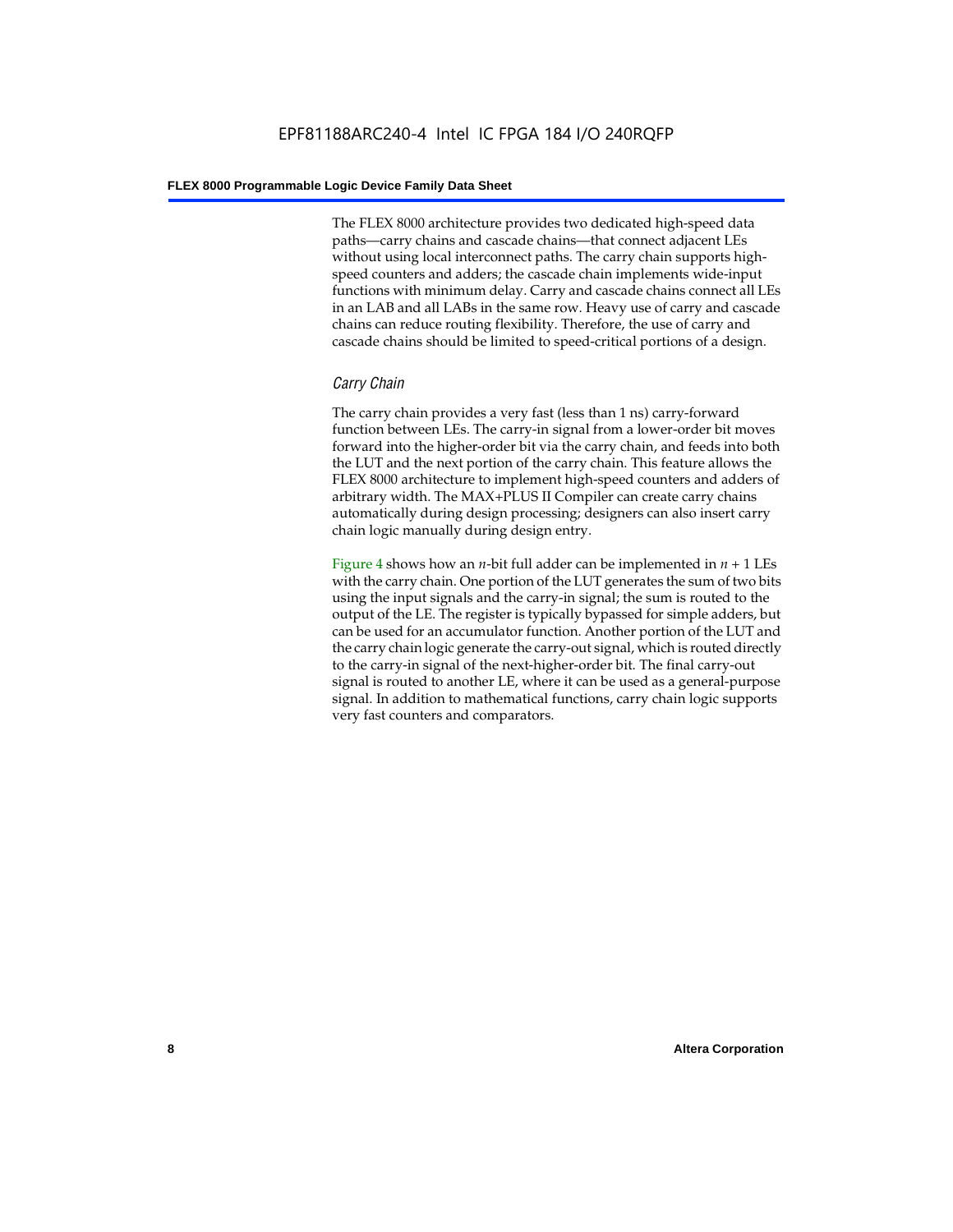

*Figure 4. FLEX 8000 Carry Chain Operation*

### *Cascade Chain*

With the cascade chain, the FLEX 8000 architecture can implement functions that have a very wide fan-in. Adjacent LUTs can be used to compute portions of the function in parallel; the cascade chain serially connects the intermediate values. The cascade chain can use a logical AND or logical OR (via De Morgan's inversion) to connect the outputs of adjacent LEs. Each additional LE provides four more inputs to the effective width of a function, with a delay as low as 0.6 ns per LE.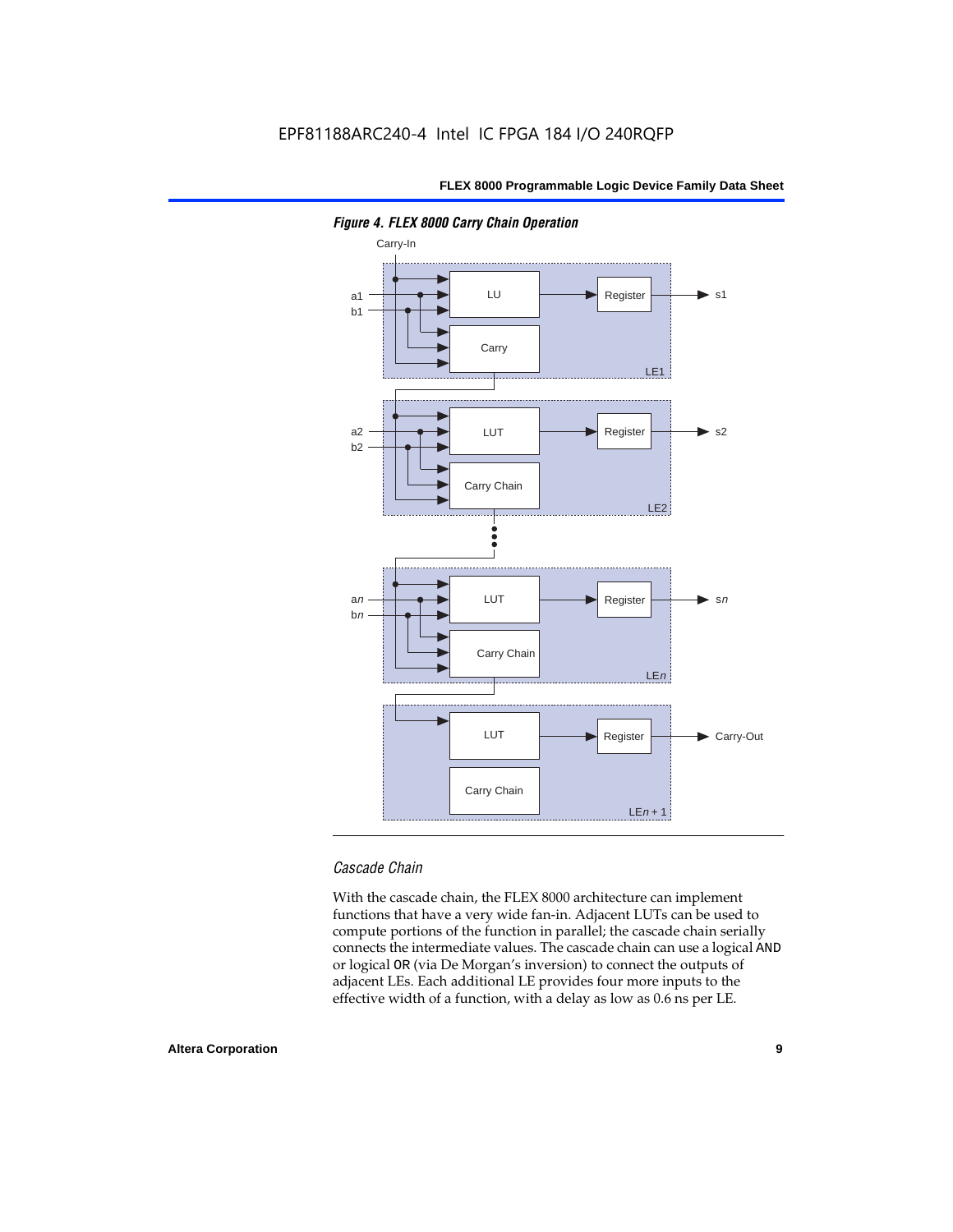The MAX+PLUS II Compiler can create cascade chains automatically during design processing; designers can also insert cascade chain logic manually during design entry. Cascade chains longer than eight LEs are automatically implemented by linking LABs together. The last LE of an LAB cascades to the first LE of the next LAB.

Figure 5 shows how the cascade function can connect adjacent LEs to form functions with a wide fan-in. These examples show functions of 4*n* variables implemented with *n* LEs. For a device with an A-2 speed grade, the LE delay is 2.4 ns; the cascade chain delay is 0.6 ns. With the cascade chain, 4.2 ns is needed to decode a 16-bit address.



*Figure 5. FLEX 8000 Cascade Chain Operation*

### *LE Operating Modes*

The FLEX 8000 LE can operate in one of four modes, each of which uses LE resources differently. See Figure 6. In each mode, seven of the ten available inputs to the LE—the four data inputs from the LAB local interconnect, the feedback from the programmable register, and the carry-in and cascade-in from the previous LE—are directed to different destinations to implement the desired logic function. The three remaining inputs to the LE provide clock, clear, and preset control for the register. The MAX+PLUS II software automatically chooses the appropriate mode for each application. Design performance can also be enhanced by designing for the operating mode that supports the desired application.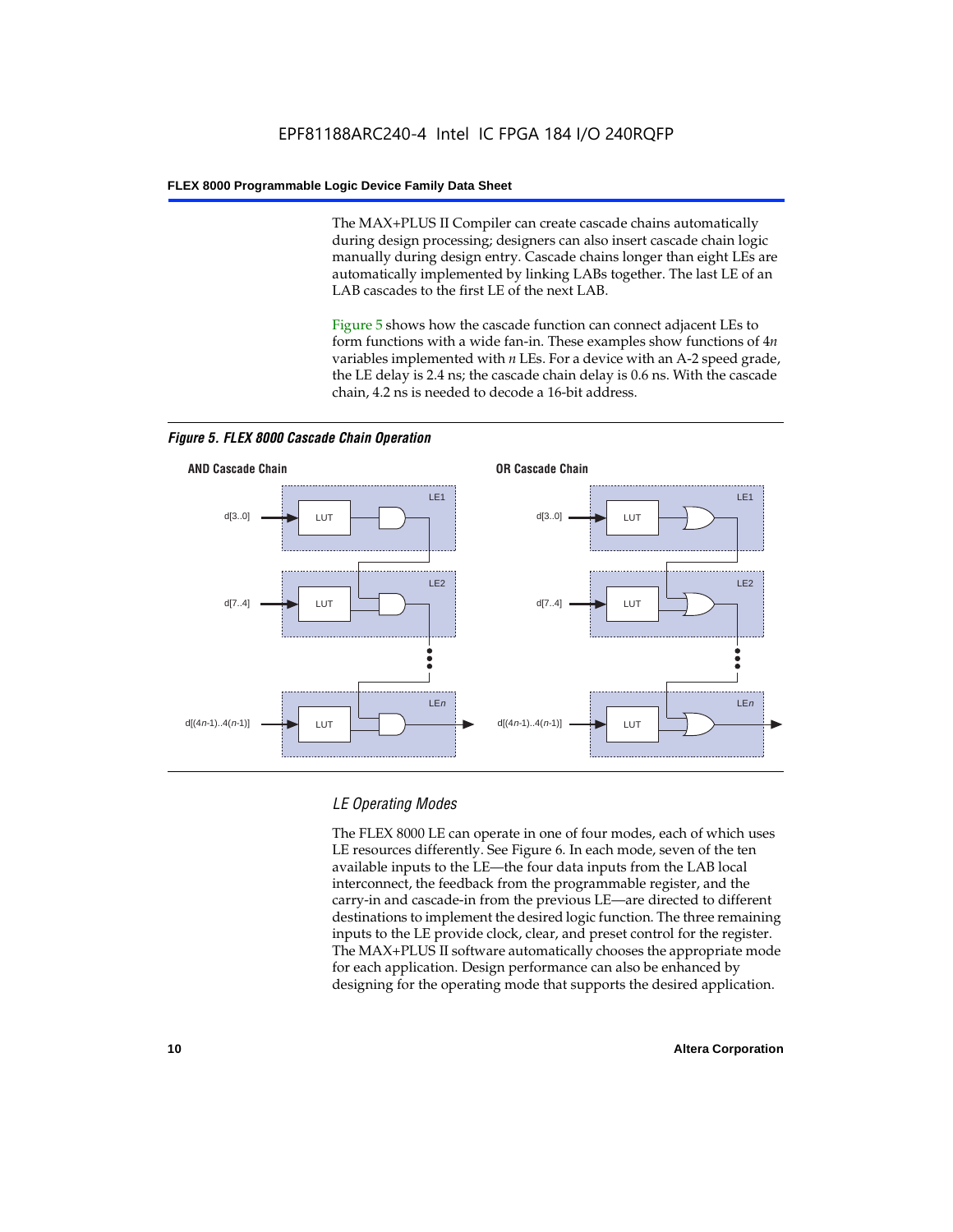### *Figure 6. FLEX 8000 LE Operating Modes*



#### **Arithmetic Mode**



### **Up/Down Counter Mode**



#### **Clearable Counter Mode**

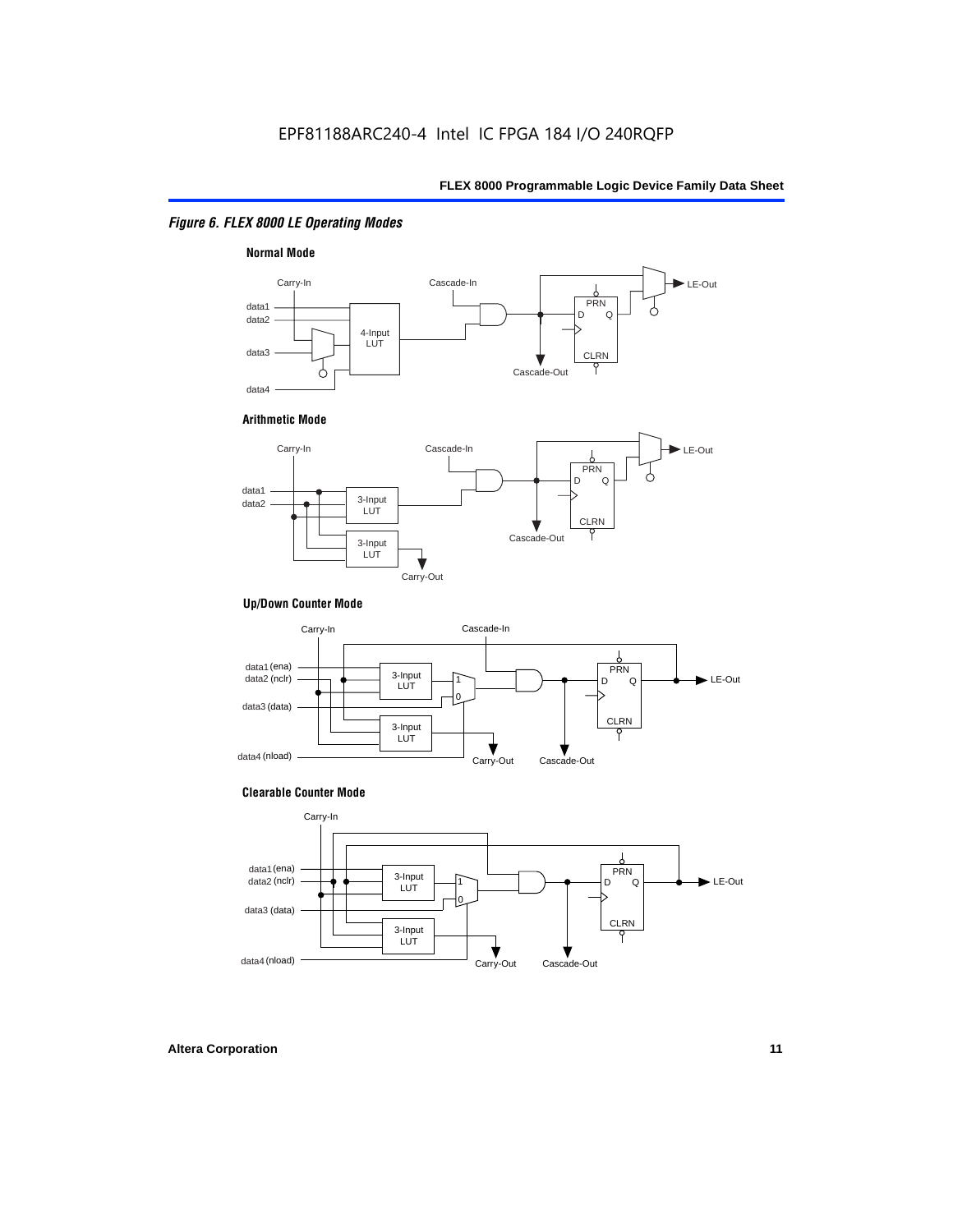### **Normal Mode**

The normal mode is suitable for general logic applications and wide decoding functions that can take advantage of a cascade chain. In normal mode, four data inputs from the LAB local interconnect and the carry-in signal are the inputs to a 4-input LUT. Using a configurable SRAM bit, the MAX+PLUS II Compiler automatically selects the carry-in or the DATA3 signal as an input. The LUT output can be combined with the cascade-in signal to form a cascade chain through the cascade-out signal. The LE-Out signal—the data output of the LE—is either the combinatorial output of the LUT and cascade chain, or the data output  $(Q)$  of the programmable register.

### **Arithmetic Mode**

The arithmetic mode offers two 3-input LUTs that are ideal for implementing adders, accumulators, and comparators. One LUT provides a 3-bit function; the other generates a carry bit. As shown in Figure 6, the first LUT uses the carry-in signal and two data inputs from the LAB local interconnect to generate a combinatorial or registered output. For example, in an adder, this output is the sum of three bits: a, b, and the carry-in. The second LUT uses the same three signals to generate a carry-out signal, thereby creating a carry chain. The arithmetic mode also supports a cascade chain.

### **Up/Down Counter Mode**

The up/down counter mode offers counter enable, synchronous up/down control, and data loading options. These control signals are generated by the data inputs from the LAB local interconnect, the carry-in signal, and output feedback from the programmable register. Two 3-input LUTs are used: one generates the counter data, and the other generates the fast carry bit. A 2-to-1 multiplexer provides synchronous loading. Data can also be loaded asynchronously with the clear and preset register control signals, without using the LUT resources.

### **Clearable Counter Mode**

The clearable counter mode is similar to the up/down counter mode, but supports a synchronous clear instead of the up/down control; the clear function is substituted for the cascade-in signal in the up/down counter mode. Two 3-input LUTs are used: one generates the counter data, and the other generates the fast carry bit. Synchronous loading is provided by a 2-to-1 multiplexer, and the output of this multiplexer is ANDed with a synchronous clear.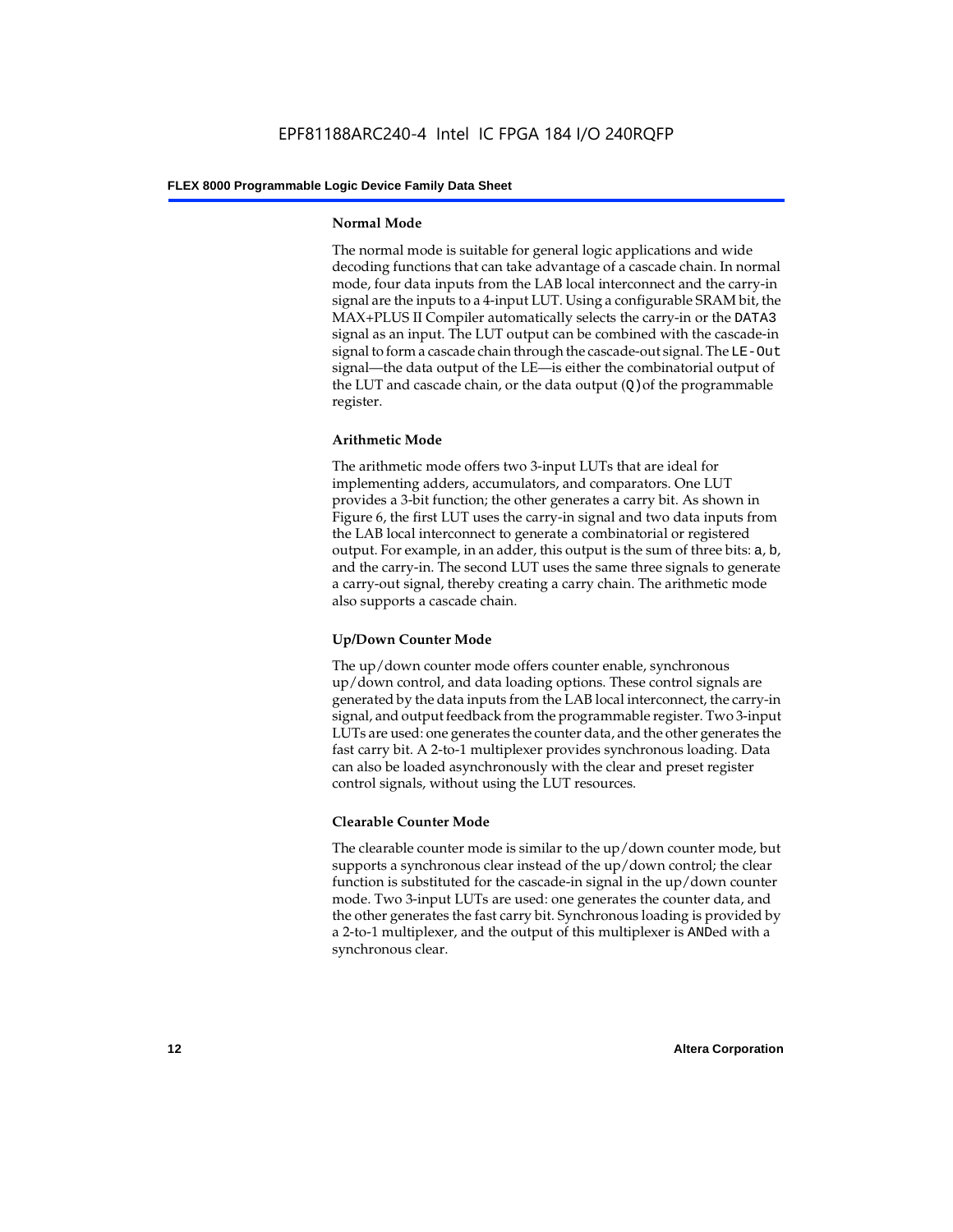### *Internal Tri-State Emulation*

Internal tri-state emulation provides internal tri-stating without the limitations of a physical tri-state bus. In a physical tri-state bus, the tri-state buffers' output enable signals select the signal that drives the bus. However, if multiple output enable signals are active, contending signals can be driven onto the bus. Conversely, if no output enable signals are active, the bus will float. Internal tri-state emulation resolves contending tri-state buffers to a low value and floating buses to a high value, thereby eliminating these problems. The MAX+PLUS II software automatically implements tri-state bus functionality with a multiplexer.

### *Clear & Preset Logic Control*

Logic for the programmable register's clear and preset functions is controlled by the DATA3, LABCTRL1, and LABCTRL2 inputs to the LE. The clear and preset control structure of the LE is used to asynchronously load signals into a register. The register can be set up so that LABCTRL1 implements an asynchronous load. The data to be loaded is driven to DATA3; when LABCTRL1 is asserted, DATA3 is loaded into the register.

During compilation, the MAX+PLUS II Compiler automatically selects the best control signal implementation. Because the clear and preset functions are active-low, the Compiler automatically assigns a logic high to an unused clear or preset.

The clear and preset logic is implemented in one of the following six asynchronous modes, which are chosen during design entry. LPM functions that use registers will automatically use the correct asynchronous mode. See Figure 7.

- Clear only
- Preset only
- Clear and preset
- Load with clear
- Load with preset
- Load without clear or preset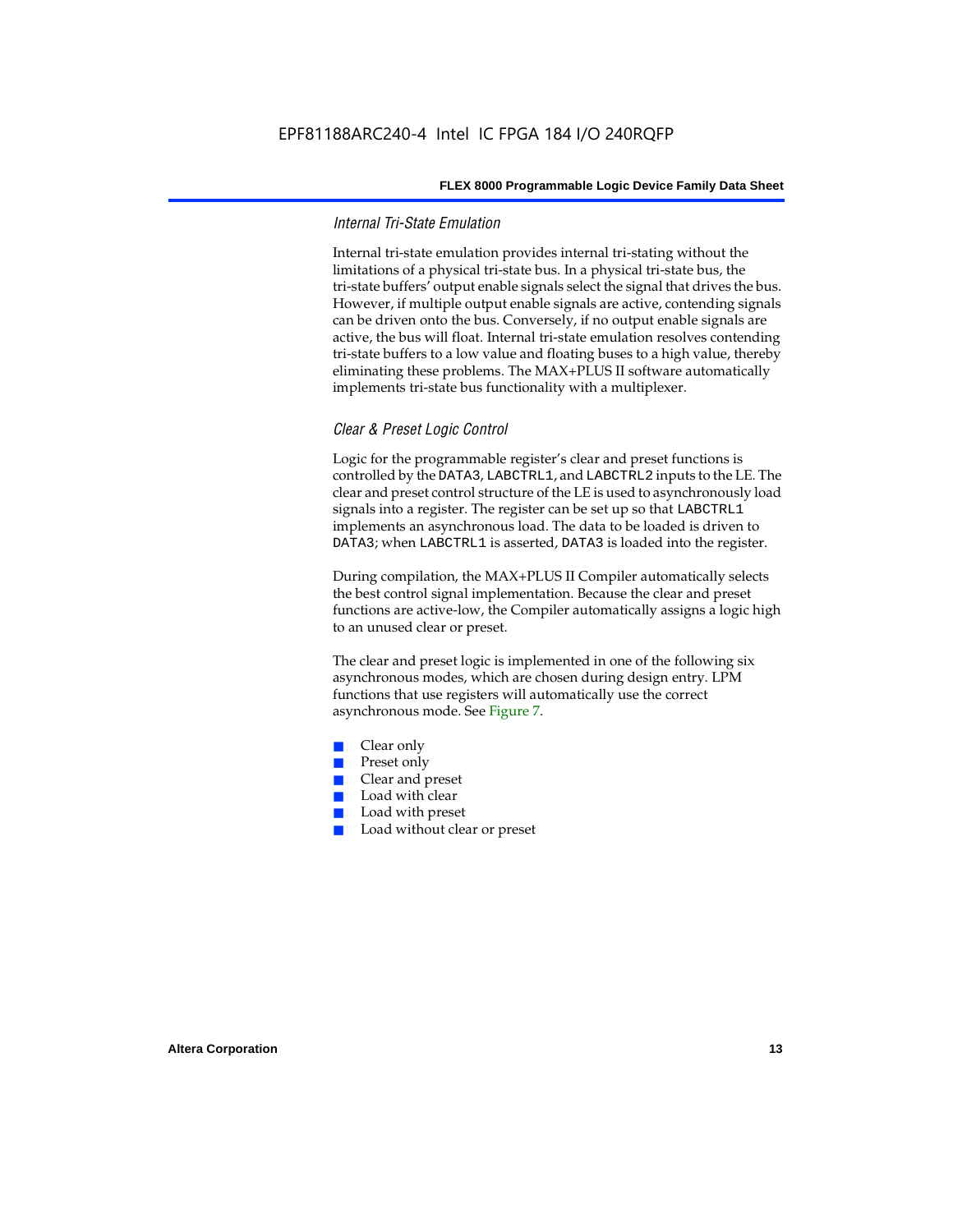### *Figure 7. FLEX 8000 LE Asynchronous Clear & Preset Modes*



### **Asynchronous Load with Clear**



### **Asynchronous Load with Preset**



### **Asynchronous Load without Clear or Preset**

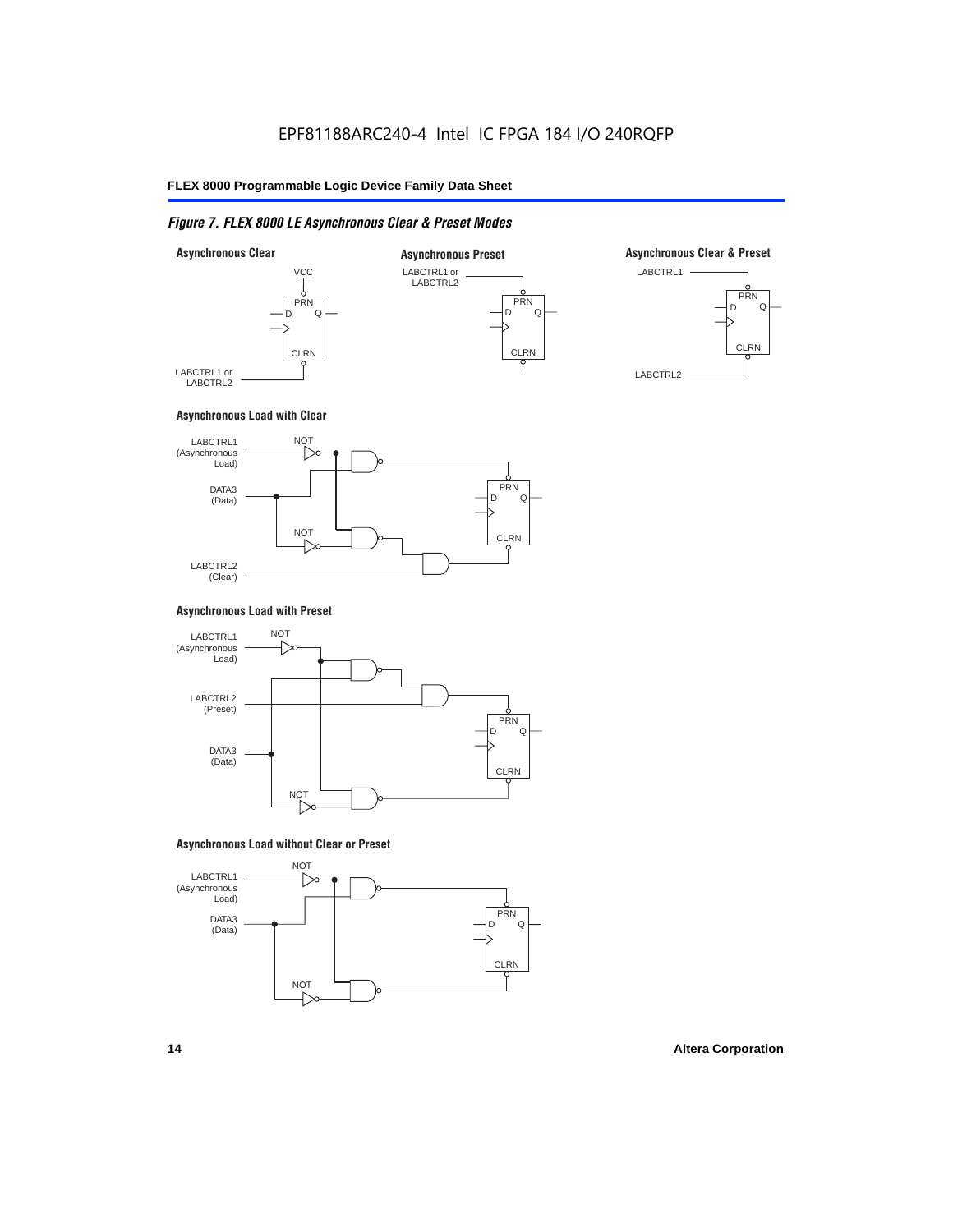### **Asynchronous Clear**

A register is cleared by one of the two LABCTRL signals. When the CLRn port receives a low signal, the register is set to zero.

### **Asynchronous Preset**

An asynchronous preset is implemented as either an asynchronous load or an asynchronous clear. If DATA3 is tied to VCC, asserting LABCTRLl asynchronously loads a 1 into the register. Alternatively, the MAX+PLUS II software can provide preset control by using the clear and inverting the input and output of the register. Inversion control is available for the inputs to both LEs and IOEs. Therefore, if a register is preset by only one of the two LABCTRL signals, the DATA3 input is not needed and can be used for one of the LE operating modes.

### **Asynchronous Clear & Preset**

When implementing asynchronous clear and preset, LABCTRL1 controls the preset and LABCTRL2 controls the clear. The DATA3 input is tied to VCC; therefore, asserting LABCTRL1 asynchronously loads a 1 into the register, effectively presetting the register. Asserting LABCTRL2 clears the register.

### **Asynchronous Load with Clear**

When implementing an asynchronous load with the clear, LABCTRL1 implements the asynchronous load of DATA3 by controlling the register preset and clear. LABCTRL2 implements the clear by controlling the register clear.

#### **Asynchronous Load with Preset**

When implementing an asynchronous load in conjunction with a preset, the MAX+PLUS II software provides preset control by using the clear and inverting the input and output of the register. Asserting LABCTRL2 clears the register, while asserting LABCTRL1 loads the register. The MAX+PLUS II software inverts the signal that drives the DATA3 signal to account for the inversion of the register's output.

### **Asynchronous Load without Clear or Preset**

When implementing an asynchronous load without the clear or preset, LABCTRL1 implements the asynchronous load of DATA3 by controlling the register preset and clear.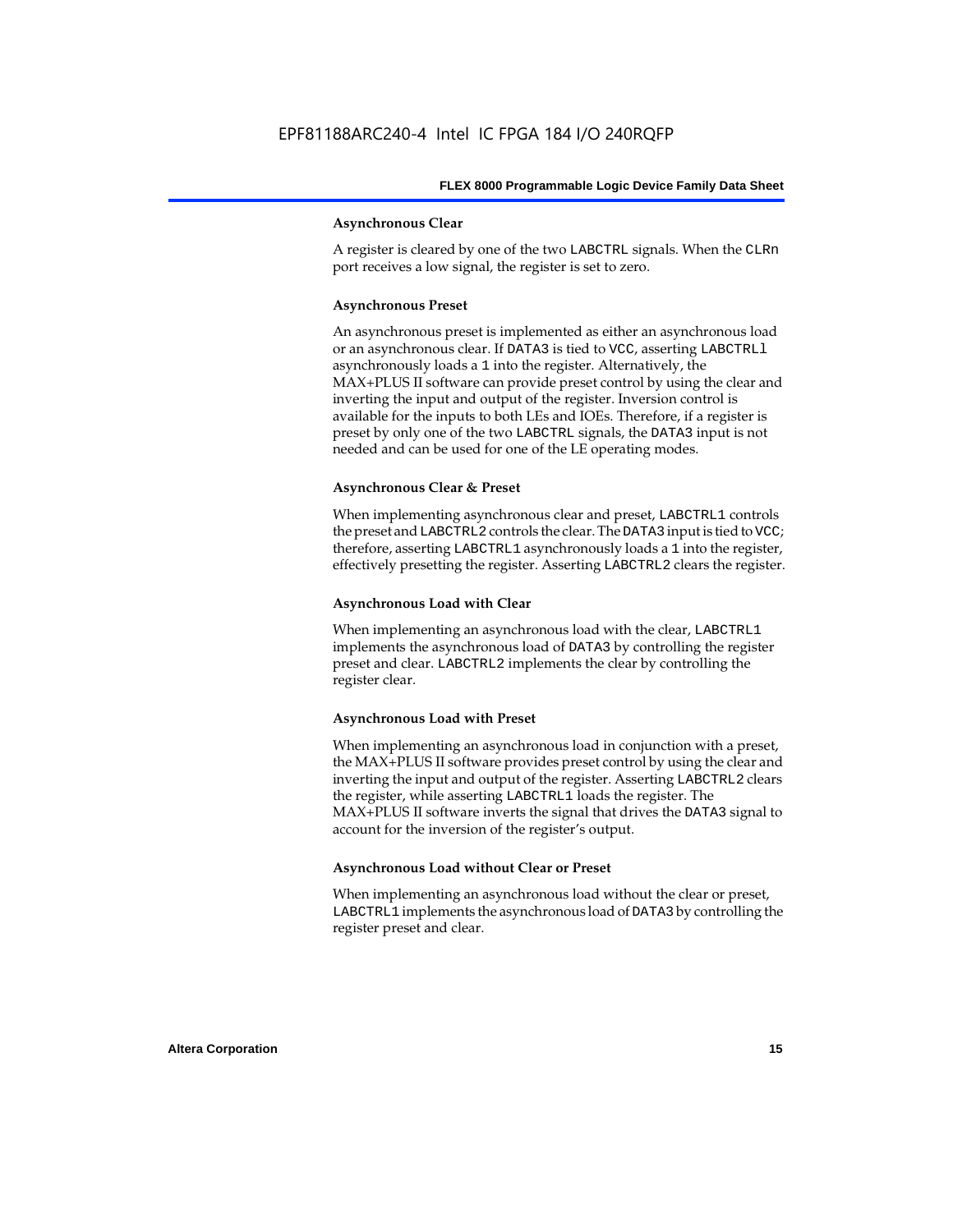### **FastTrack Interconnect**

In the FLEX 8000 architecture, connections between LEs and device I/O pins are provided by the FastTrack Interconnect, a series of continuous horizontal (row) and vertical (column) routing channels that traverse the entire FLEX 8000 device. This device-wide routing structure provides predictable performance even in complex designs. In contrast, the segmented routing structure in FPGAs requires switch matrices to connect a variable number of routing paths, which increases the delays between logic resources and reduces performance.

The LABs within FLEX 8000 devices are arranged into a matrix of columns and rows. Each row of LABs has a dedicated row interconnect that routes signals both into and out of the LABs in the row. The row interconnect can then drive I/O pins or feed other LABs in the device. Figure 8 shows how an LE drives the row and column interconnect.

*Figure 8. FLEX 8000 LAB Connections to Row & Column Interconnect*





(1) See Table 4 for the number of row channels.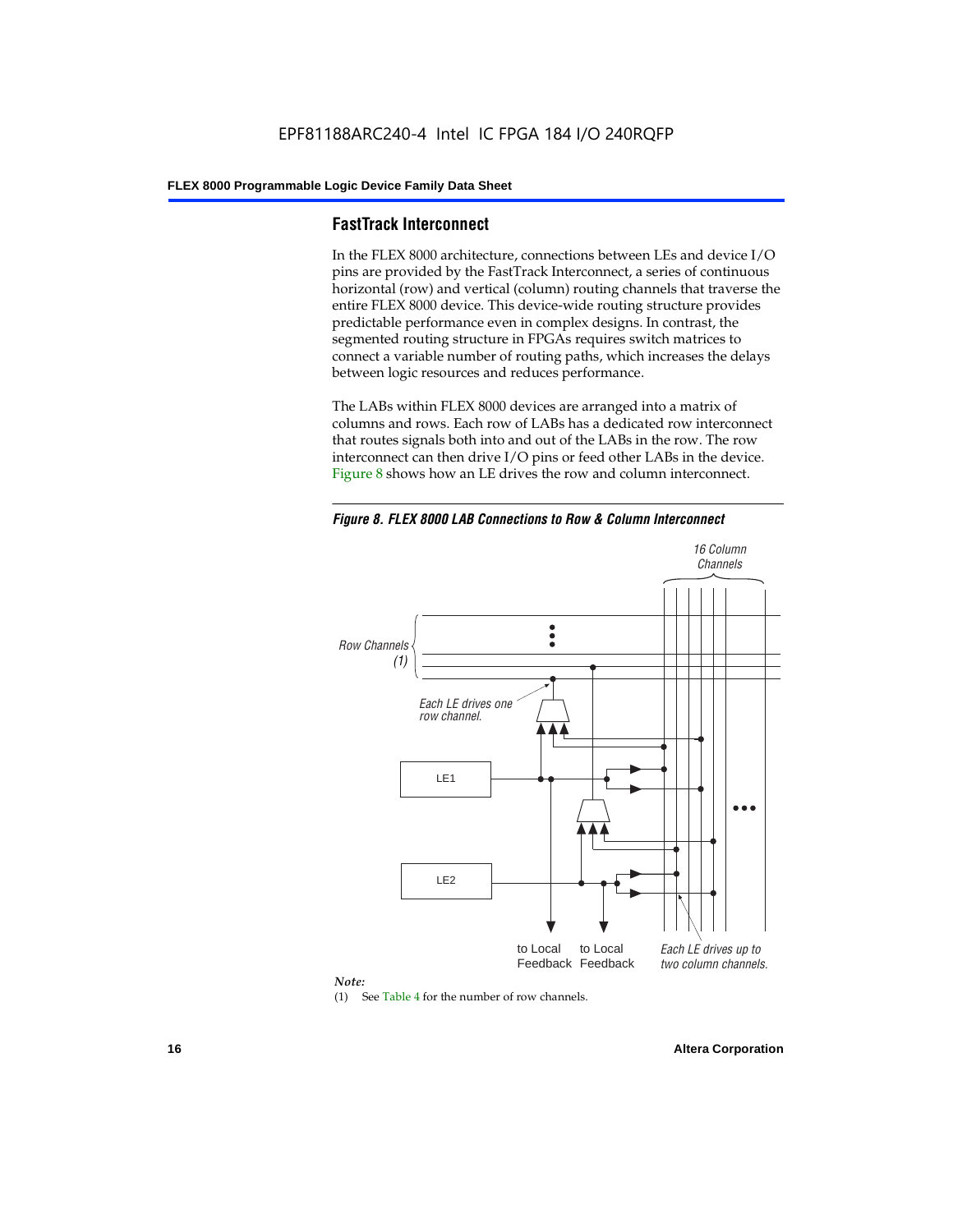Each LE in an LAB can drive up to two separate column interconnect channels. Therefore, all 16 available column channels can be driven by the LAB. The column channels run vertically across the entire device, and share access to LABs in the same column but in different rows. The MAX+PLUS II Compiler chooses which LEs must be connected to a column channel. A row interconnect channel can be fed by the output of the LE or by two column channels. These three signals feed a multiplexer that connects to a specific row channel. Each LE is connected to one 3-to-1 multiplexer. In an LAB, the multiplexers provide all 16 column channels with access to 8 row channels.

Each column of LABs has a dedicated column interconnect that routes signals out of the LABs into the column. The column interconnect can then drive I/O pins or feed into the row interconnect to route the signals to other LABs in the device. A signal from the column interconnect, which can be either the output of an LE or an input from an I/O pin, must transfer to the row interconnect before it can enter an LAB. Table 4 summarizes the FastTrack Interconnect resources available in each FLEX 8000 device.

| Table 4. FLEX 8000 FastTrack Interconnect Resources |               |                         |                |                            |  |  |  |  |  |  |
|-----------------------------------------------------|---------------|-------------------------|----------------|----------------------------|--|--|--|--|--|--|
| <b>Device</b>                                       | <b>Rows</b>   | <b>Channels per Row</b> | <b>Columns</b> | <b>Channels per Column</b> |  |  |  |  |  |  |
| EPF8282A<br>EPF8282AV                               | $\mathcal{P}$ | 168                     | 13             | 16                         |  |  |  |  |  |  |
| EPF8452A                                            | 2             | 168                     | 21             | 16                         |  |  |  |  |  |  |
| EPF8636A                                            | 3             | 168                     | 21             | 16                         |  |  |  |  |  |  |
| EPF8820A                                            | 4             | 168                     | 21             | 16                         |  |  |  |  |  |  |
| EPF81188A                                           | 6             | 168                     | 21             | 16                         |  |  |  |  |  |  |
| EPF81500A                                           | 6             | 216                     | 27             | 16                         |  |  |  |  |  |  |

Figure 9 shows the interconnection of four adjacent LABs, with row, column, and local interconnects, as well as the associated cascade and carry chains.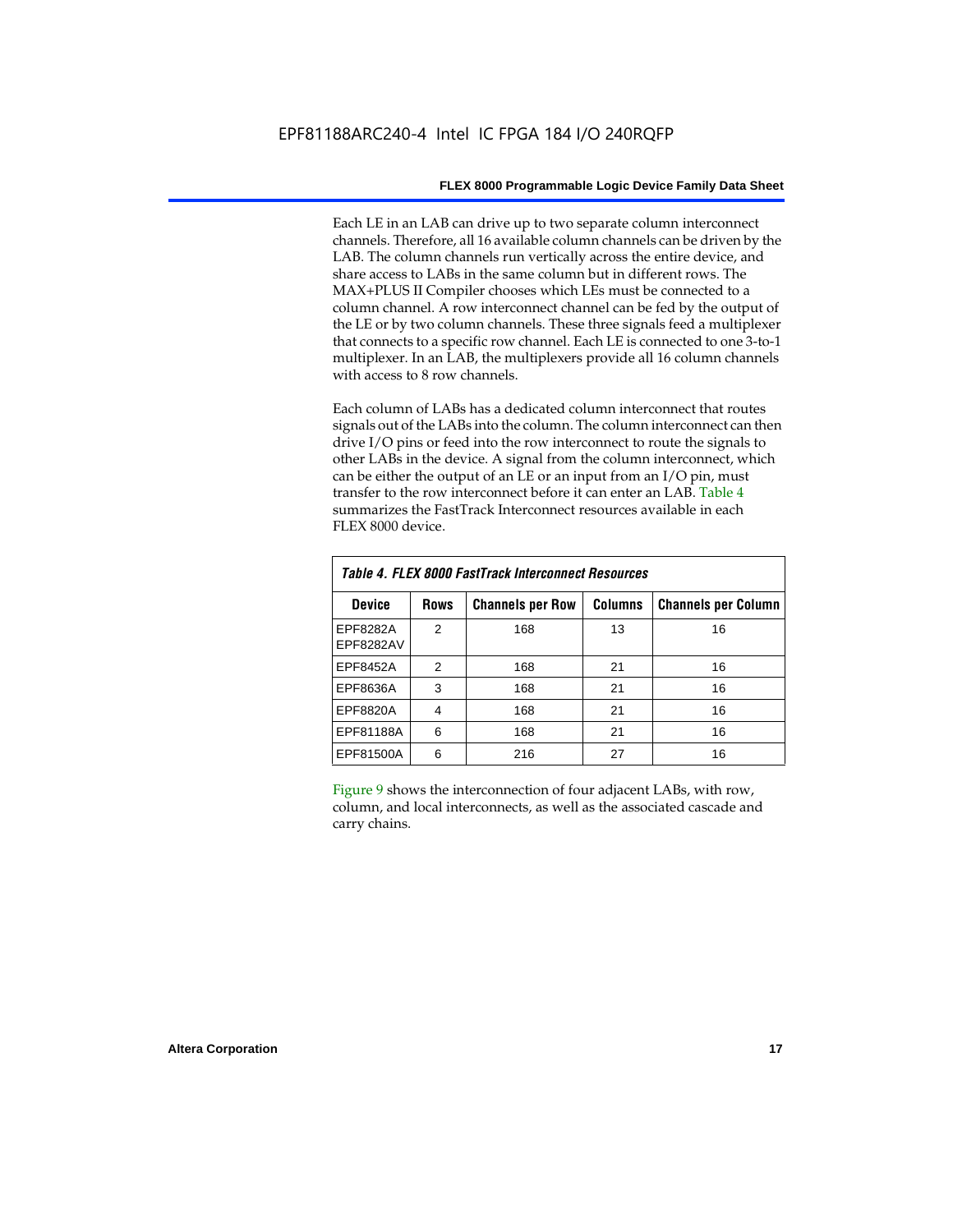### *Figure 9. FLEX 8000 Device Interconnect Resources*

*Each LAB is named according to its physical row (A, B, C, etc.) and column (1, 2, 3, etc.) position within the device.*



### **I/O Element**

An IOE contains a bidirectional I/O buffer and a register that can be used either as an input register for external data that requires a fast setup time, or as an output register for data that requires fast clock-to-output performance. IOEs can be used as input, output, or bidirectional pins. The MAX+PLUS II Compiler uses the programmable inversion option to automatically invert signals from the row and column interconnect where appropriate. Figure 10 shows the IOE block diagram.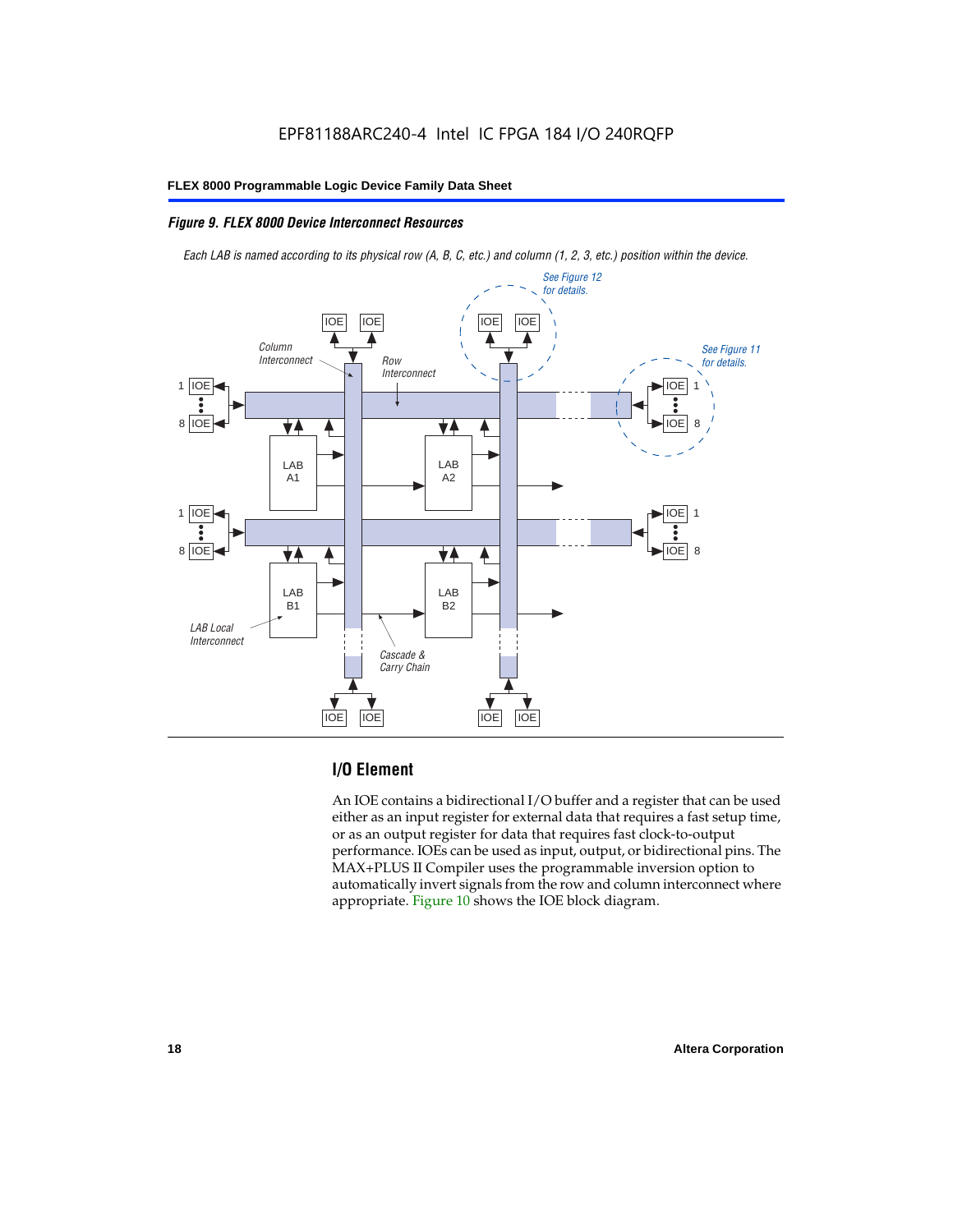### *Figure 10. FLEX 8000 IOE*



*Numbers in parentheses are for EPF81500A devices only.*

### *Row-to-IOE Connections*

Figure 11 illustrates the connection between row interconnect channels and IOEs. An input signal from an IOE can drive two separate row channels. When an IOE is used as an output, the signal is driven by an *n*-to-1 multiplexer that selects the row channels. The size of the multiplexer varies with the number of columns in a device. EPF81500A devices use a 27-to-1 multiplexer; EPF81188A, EPF8820A, EPF8636A, and EPF8452A devices use a 21-to-1 multiplexer; and EPF8282A and EPF8282AV devices use a 13-to-1 multiplexer. Eight IOEs are connected to each side of the row channels.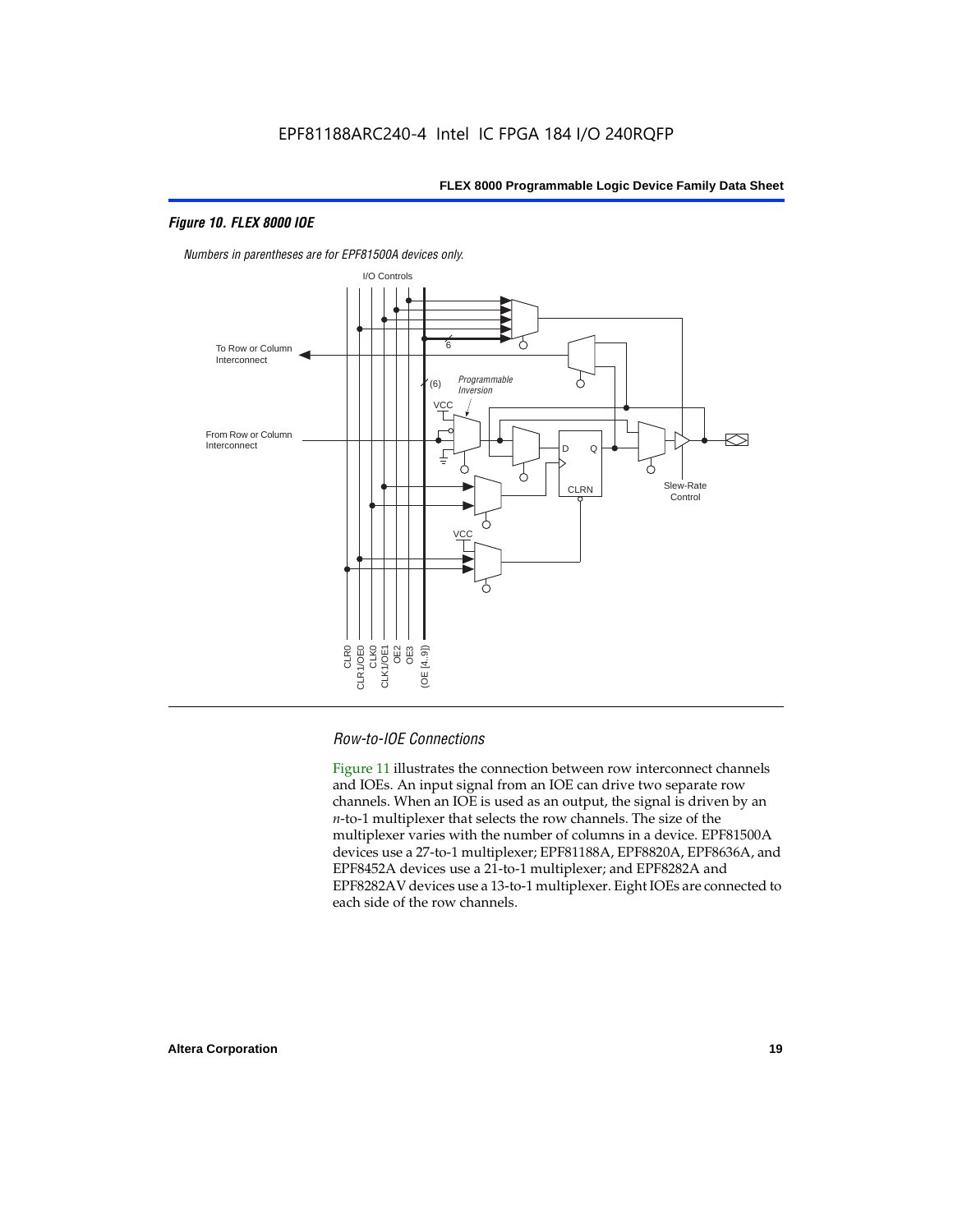### *Figure 11. FLEX 8000 Row-to-IOE Connections*

*Numbers in parentheses are for EPF81500A devices. See Note (1).*



## *Note:*<br>(1) *n*

- $n = 13$  for EPF8282A and EPF8282AV devices.
	- *n* = 21 for EPF8452A, EPF8636A, EPF8820A, and EPF81188A devices.
	- *n* = 27 for EPF81500A devices.

*Column-to-IOE Connections*

Two IOEs are located at the top and bottom of the column channels (see Figure 12). When an IOE is used as an input, it can drive up to two separate column channels. The output signal to an IOE can choose from 8 of the 16 column channels through an 8-to-1 multiplexer.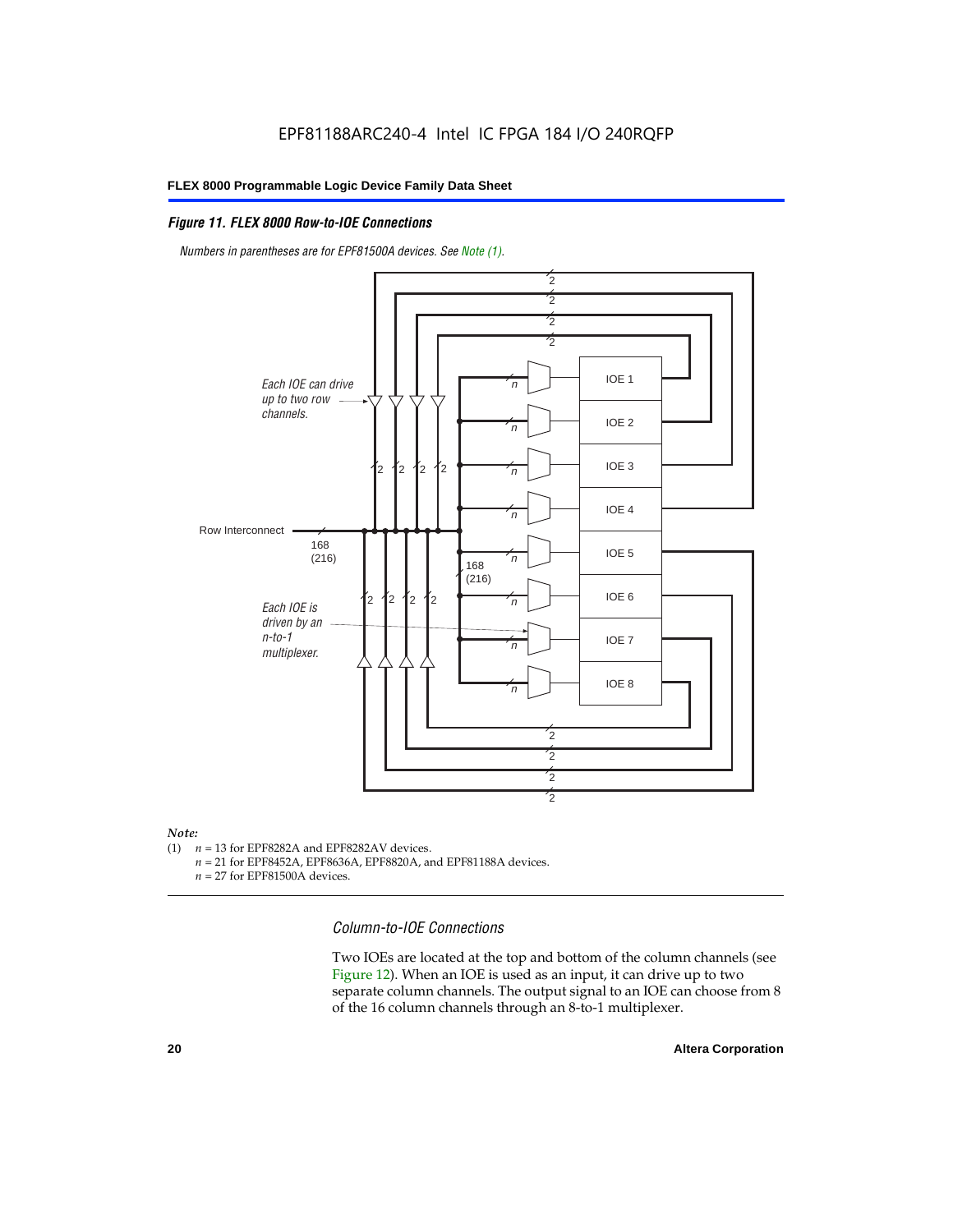

*Figure 12. FLEX 8000 Column-to-IOE Connections*

In addition to general-purpose I/O pins, FLEX 8000 devices have four dedicated input pins. These dedicated inputs provide low-skew, devicewide signal distribution, and are typically used for global clock, clear, and preset control signals. The signals from the dedicated inputs are available as control signals for all LABs and I/O elements in the device. The dedicated inputs can also be used as general-purpose data inputs because they can feed the local interconnect of each LAB in the device.

Signals enter the FLEX 8000 device either from the I/O pins that provide general-purpose input capability or from the four dedicated inputs. The IOEs are located at the ends of the row and column interconnect channels.

I/O pins can be used as input, output, or bidirectional pins. Each I/O pin has a register that can be used either as an input register for external data that requires fast setup times, or as an output register for data that requires fast clock-to-output performance. The MAX+PLUS II Compiler uses the programmable inversion option to invert signals automatically from the row and column interconnect when appropriate.

The clock, clear, and output enable controls for the IOEs are provided by a network of I/O control signals. These signals can be supplied by either the dedicated input pins or by internal logic. The IOE control-signal paths are designed to minimize the skew across the device. All control-signal sources are buffered onto high-speed drivers that drive the signals around the periphery of the device. This "peripheral bus" can be configured to provide up to four output enable signals (10 in EPF81500A devices), and up to two clock or clear signals. Figure 13 on page 22 shows how two output enable signals are shared with one clock and one clear signal.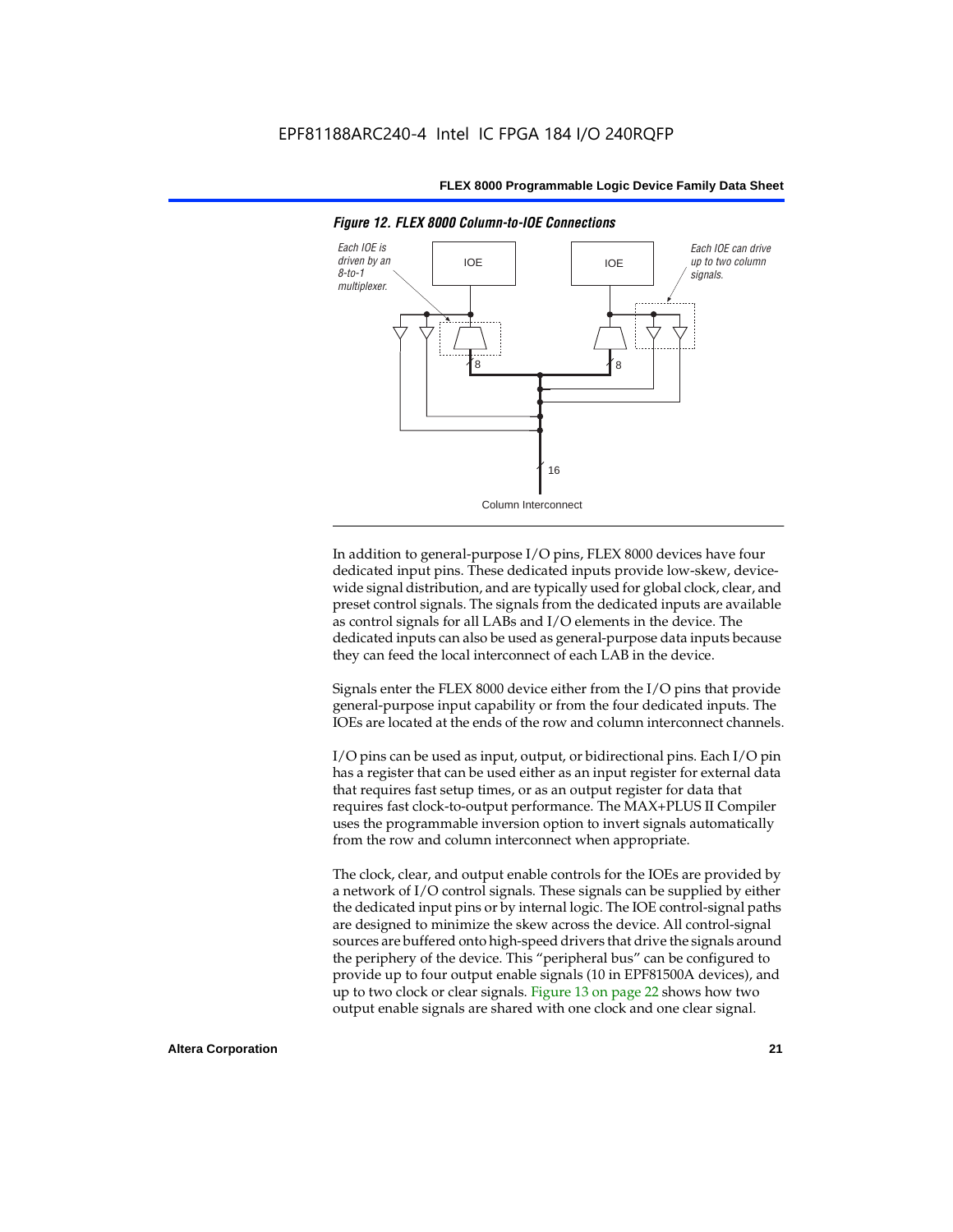The signals for the peripheral bus can be generated by any of the four dedicated inputs or signals on the row interconnect channels, as shown in Figure 13. The number of row channels in a row that can drive the peripheral bus correlates to the number of columns in the FLEX 8000 device. EPF8282A and EPF8282AV devices use 13 channels; EPF8452A, EPF8636A, EPF8820A, and EPF81188A devices use 21 channels; and EPF81500A devices use 27 channels. The first LE in each LAB is the source of the row channel signal. The six peripheral control signals (12 in EPF81500A devices) can be accessed by each IOE.

### *Figure 13. FLEX 8000 Peripheral Bus*

*Numbers in parentheses are for EPF81500A devices.*



#### *Note:*

- (1)  $n = 13$  for EPF8282A and EPF8282AV devices.
	- *n* = 21 for EPF8452A, EPF8636A, EPF8820A, and EPF81188A devices.
	- *n* = 27 for EPF81500A devices.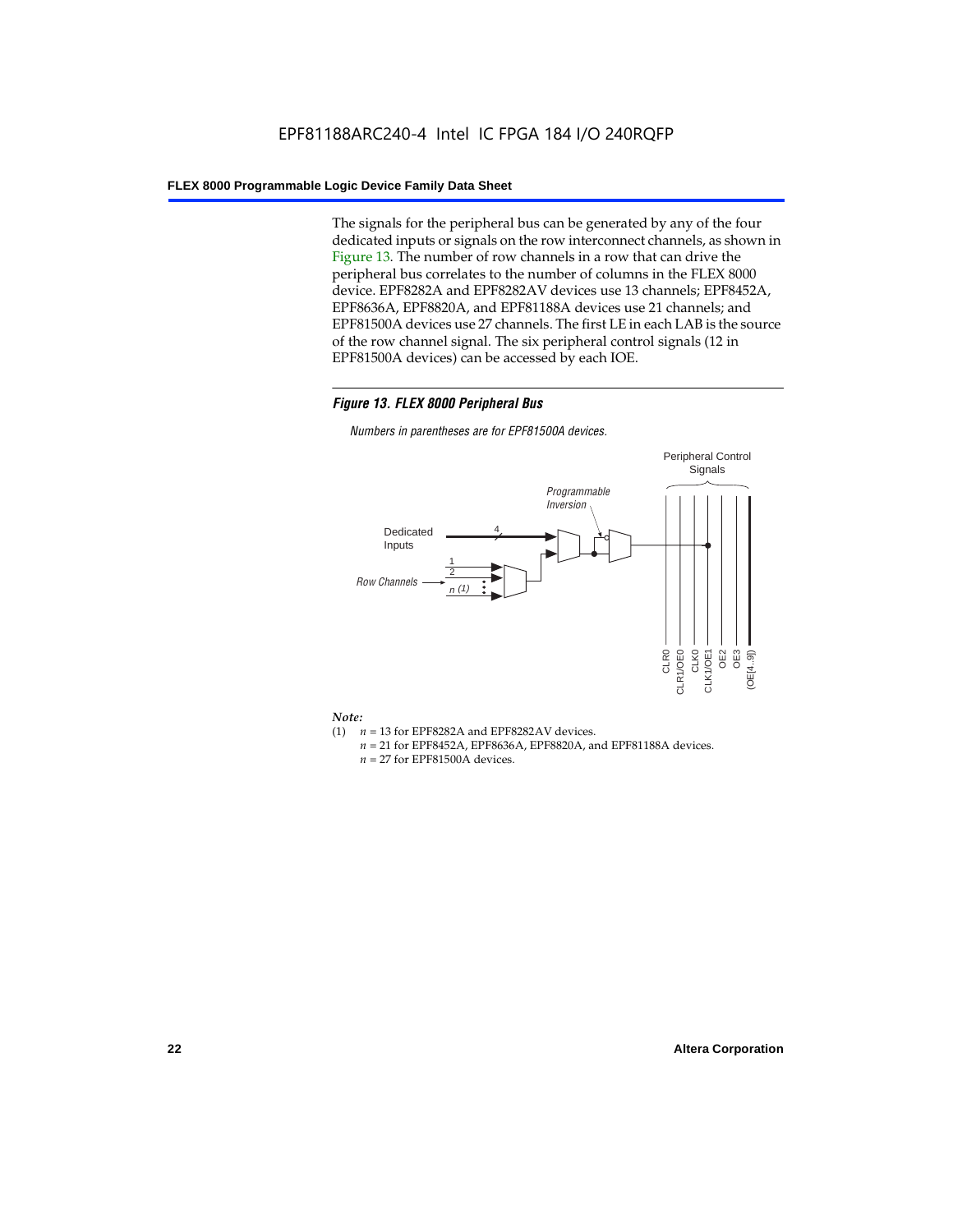Table 5 lists the source of the peripheral control signal for each FLEX 8000 device by row.

| <b>Table 5. Row Sources of FLEX 8000 Peripheral Control Signals</b> |                                     |                 |                 |                 |                  |                  |  |  |  |  |  |
|---------------------------------------------------------------------|-------------------------------------|-----------------|-----------------|-----------------|------------------|------------------|--|--|--|--|--|
| Peripheral<br><b>Control Signal</b>                                 | <b>EPF8282A</b><br><b>EPF8282AV</b> | <b>EPF8452A</b> | <b>EPF8636A</b> | <b>EPF8820A</b> | <b>EPF81188A</b> | <b>EPF81500A</b> |  |  |  |  |  |
| CLK0                                                                | Row A                               | Row A           | Row A           | Row A           | Row E            | Row E            |  |  |  |  |  |
| CLK1/OE1                                                            | Row B                               | Row B           | Row C           | Row C           | Row B            | Row B            |  |  |  |  |  |
| CLR0                                                                | Row A                               | Row A           | Row B           | Row B           | Row F            | Row F            |  |  |  |  |  |
| CLR1/OE0                                                            | Row B                               | Row B           | Row C           | Row D           | Row C            | Row C            |  |  |  |  |  |
| OE <sub>2</sub>                                                     | Row A                               | Row A           | Row A           | Row A           | Row D            | Row A            |  |  |  |  |  |
| OE3                                                                 | Row B                               | Row B           | Row B           | Row B           | Row A            | Row A            |  |  |  |  |  |
| OE4                                                                 |                                     |                 |                 |                 |                  | Row B            |  |  |  |  |  |
| OE5                                                                 |                                     |                 |                 |                 |                  | Row C            |  |  |  |  |  |
| OE6                                                                 |                                     |                 |                 |                 |                  | Row D            |  |  |  |  |  |
| OE7                                                                 |                                     |                 |                 |                 |                  | Row D            |  |  |  |  |  |
| OE8                                                                 |                                     |                 |                 |                 |                  | Row E            |  |  |  |  |  |
| OE9                                                                 |                                     |                 |                 |                 |                  | Row F            |  |  |  |  |  |

### **Output Configuration**

This section discusses slew-rate control and MultiVolt I/O interface operation for FLEX 8000 devices.

### **Slew-Rate Control**

The output buffer in each IOE has an adjustable output slew rate that can be configured for low-noise or high-speed performance. A slow slew rate reduces system noise by slowing signal transitions, adding a maximum delay of 3.5 ns. The slow slew-rate setting affects only the falling edge of a signal. The fast slew rate should be used for speed-critical outputs in systems that are adequately protected against noise. Designers can specify the slew rate on a pin-by-pin basis during design entry or assign a default slew rate to all pins on a global basis.



For more information on high-speed system design, go to *Application Note 75 (High-Speed Board Designs)*.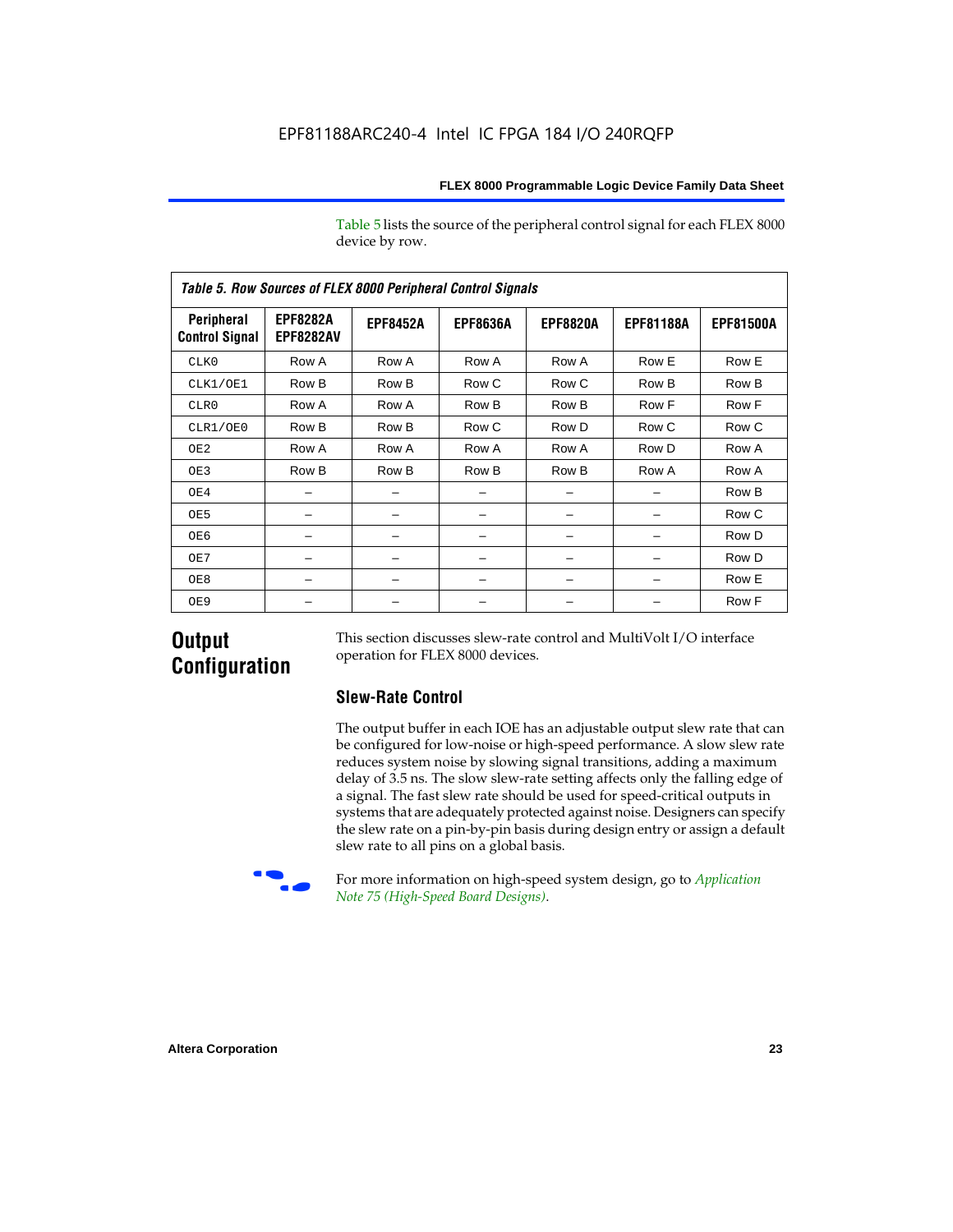### **MultiVolt I/O Interface**

The FLEX 8000 device architecture supports the MultiVolt I/O interface feature, which allows EPF81500A, EPF81188A, EPF8820A, and EPF8636A devices to interface with systems with differing supply voltages. These devices in all packages—except for EPF8636A devices in 84-pin PLCC packages—can be set for 3.3-V or 5.0-V I/O pin operation. These devices have one set of  $V_{CC}$  pins for internal operation and input buffers (VCCINT), and another set for I/O output drivers (VCCIO).

The VCCINT pins must always be connected to a 5.0-V power supply. With a 5.0-V  $V_{\text{CCINT}}$  level, input voltages are at TTL levels and are therefore compatible with 3.3-V and 5.0-V inputs.

The VCCIO pins can be connected to either a 3.3-V or 5.0-V power supply, depending on the output requirements. When the VCCIO pins are connected to a 5.0-V power supply, the output levels are compatible with 5.0-V systems. When the VCCIO pins are connected to a 3.3-V power supply, the output high is at 3.3 V and is therefore compatible with 3.3-V or 5.0-V systems. Devices operating with  $V_{\text{C}CD}$  levels lower than 4.75 V incur a nominally greater timing delay of  $t_{OD2}$  instead of  $t_{OD1}$ . See Table 8 on page 26.

### **IEEE Std. 1149.1 (JTAG) Boundary-Scan Support**

The EPF8282A, EPF8282AV, EPF8636A, EPF8820A, and EPF81500A devices provide JTAG BST circuitry. FLEX 8000 devices with JTAG circuitry support the JTAG instructions shown in Table 6.

| Table 6. EPF8282A, EPF8282AV, EPF8636A, EPF8820A & EPF81500A JTAG Instructions |                                                                                                                                                                                                      |  |  |  |  |  |
|--------------------------------------------------------------------------------|------------------------------------------------------------------------------------------------------------------------------------------------------------------------------------------------------|--|--|--|--|--|
| <b>JTAG Instruction</b>                                                        | <b>Description</b>                                                                                                                                                                                   |  |  |  |  |  |
| SAMPLE/PRELOAD                                                                 | Allows a snapshot of the signals at the device pins to be captured and examined during<br>normal device operation, and permits an initial data pattern to be output at the device pins.              |  |  |  |  |  |
| <b>EXTEST</b>                                                                  | Allows the external circuitry and board-level interconnections to be tested by forcing a test<br>pattern at the output pins and capturing test results at the input pins.                            |  |  |  |  |  |
| <b>BYPASS</b>                                                                  | Places the 1-bit bypass register between the TDI and TDO pins, which allows the BST<br>data to pass synchronously through the selected device to adjacent devices during<br>normal device operation. |  |  |  |  |  |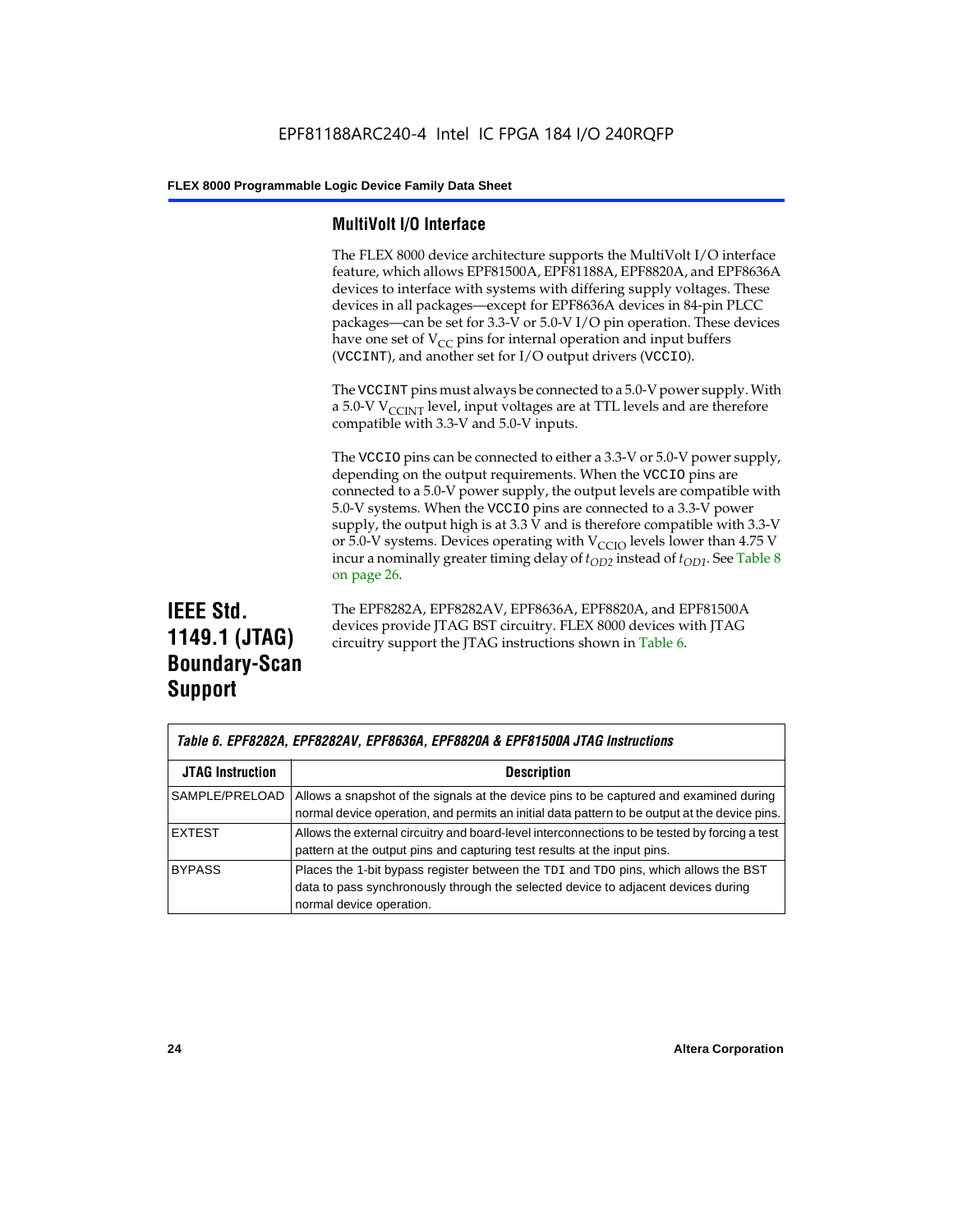The instruction register length for FLEX 8000 devices is three bits. Table 7 shows the boundary-scan register length for FLEX 8000 devices.

| Table 7. FLEX 8000 Boundary-Scan Register Length |                                      |  |  |  |  |  |  |
|--------------------------------------------------|--------------------------------------|--|--|--|--|--|--|
| <b>Device</b>                                    | <b>Boundary-Scan Register Length</b> |  |  |  |  |  |  |
| EPF8282A, EPF8282AV                              | 273                                  |  |  |  |  |  |  |
| EPF8636A                                         | 417                                  |  |  |  |  |  |  |
| EPF8820A                                         | 465                                  |  |  |  |  |  |  |
| EPF81500A                                        | 645                                  |  |  |  |  |  |  |

FLEX 8000 devices that support JTAG include weak pull-ups on the JTAG

pins. Figure 14 shows the timing requirements for the JTAG signals.





Table 8 shows the timing parameters and values for EPF8282A, EPF8282AV, EPF8636A, EPF8820A, and EPF81500A devices.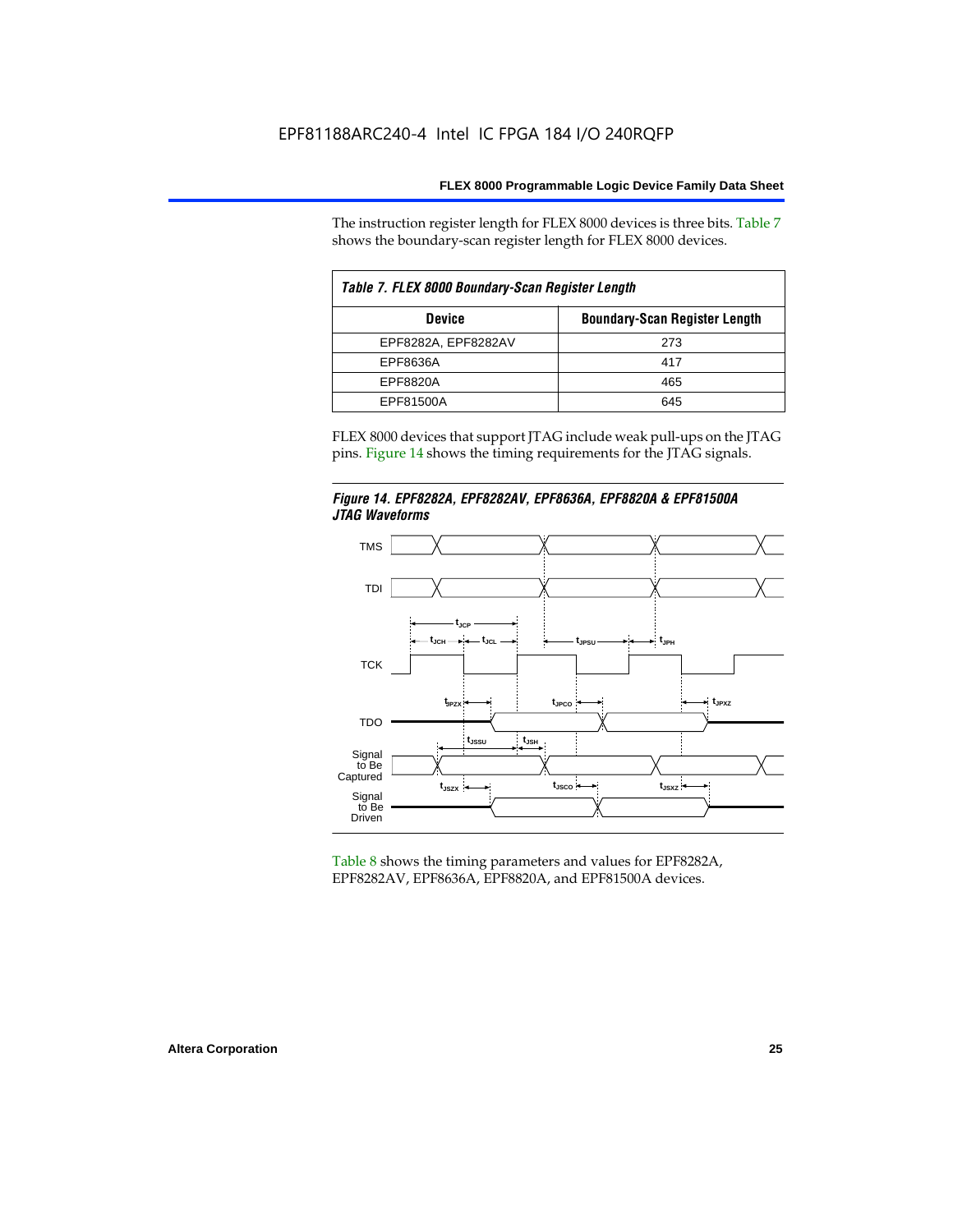| Table 8. JTAG Timing Parameters & Values |                                                |                                                                                               |     |      |  |  |  |  |  |  |
|------------------------------------------|------------------------------------------------|-----------------------------------------------------------------------------------------------|-----|------|--|--|--|--|--|--|
| Symbol                                   | <b>Parameter</b>                               | <b>EPF8282A</b><br><b>EPF8282AV</b><br><b>EPF8636A</b><br><b>EPF8820A</b><br><b>EPF81500A</b> |     | Unit |  |  |  |  |  |  |
|                                          |                                                | Min                                                                                           | Max |      |  |  |  |  |  |  |
| $t_{\rm JCP}$                            | TCK clock period                               | 100                                                                                           |     | ns   |  |  |  |  |  |  |
| t <sub>JCH</sub>                         | TCK clock high time                            | 50                                                                                            |     | ns   |  |  |  |  |  |  |
| $t_{JCL}$                                | TCK clock low time                             | 50                                                                                            |     | ns   |  |  |  |  |  |  |
| t <sub>JPSU</sub>                        | JTAG port setup time                           | 20                                                                                            |     | ns   |  |  |  |  |  |  |
| t <sub>JPH</sub>                         | JTAG port hold time                            | 45                                                                                            |     | ns   |  |  |  |  |  |  |
| t <sub>JPCO</sub>                        | JTAG port clock to output                      |                                                                                               | 25  | ns   |  |  |  |  |  |  |
| t <sub>JPZX</sub>                        | JTAG port high-impedance to valid output       |                                                                                               | 25  | ns   |  |  |  |  |  |  |
| t <sub>JPXZ</sub>                        | JTAG port valid output to high-impedance       |                                                                                               | 25  | ns   |  |  |  |  |  |  |
| tjssu                                    | Capture register setup time                    | 20                                                                                            |     | ns   |  |  |  |  |  |  |
| $t_{JSH}$                                | Capture register hold time                     | 45                                                                                            |     | ns   |  |  |  |  |  |  |
| tjsco                                    | Update register clock to output                |                                                                                               | 35  | ns   |  |  |  |  |  |  |
| t <sub>JSZX</sub>                        | Update register high-impedance to valid output |                                                                                               | 35  | ns   |  |  |  |  |  |  |
| tjsxz                                    | Update register valid output to high-impedance |                                                                                               | 35  | ns   |  |  |  |  |  |  |

For detailed information on JTAG operation in FLEX 8000 devices, refer to *Application Note 39 (IEEE 1149.1 (JTAG) Boundary-Scan Testing in Altera Devices)*.

**Generic Testing** Each FLEX 8000 device is functionally tested and specified by Altera. Complete testing of each configurable SRAM bit and all logic functionality ensures 100% configuration yield. AC test measurements for FLEX 8000 devices are made under conditions equivalent to those shown in Figure 15. Designers can use multiple test patterns to configure devices during all stages of the production flow.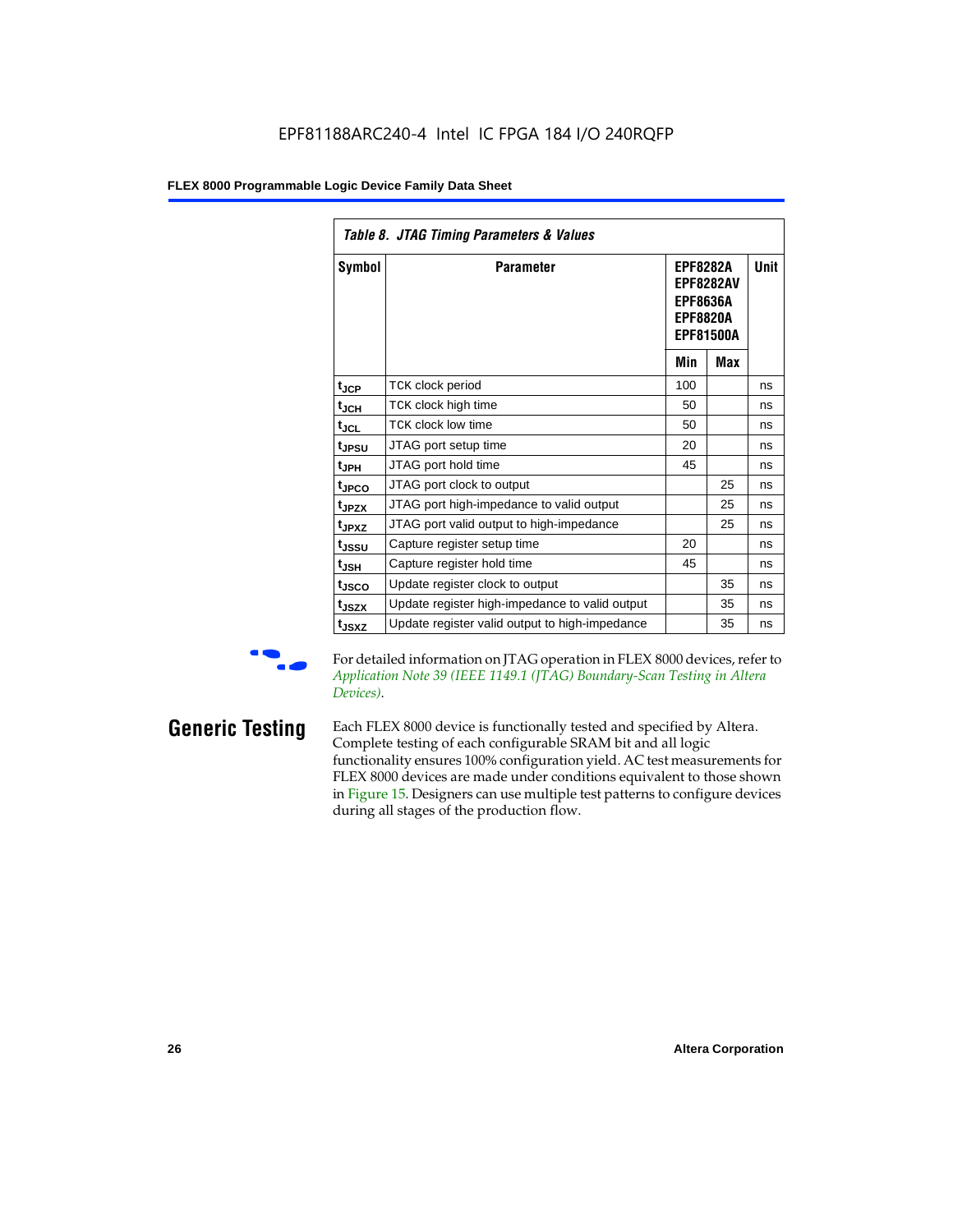#### *Figure 15. FLEX 8000 AC Test Conditions*

*Power supply transients can affect AC measurements. Simultaneous transitions*  **VCC** *of multiple outputs should be avoided for accurate measurement. Threshold tests*  464 Ω *must not be performed under AC*   $(703 \Omega)$ *conditions. Large-amplitude, fast-ground-*Device To Test *current transients normally occur as the*  **Output** System *device outputs discharge the load*   $\Box$ ⌒ *capacitances. When these transients flow through the parasitic inductance between*  250 Ω *the device ground pin and the test system*   $(8.06 \text{ K}\Omega)$ C1 (includes *ground, significant reductions in*  JIG capacitance) *observable noise immunity can result.*  Device input *Numbers in parentheses are for 3.3-V*  rise and fall *devices or outputs. Numbers without*  times  $<$  3 ns ╧ *parentheses are for 5.0-V devices or outputs.*

### **Operating Conditions**

Tables 9 through 12 provide information on absolute maximum ratings, recommended operating conditions, operating conditions, and capacitance for 5.0-V FLEX 8000 devices.

|               | Table 9. FLEX 8000 5.0-V Device Absolute Maximum Ratings<br>Note (1) |                              |        |     |              |  |  |  |  |  |  |
|---------------|----------------------------------------------------------------------|------------------------------|--------|-----|--------------|--|--|--|--|--|--|
| Symbol        | <b>Parameter</b>                                                     | <b>Conditions</b>            | Min    | Max | <b>Unit</b>  |  |  |  |  |  |  |
| $V_{\rm CC}$  | Supply voltage                                                       | With respect to ground (2)   | $-2.0$ | 7.0 | V            |  |  |  |  |  |  |
| $V_{1}$       | DC input voltage                                                     |                              | $-2.0$ | 7.0 | V            |  |  |  |  |  |  |
| $I_{OUT}$     | DC output current, per pin                                           |                              | $-25$  | 25  | mA           |  |  |  |  |  |  |
| $T_{STG}$     | Storage temperature                                                  | No bias                      | $-65$  | 150 | $^{\circ}$ C |  |  |  |  |  |  |
| $T_{\rm AMB}$ | Ambient temperature                                                  | Under bias                   | $-65$  | 135 | $^{\circ}$ C |  |  |  |  |  |  |
| $T_{\rm J}$   | Junction temperature                                                 | Ceramic packages, under bias |        | 150 | $^{\circ}$ C |  |  |  |  |  |  |
|               |                                                                      | PQFP and RQFP, under bias    |        | 135 | ° C          |  |  |  |  |  |  |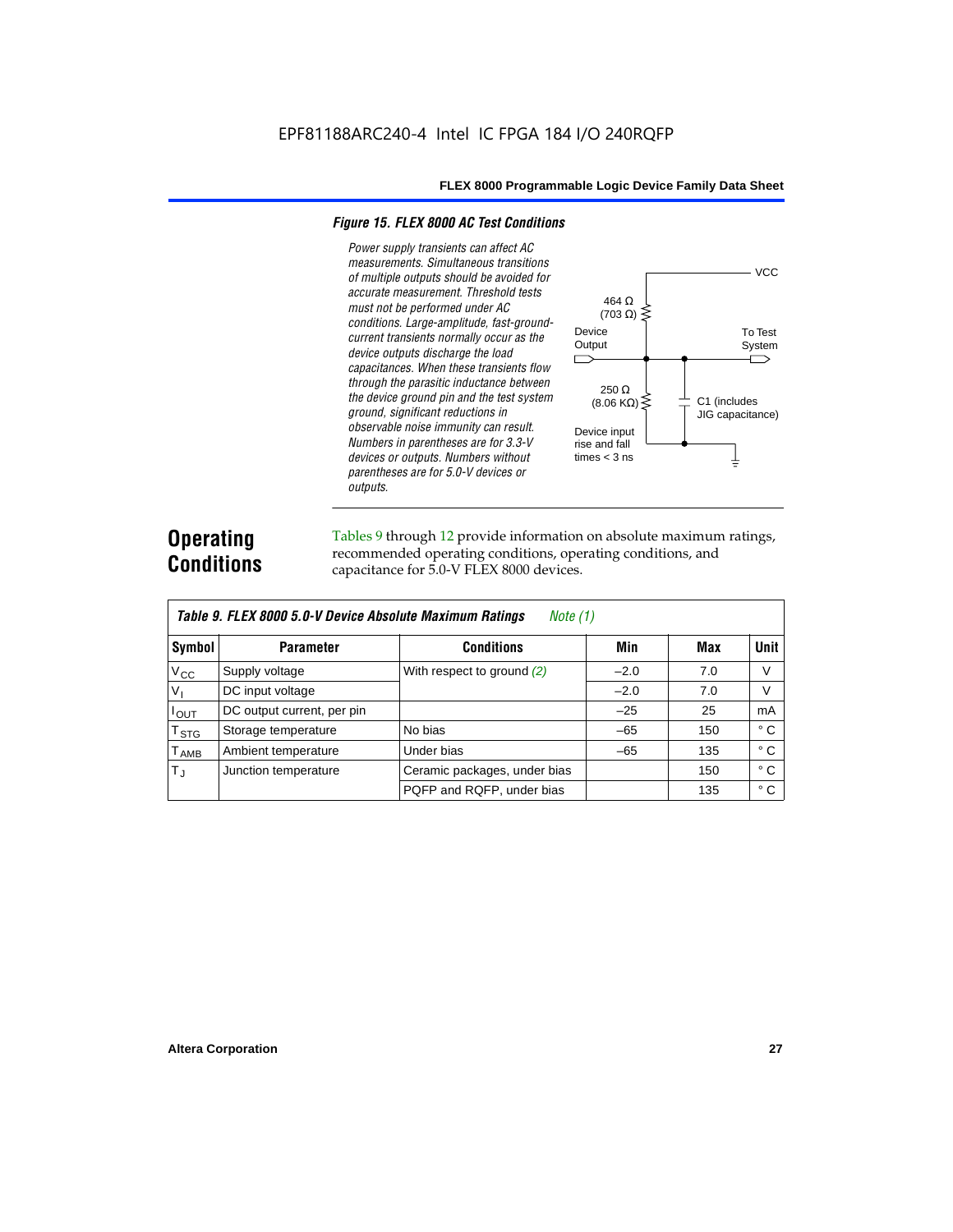|                          | Table 10. FLEX 8000 5.0-V Device Recommended Operating Conditions |                    |             |                          |              |  |  |  |  |  |
|--------------------------|-------------------------------------------------------------------|--------------------|-------------|--------------------------|--------------|--|--|--|--|--|
| Symbol                   | <b>Parameter</b>                                                  | <b>Conditions</b>  | Min         | Max                      | Unit         |  |  |  |  |  |
| <b>V<sub>CCINT</sub></b> | Supply voltage for internal logic<br>and input buffers            | (3), (4)           | 4.75 (4.50) | 5.25(5.50)               | $\vee$       |  |  |  |  |  |
| V <sub>CCIO</sub>        | Supply voltage for output<br>buffers, 5.0-V operation             | (3), (4)           | 4.75 (4.50) | 5.25(5.50)               | $\vee$       |  |  |  |  |  |
|                          | Supply voltage for output<br>buffers, 3.3-V operation             | (3), (4)           | 3.00(3.00)  | 3.60(3.60)               | V            |  |  |  |  |  |
| $V_{I}$                  | Input voltage                                                     |                    | $-0.5$      | $V_{\text{CCINT}} + 0.5$ | $\vee$       |  |  |  |  |  |
| $V_{\rm O}$              | Output voltage                                                    |                    | 0           | V <sub>CCIO</sub>        | $\vee$       |  |  |  |  |  |
| $T_A$                    | Operating temperature                                             | For commercial use | $\Omega$    | 70                       | $^{\circ}$ C |  |  |  |  |  |
|                          |                                                                   | For industrial use | $-40$       | 85                       | $^{\circ}$ C |  |  |  |  |  |
| $t_{R}$                  | Input rise time                                                   |                    |             | 40                       | ns           |  |  |  |  |  |
| $t_F$                    | Input fall time                                                   |                    |             | 40                       | ns           |  |  |  |  |  |

| Table 11. FLEX 8000 5.0-V Device DC Operating Conditions<br>Notes (5), (6) |                                         |                                                                      |                         |            |                       |             |  |  |  |
|----------------------------------------------------------------------------|-----------------------------------------|----------------------------------------------------------------------|-------------------------|------------|-----------------------|-------------|--|--|--|
| Symbol                                                                     | <b>Parameter</b>                        | <b>Conditions</b>                                                    | Min                     | <b>Typ</b> | Max                   | <b>Unit</b> |  |  |  |
| V <sub>IH</sub>                                                            | High-level input voltage                |                                                                      | 2.0                     |            | $V_{\rm CCINT}$ + 0.5 | V           |  |  |  |
| $V_{IL}$                                                                   | Low-level input voltage                 |                                                                      | $-0.5$                  |            | 0.8                   | V           |  |  |  |
| V <sub>OH</sub>                                                            | 5.0-V high-level TTL output<br>voltage  | $I_{OH} = -4$ mA DC (7)<br>$V_{\text{CCIO}} = 4.75 V$                | 2.4                     |            |                       | V           |  |  |  |
|                                                                            | 3.3-V high-level TTL output<br>voltage  | $I_{OH} = -4$ mA DC (7)<br>$V_{CCD}$ = 3.00 V                        | 2.4                     |            |                       | V           |  |  |  |
|                                                                            | 3.3-V high-level CMOS output<br>voltage | $I_{OH} = -0.1$ mA DC (7)<br>$V_{\text{CCIO}} = 3.00 \text{ V}$      | $V_{\text{CCIO}} - 0.2$ |            |                       | $\vee$      |  |  |  |
| $V_{OL}$                                                                   | 5.0-V low-level TTL output<br>voltage   | $I_{OL}$ = 12 mA DC (7)<br>$V_{\text{CCIO}} = 4.75 V$                |                         |            | 0.45                  | $\vee$      |  |  |  |
|                                                                            | 3.3-V low-level TTL output<br>voltage   | $I_{\text{OI}}$ = 12 mA DC (7)<br>$V_{\text{CCIO}} = 3.00 \text{ V}$ |                         |            | 0.45                  | $\vee$      |  |  |  |
|                                                                            | 3.3-V low-level CMOS output<br>voltage  | $I_{\Omega I} = 0.1$ mA DC (7)<br>$V_{\text{CCIO}} = 3.00 \text{ V}$ |                         |            | 0.2                   | $\vee$      |  |  |  |
| $I_1$                                                                      | Input leakage current                   | $V_1 = V_{CC}$ or ground                                             | $-10$                   |            | 10                    | μA          |  |  |  |
| $I_{OZ}$                                                                   | Tri-state output off-state<br>current   | $V_{\Omega}$ = $V_{\Omega}$ or ground                                | $-40$                   |            | 40                    | μA          |  |  |  |
| $I_{CC0}$                                                                  | $V_{CC}$ supply current (standby)       | $V_1$ = ground, no load                                              |                         | 0.5        | 10                    | mA          |  |  |  |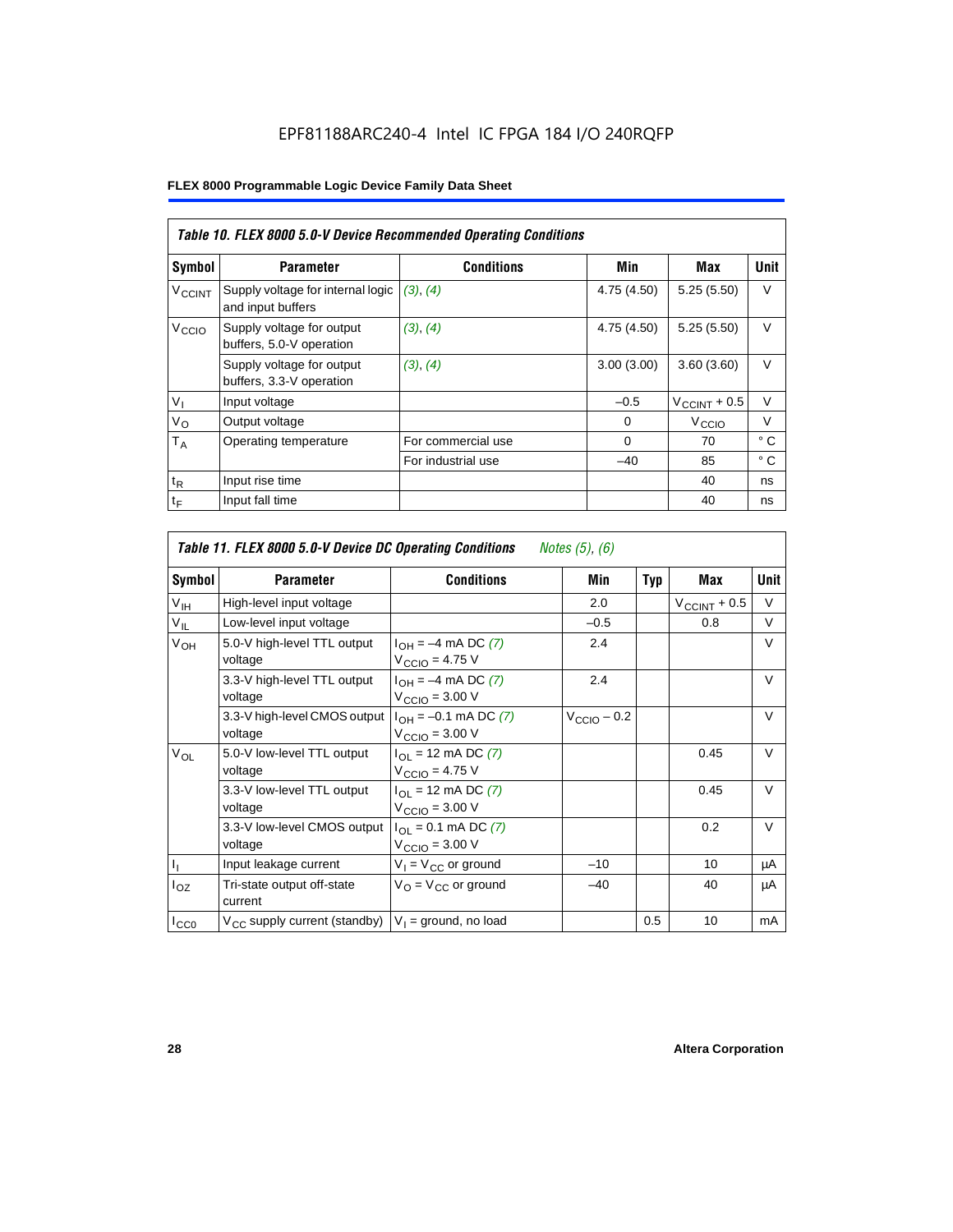| Table 12. FLEX 8000 5.0-V Device Capacitance<br>Note (8) |                    |                               |     |     |        |
|----------------------------------------------------------|--------------------|-------------------------------|-----|-----|--------|
| Symbol                                                   | <b>Parameter</b>   | <b>Conditions</b>             | Min | Max | Unit I |
| $C_{IN}$                                                 | Input capacitance  | $V_{IN} = 0 V$ , f = 1.0 MHz  |     | 10  | pF     |
| $C_{OUT}$                                                | Output capacitance | $V_{OIII}$ = 0 V, f = 1.0 MHz |     | 10  | pF     |

#### *Notes to tables:*

(1) See the *Operating Requirements for Altera Devices Data Sheet*.

- (2) Minimum DC input is –0.5 V. During transitions, the inputs may undershoot to –2.0 V or overshoot to 7.0 V for input currents less than 100 mA and periods shorter than 20 ns.
- (3) The maximum  $V_{CC}$  rise time is 100 ms.
- (4) Numbers in parentheses are for industrial-temperature-range devices.
- (5) Typical values are for  $T_A = 25^\circ$  C and  $V_{CC} = 5.0$  V.
- (6) These values are specified in Table 10 on page 28.
- (7) The  $I_{OH}$  parameter refers to high-level TTL or CMOS output current; the  $I_{OL}$  parameter refers to low-level TTL or CMOS output current.
- (8) Capacitance is sample-tested only.

Tables 13 through 16 provide information on absolute maximum ratings, recommended operating conditions, operating conditions, and capacitance for 3.3-V FLEX 8000 devices.

| Table 13. FLEX 8000 3.3-V Device Absolute Maximum Ratings<br><i>Note</i> $(1)$ |                            |                              |        |     |      |  |  |
|--------------------------------------------------------------------------------|----------------------------|------------------------------|--------|-----|------|--|--|
| Symbol                                                                         | <b>Parameter</b>           | <b>Conditions</b>            | Min    | Max | Unit |  |  |
| $V_{CC}$                                                                       | Supply voltage             | With respect to ground $(2)$ | $-2.0$ | 5.3 | V    |  |  |
| V <sub>1</sub>                                                                 | DC input voltage           |                              | $-2.0$ | 5.3 | v    |  |  |
| $I_{\text{OUT}}$                                                               | DC output current, per pin |                              | $-25$  | 25  | mA   |  |  |
| T <sub>STG</sub>                                                               | Storage temperature        | No bias                      | $-65$  | 150 | ° C  |  |  |
| <b>T</b> <sub>AMB</sub>                                                        | Ambient temperature        | Under bias                   | $-65$  | 135 | ° C  |  |  |
| $T_J$                                                                          | Junction temperature       | Plastic packages, under bias |        | 135 | ° C  |  |  |

| Table 14. FLEX 8000 3.3-V Device Recommended Operating Conditions |                       |                    |          |                    |        |  |  |
|-------------------------------------------------------------------|-----------------------|--------------------|----------|--------------------|--------|--|--|
| Symbol                                                            | <b>Parameter</b>      | <b>Conditions</b>  | Min      | Max                | Unit I |  |  |
| $V_{\rm CC}$                                                      | Supply voltage        | (3)                | 3.0      | 3.6                | V      |  |  |
| $V_{1}$                                                           | Input voltage         |                    | $-0.3$   | $V_{\rm CC}$ + 0.3 | $\vee$ |  |  |
| $V_{\rm O}$                                                       | Output voltage        |                    | $\Omega$ | $V_{\rm CC}$       | $\vee$ |  |  |
| $T_A$                                                             | Operating temperature | For commercial use | 0        | 70                 | ۰c     |  |  |
| $t_{R}$                                                           | Input rise time       |                    |          | 40                 | ns     |  |  |
| $t_F$                                                             | Input fall time       |                    |          | 40                 | ns     |  |  |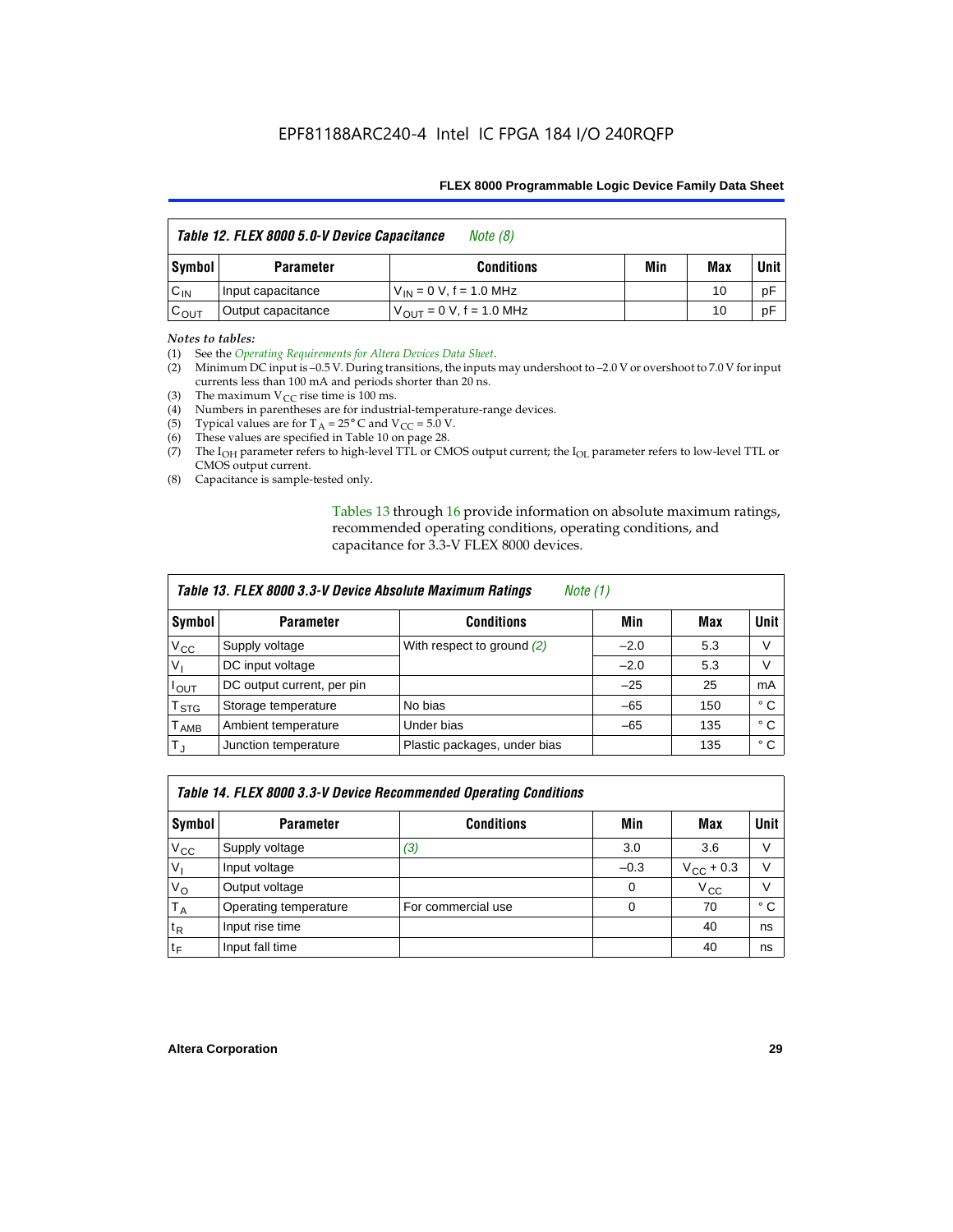| Table 15. FLEX 8000 3.3-V Device DC Operating Conditions<br>Note $(4)$ |                                          |                                          |                    |     |                    |        |  |
|------------------------------------------------------------------------|------------------------------------------|------------------------------------------|--------------------|-----|--------------------|--------|--|
| Symbol                                                                 | <b>Parameter</b>                         | <b>Conditions</b>                        | Min                | Typ | Max                | Unit   |  |
| V <sub>IH</sub>                                                        | High-level input voltage                 |                                          | 2.0                |     | $V_{\rm CC}$ + 0.3 | $\vee$ |  |
| $V_{IL}$                                                               | Low-level input voltage                  |                                          | $-0.3$             |     | 0.8                | V      |  |
| $V_{OH}$                                                               | High-level output voltage                | $I_{OH} = -0.1$ mA DC (5)                | $V_{\rm CC}$ – 0.2 |     |                    | V      |  |
| $V_{OL}$                                                               | Low-level output voltage                 | $I_{OL}$ = 4 mA DC (5)                   |                    |     | 0.45               | $\vee$ |  |
| П                                                                      | Input leakage current                    | $V_1 = V_{CC}$ or ground                 | $-10$              |     | 10                 | μA     |  |
| $I_{OZ}$                                                               | Tri-state output off-state current       | $V_{\text{O}} = V_{\text{CC}}$ or ground | $-40$              |     | 40                 | μA     |  |
| ICCO                                                                   | $V_{\text{CC}}$ supply current (standby) | $V_1$ = ground, no load (6)              |                    | 0.3 | 10                 | mA     |  |

| Table 16. FLEX 8000 3.3-V Device Capacitance | Note $(7)$ |
|----------------------------------------------|------------|
|----------------------------------------------|------------|

| Symbol           | <b>Parameter</b>   | <b>Conditions</b>                   | Min | Max | Unit |
|------------------|--------------------|-------------------------------------|-----|-----|------|
| $C_{IN}$         | Input capacitance  | $V_{1N} = 0 V$ , f = 1.0 MHz        |     | 10  | рF   |
| $c_{\text{OUT}}$ | Output capacitance | $V_{\text{OUT}} = 0 V, f = 1.0 MHz$ |     | 10  | pF   |

*Notes to tables:*

(1) See the *Operating Requirements for Altera Devices Data Sheet*.

(2) Minimum DC input voltage is –0.3 V. During transitions, the inputs may undershoot to –2.0 V or overshoot to 5.3 V for input currents less than 100 mA and periods shorter than 20 ns.

(3) The maximum  $V_{CC}$  rise time is 100 ms.  $V_{CC}$  must rise monotonically.<br>(4) These values are specified in Table 14 on page 29.

These values are specified in Table 14 on page 29.

(5) The I<sub>OH</sub> parameter refers to high-level TTL output current; the I<sub>OL</sub> parameter refers to low-level TTL output current.<br>(6) Typical values are for T<sub>A</sub> = 25° C and V<sub>CC</sub> = 3.3 V.

(6) Typical values are for  $T_A = 25^\circ$  C and  $V_{CC} = 3.3$  V.<br>(7) Capacitance is sample-tested only.

Capacitance is sample-tested only.

Figure 16 shows the typical output drive characteristics of 5.0-V FLEX 8000 devices. The output driver is compliant with *PCI Local Bus Specification, Revision 2.2*.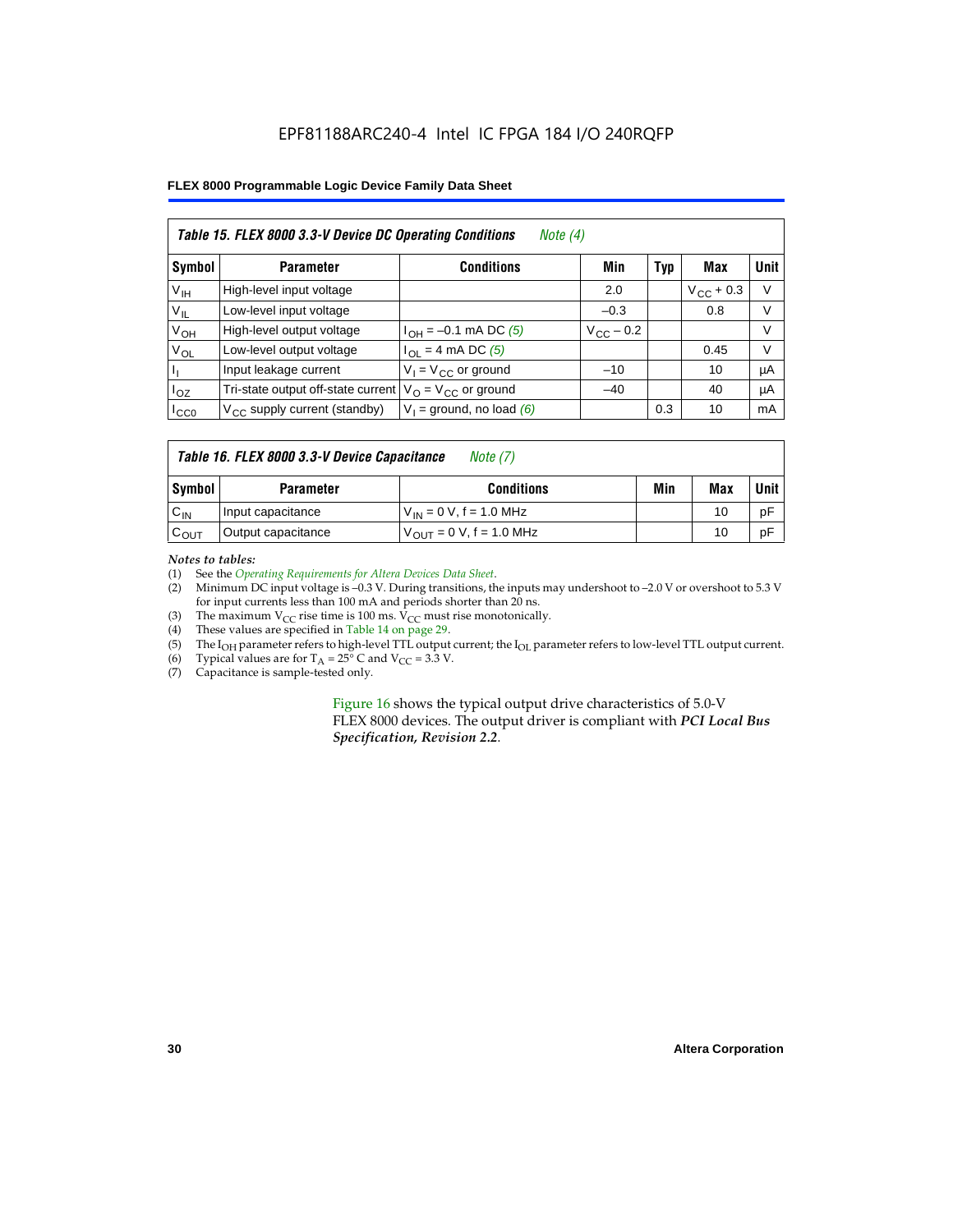



Figure 17 shows the typical output drive characteristics of 5.0-V EPF8282A devices. The output driver is compliant with *PCI Local Bus Specification, Revision 2.2*.





Figure 18 shows the typical output drive characteristics of EPF8282AV devices.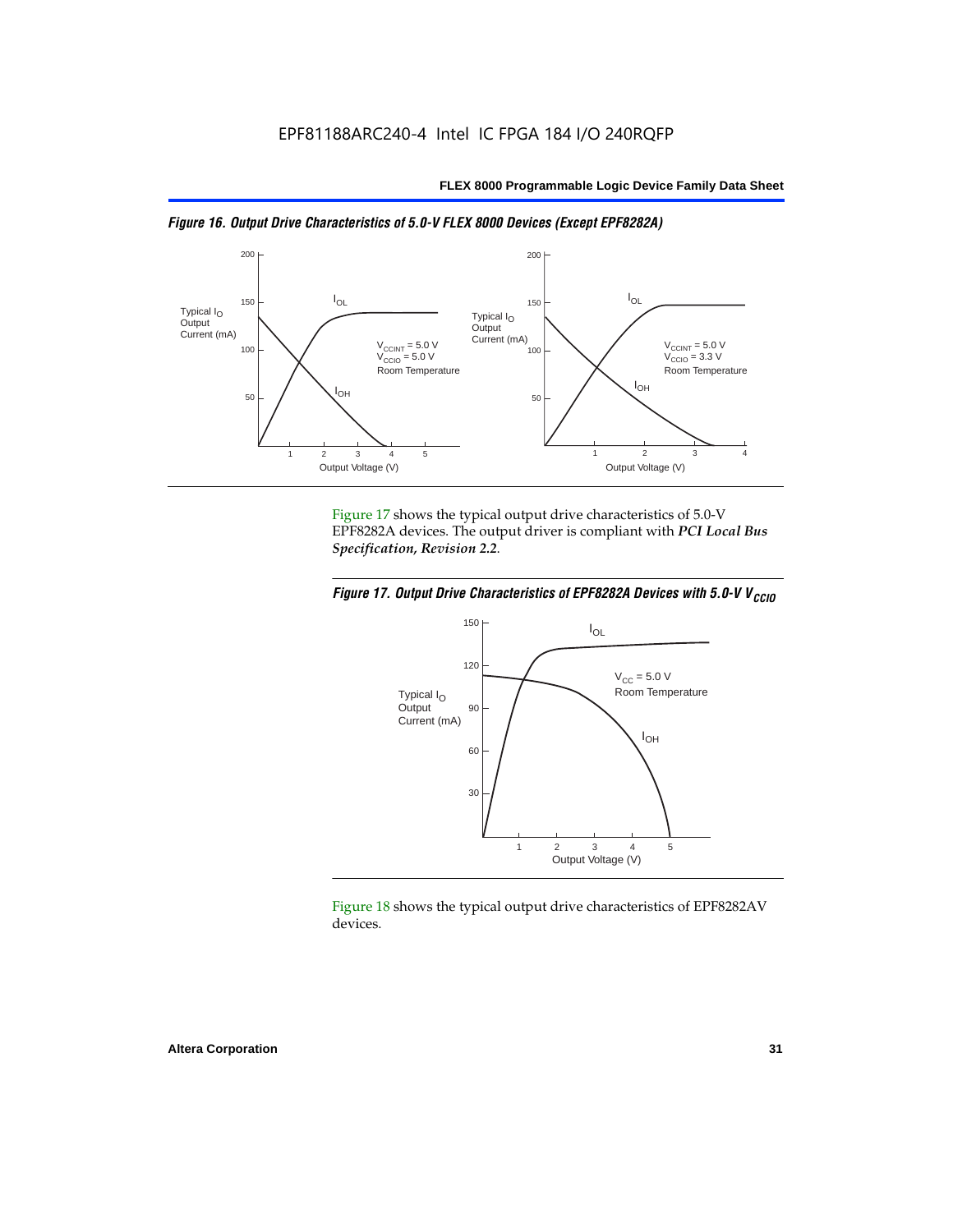

#### *Figure 18. Output Drive Characteristics of EPF8282AV Devices*

**Timing Model** The continuous, high-performance FastTrack Interconnect routing structure ensures predictable performance and accurate simulation and timing analysis. This predictable performance contrasts with that of FPGAs, which use a segmented connection scheme and hence have unpredictable performance. Timing simulation and delay prediction are available with the MAX+PLUS II Simulator and Timing Analyzer, or with industry-standard EDA tools. The Simulator offers both pre-synthesis functional simulation to evaluate logic design accuracy and postsynthesis timing simulation with 0.1-ns resolution. The Timing Analyzer provides point-to-point timing delay information, setup and hold time prediction, and device-wide performance analysis.

> Tables 17 through 20 describe the FLEX 8000 timing parameters and their symbols.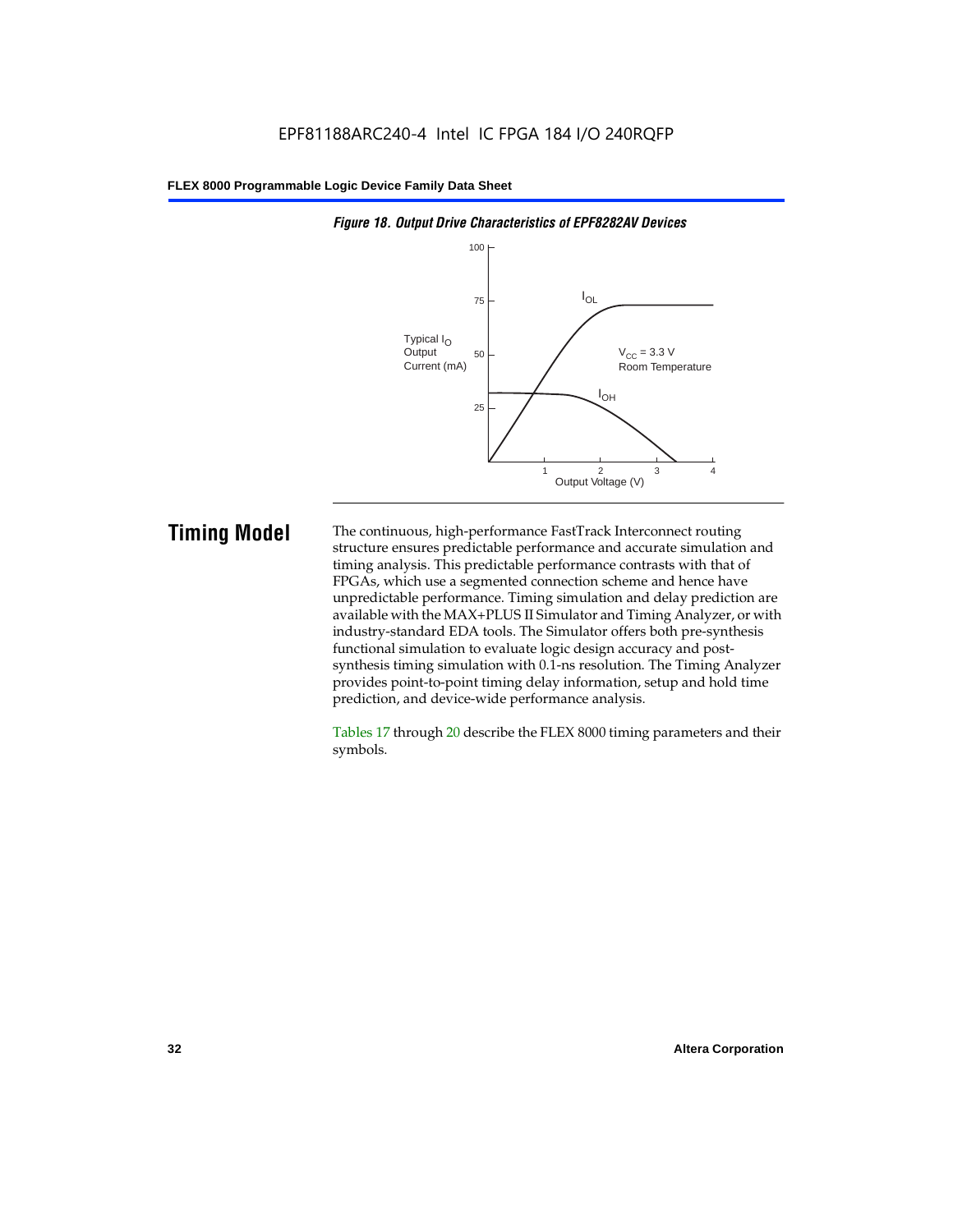| Table 17. FLEX 8000 Internal Timing Parameters<br>Note $(1)$ |                                                                                                              |  |  |  |  |
|--------------------------------------------------------------|--------------------------------------------------------------------------------------------------------------|--|--|--|--|
| Symbol                                                       | <b>Parameter</b>                                                                                             |  |  |  |  |
| $t_{\text{IOD}}$                                             | IOE register data delay                                                                                      |  |  |  |  |
| $t_{\text{IOC}}$                                             | IOE register control signal delay                                                                            |  |  |  |  |
| $t_{IOE}$                                                    | Output enable delay                                                                                          |  |  |  |  |
| $t_{IOCO}$                                                   | IOE register clock-to-output delay                                                                           |  |  |  |  |
| $t_{IOCOMB}$                                                 | IOE combinatorial delay                                                                                      |  |  |  |  |
| $t_{IOSU}$                                                   | IOE register setup time before clock; IOE register recovery time after asynchronous clear                    |  |  |  |  |
| $t_{IOH}$                                                    | IOE register hold time after clock                                                                           |  |  |  |  |
| $t_{IOCLR}$                                                  | IOE register clear delay                                                                                     |  |  |  |  |
| $t_{IN}$                                                     | Input pad and buffer delay                                                                                   |  |  |  |  |
| $t_{OD1}$                                                    | Output buffer and pad delay, slow slew rate = off, $V_{\text{CCIO}} = 5.0 \text{ V C1} = 35 \text{ pF } (2)$ |  |  |  |  |
| $t_{OD2}$                                                    | Output buffer and pad delay, slow slew rate = off, $V_{\text{CCIO}} = 3.3 \text{ V C1} = 35 \text{ pF}$ (2)  |  |  |  |  |
| $t_{OD3}$                                                    | Output buffer and pad delay, slow slew rate = on, $C1 = 35$ pF (3)                                           |  |  |  |  |
| $t_{XZ}$                                                     | Output buffer disable delay, $C1 = 5$ pF                                                                     |  |  |  |  |
| $t_{ZX1}$                                                    | Output buffer enable delay, slow slew rate = off, $V_{\text{CCIO}} = 5.0$ V, C1 = 35 pF (2)                  |  |  |  |  |
| $t_{ZX2}$                                                    | Output buffer enable delay, slow slew rate = off, $V_{\text{CCIO}} = 3.3$ V, C1 = 35 pF (2)                  |  |  |  |  |
| $t_{ZX3}$                                                    | Output buffer enable delay, slow slew rate = on, $C1 = 35$ pF (3)                                            |  |  |  |  |

| Table 18. FLEX 8000 LE Timing Parameters<br>Note (1) |                                                                                                             |  |  |  |  |
|------------------------------------------------------|-------------------------------------------------------------------------------------------------------------|--|--|--|--|
| Symbol                                               | <b>Parameter</b>                                                                                            |  |  |  |  |
| $t_{LUT}$                                            | LUT delay for data-in                                                                                       |  |  |  |  |
| $t_{CLUT}$                                           | LUT delay for carry-in                                                                                      |  |  |  |  |
| $t_{RLUT}$                                           | LUT delay for LE register feedback                                                                          |  |  |  |  |
| $t$ GATE                                             | Cascade gate delay                                                                                          |  |  |  |  |
| $t_{CASC}$                                           | Cascade chain routing delay                                                                                 |  |  |  |  |
| $t_{CICO}$                                           | Carry-in to carry-out delay                                                                                 |  |  |  |  |
| $t_{CGEN}$                                           | Data-in to carry-out delay                                                                                  |  |  |  |  |
| ${}^{t}$ CGENR                                       | LE register feedback to carry-out delay                                                                     |  |  |  |  |
| $t_C$                                                | LE register control signal delay                                                                            |  |  |  |  |
| $t_{CH}$                                             | LE register clock high time                                                                                 |  |  |  |  |
| $t_{CL}$                                             | LE register clock low time                                                                                  |  |  |  |  |
| $t_{CO}$                                             | LE register clock-to-output delay                                                                           |  |  |  |  |
| $t_{COMB}$                                           | Combinatorial delay                                                                                         |  |  |  |  |
| t <sub>SU</sub>                                      | LE register setup time before clock; LE register recovery time after asynchronous preset, clear, or<br>load |  |  |  |  |
| $t_H$                                                | LE register hold time after clock                                                                           |  |  |  |  |
| $t_{PRE}$                                            | LE register preset delay                                                                                    |  |  |  |  |
| $t_{CLR}$                                            | LE register clear delay                                                                                     |  |  |  |  |

**Altera Corporation 33**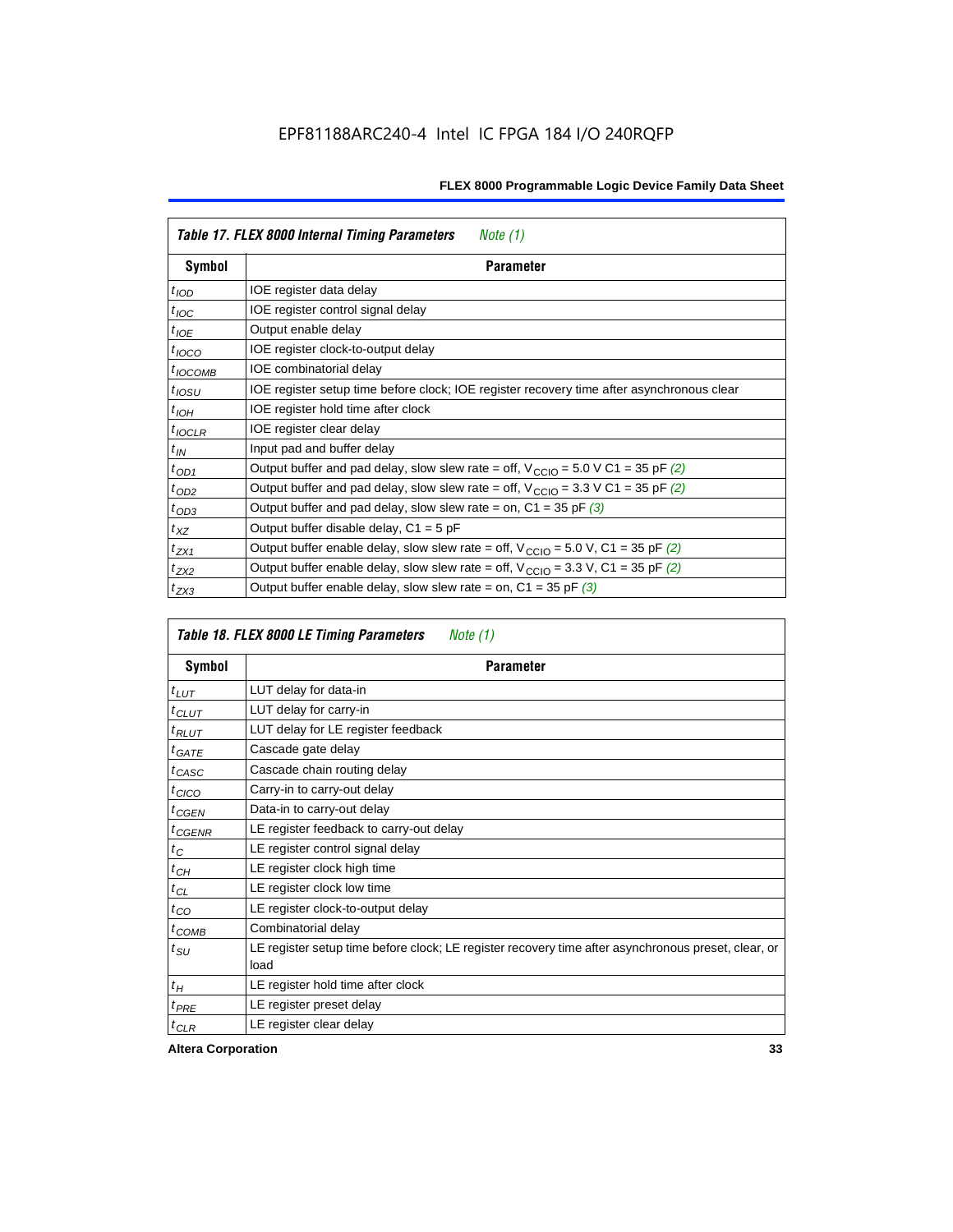| Table 19. FLEX 8000 Interconnect Timing Parameters<br>Note (1) |                                             |  |  |  |  |
|----------------------------------------------------------------|---------------------------------------------|--|--|--|--|
| Symbol                                                         | <b>Parameter</b>                            |  |  |  |  |
| <sup>t</sup> LABCASC                                           | Cascade delay between LEs in different LABs |  |  |  |  |
| $t_{LABCARRY}$                                                 | Carry delay between LEs in different LABs   |  |  |  |  |
| $t_{\text{LOCAL}}$                                             | LAB local interconnect delay                |  |  |  |  |
| $t_{ROW}$                                                      | Row interconnect routing delay (4)          |  |  |  |  |
| $t_{COL}$                                                      | Column interconnect routing delay           |  |  |  |  |
| $t_{DIN}$ $C$                                                  | Dedicated input to LE control delay         |  |  |  |  |
| $t_{DIN}$ D                                                    | Dedicated input to LE data delay (4)        |  |  |  |  |
| $t_{DIN}$ 10                                                   | Dedicated input to IOE control delay        |  |  |  |  |

### *Table 20. FLEX 8000 External Reference Timing Characteristics Note (5)*

| Symbol<br>Parameter |                                                                                            |  |
|---------------------|--------------------------------------------------------------------------------------------|--|
| <sup>T</sup> DRR    | Register-to-register delay via 4 LEs, 3 row interconnects, and 4 local interconnects $(6)$ |  |
| <sup>L</sup> ODH    | Output data hold time after clock (7)                                                      |  |

*Notes to tables:*

- (1) Internal timing parameters cannot be measured explicitly. They are worst-case delays based on testable and external parameters specified by Altera. Internal timing parameters should be used for estimating device performance. Post-compilation timing simulation or timing analysis is required to determine actual worst-case performance.
- (2) These values are specified in Table 10 on page 28 or Table 14 on page 29.<br>(3) For the  $t_{OD3}$  and  $t_{ZX3}$  parameters,  $V_{CCIO} = 3.3$  V or 5.0 V.
- (3) For the  $t_{OD3}$  and  $t_{ZX3}$  parameters,  $V_{CCIO} = 3.3$  V or 5.0 V.<br>(4) The  $t_{ROM}$  and  $t_{DIN}$   $_D$  delays are worst-case values for type
- The *t<sub>ROW</sub>* and *t<sub>DIN\_D</sub>* delays are worst-case values for typical applications. Post-compilation timing simulation or timing analysis is required to determine actual worst-case performance.
- (5) External reference timing characteristics are factory-tested, worst-case values specified by Altera. A representative subset of signal paths is tested to approximate typical device applications.
- (6) For more information on test conditions, see *Application Note 76* (*Understanding FLEX 8000 Timing*).
- (7) This parameter is a guideline that is sample-tested only and is based on extensive device characterization. This parameter applies to global and non-global clocking, and for LE and I/O element registers.

The FLEX 8000 timing model shows the delays for various paths and functions in the circuit. See Figure 19. This model contains three distinct parts: the LE; the IOE; and the interconnect, including the row and column FastTrack Interconnect, LAB local interconnect, and carry and cascade interconnect paths. Each parameter shown in Figure 19 is expressed as a worst-case value in Tables 22 through 49. Hand-calculations that use the FLEX 8000 timing model and these timing parameters can be used to estimate FLEX 8000 device performance. Timing simulation or timing analysis after compilation is required to determine the final worst-case performance. Table 21 summarizes the interconnect paths shown in Figure 19.



f For more information on timing parameters, go to *Application Note 76 (Understanding FLEX 8000 Timing)*.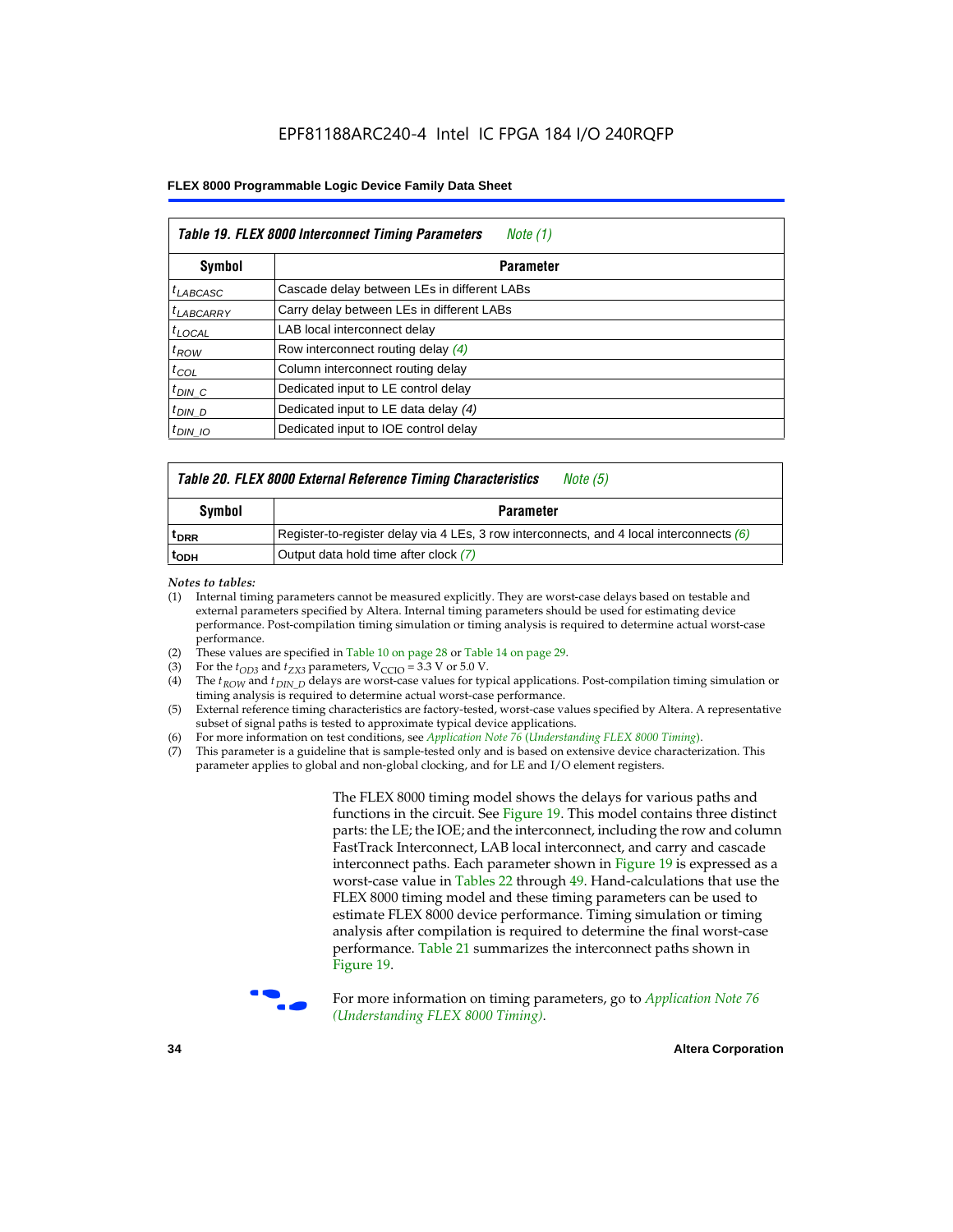EPF81188ARC240-4 Intel IC FPGA 184 I/O 240RQFP



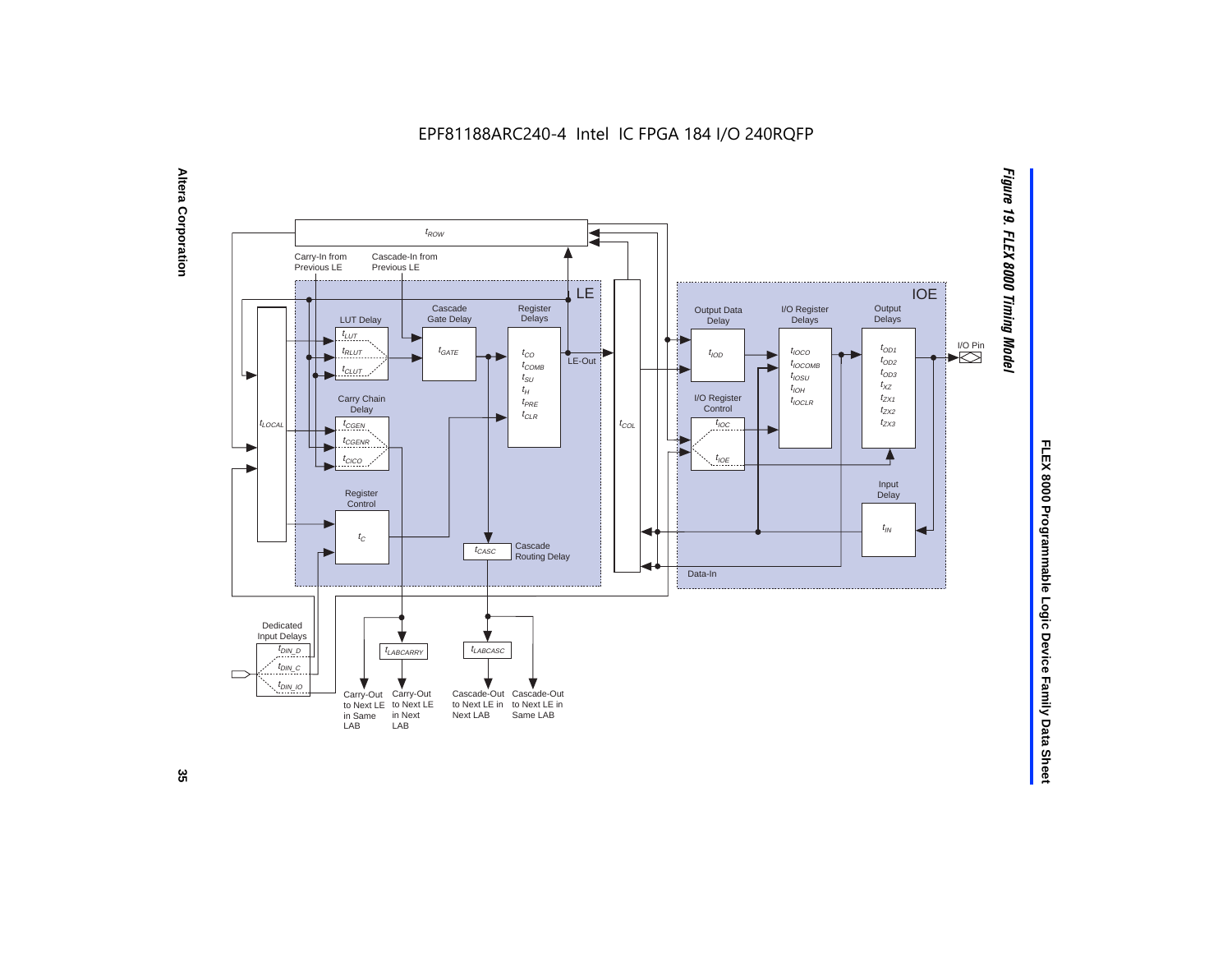| <b>Table 21. FLEX 8000 Timing Model Interconnect Paths</b> |                               |                                 |  |  |  |  |
|------------------------------------------------------------|-------------------------------|---------------------------------|--|--|--|--|
| <b>Source</b>                                              | <b>Destination</b>            | <b>Total Delay</b>              |  |  |  |  |
| LE-Out                                                     | LE in same LAB                | $t_{LOCAL}$                     |  |  |  |  |
| LE-Out                                                     | LE in same row, different LAB | $t_{ROW} + t_{LOCAL}$           |  |  |  |  |
| LE-Out                                                     | LE in different row           | $t_{COL} + t_{ROW} + t_{LOCAL}$ |  |  |  |  |
| LE-Out                                                     | IOE on column                 | $t_{COL}$                       |  |  |  |  |
| LE-Out                                                     | IOE on row                    | $t_{ROW}$                       |  |  |  |  |
| IOE on row                                                 | LE in same row                | $t_{ROW} + t_{LOCAL}$           |  |  |  |  |
| IOE on column                                              | Any LE                        | $t_{COL} + t_{ROW} + t_{LOCAL}$ |  |  |  |  |

Tables 22 through 49 show the FLEX 8000 internal and external timing parameters.

| Table 22. EPF8282A Internal I/O Element Timing Parameters |                    |       |       |                          |       |     |    |  |
|-----------------------------------------------------------|--------------------|-------|-------|--------------------------|-------|-----|----|--|
| <b>Symbol</b>                                             | <b>Speed Grade</b> |       |       |                          |       |     |    |  |
|                                                           |                    | $A-2$ | $A-3$ |                          | $A-4$ |     |    |  |
|                                                           | Min                | Max   | Min   | Max                      | Min   | Max |    |  |
| $t_{\rm 1OD}$                                             |                    | 0.7   |       | 0.8                      |       | 0.9 | ns |  |
| $t_{\textit{IOC}}$                                        |                    | 1.7   |       | 1.8                      |       | 1.9 | ns |  |
| $t_{IOE}$                                                 |                    | 1.7   |       | 1.8                      |       | 1.9 | ns |  |
| $t_{IOCO}$                                                |                    | 1.0   |       | 1.0                      |       | 1.0 | ns |  |
| $t_{IOCOMB}$                                              |                    | 0.3   |       | 0.2                      |       | 0.1 | ns |  |
| $t_{\rm \textit{IOSU}}$                                   | 1.4                |       | 1.6   |                          | 1.8   |     | ns |  |
| $t_{IOH}$                                                 | 0.0                |       | 0.0   |                          | 0.0   |     | ns |  |
| $t_{IOCLR}$                                               |                    | 1.2   |       | 1.2                      |       | 1.2 | ns |  |
| $t_{I\!N}$                                                |                    | 1.5   |       | 1.6                      |       | 1.7 | ns |  |
| $t_{OD1}$                                                 |                    | 1.1   |       | 1.4                      |       | 1.7 | ns |  |
| $t_{\mathrm{OD2}}$                                        |                    | -     |       | $\overline{\phantom{0}}$ |       |     | ns |  |
| $t_{OD3}$                                                 |                    | 4.6   |       | 4.9                      |       | 5.2 | ns |  |
| $t_{XZ}$                                                  |                    | 1.4   |       | 1.6                      |       | 1.8 | ns |  |
| $t_{ZX1}$                                                 |                    | 1.4   |       | 1.6                      |       | 1.8 | ns |  |
| $t_{ZX2}$                                                 |                    | -     |       | $\overline{\phantom{0}}$ |       |     | ns |  |
| $t_{ZX3}$                                                 |                    | 4.9   |       | 5.1                      |       | 5.3 | ns |  |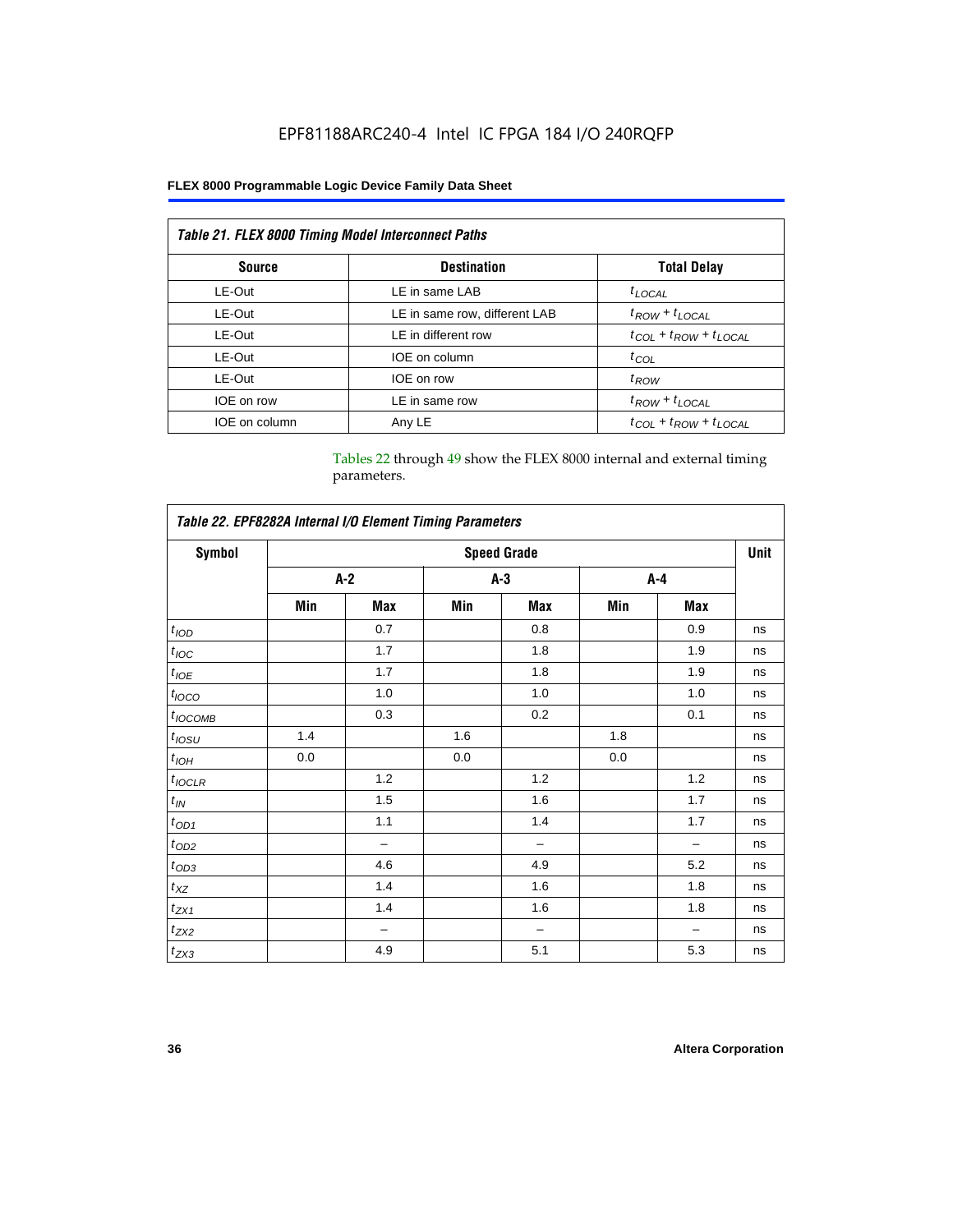| <b>Table 23. EPF8282A Interconnect Timing Parameters</b> |     |                    |     |            |     |     |    |  |  |  |
|----------------------------------------------------------|-----|--------------------|-----|------------|-----|-----|----|--|--|--|
| <b>Symbol</b>                                            |     | <b>Speed Grade</b> |     |            |     |     |    |  |  |  |
|                                                          |     | $A-2$<br>$A-3$     |     |            | A-4 |     |    |  |  |  |
|                                                          | Min | <b>Max</b>         | Min | <b>Max</b> | Min | Max |    |  |  |  |
| $t_{LABCASC}$                                            |     | 0.3                |     | 0.3        |     | 0.4 | ns |  |  |  |
| $t_{LABCARY}$                                            |     | 0.3                |     | 0.3        |     | 0.4 | ns |  |  |  |
| $t_{\text{LOCAL}}$                                       |     | 0.5                |     | 0.6        |     | 0.8 | ns |  |  |  |
| $t_{ROW}$                                                |     | 4.2                |     | 4.2        |     | 4.2 | ns |  |  |  |
| $t_{COL}$                                                |     | 2.5                |     | 2.5        |     | 2.5 | ns |  |  |  |
| $t_{DIN\_C}$                                             |     | 5.0                |     | 5.0        |     | 5.5 | ns |  |  |  |
| $t_{DIN\_D}$                                             |     | 7.2                |     | 7.2        |     | 7.2 | ns |  |  |  |
| $t_{DIN\_IO}$                                            |     | 5.0                |     | 5.0        |     | 5.5 | ns |  |  |  |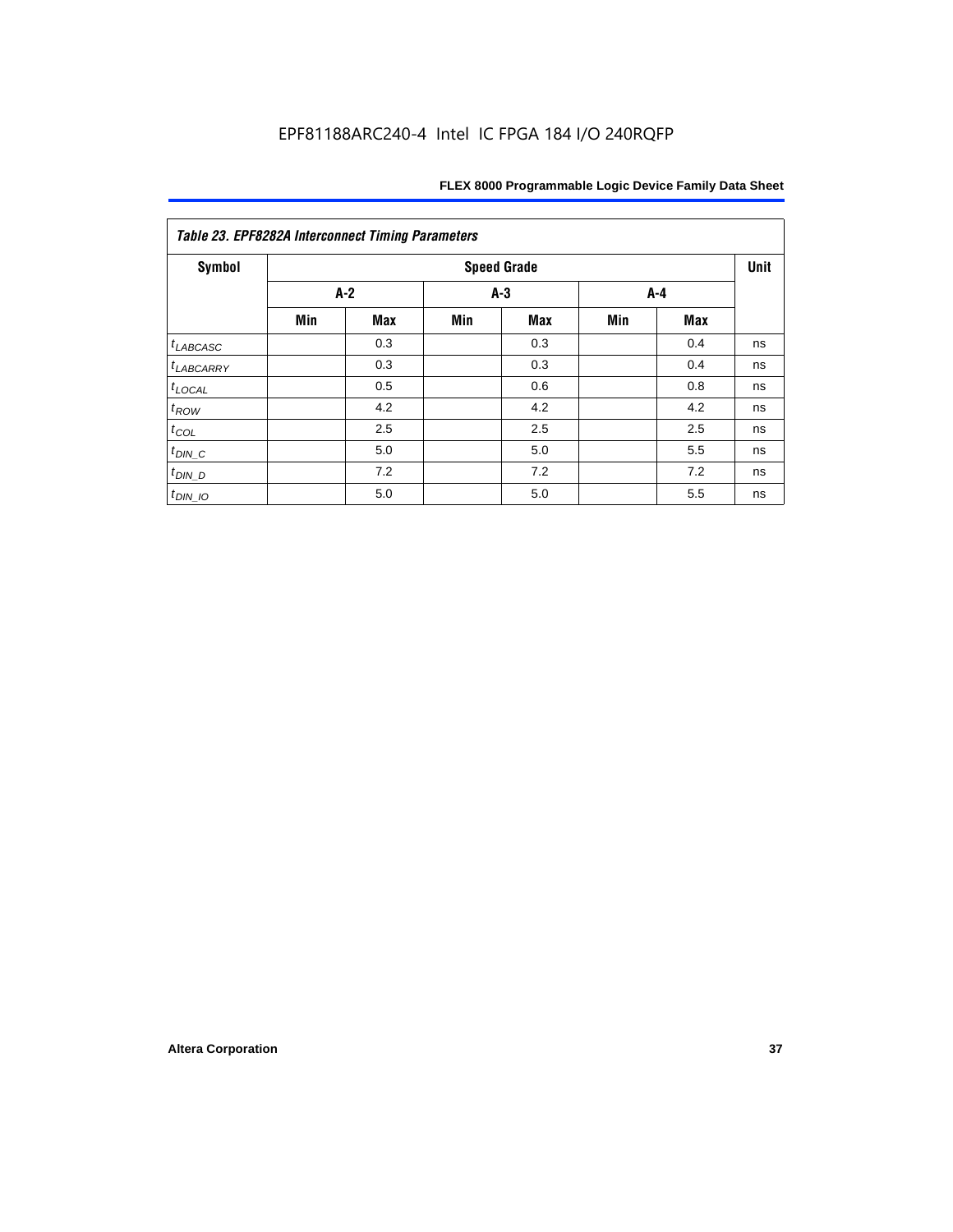|                   | Table 24. EPF8282A LE Timing Parameters |       |     |                    |     |     |      |  |  |  |
|-------------------|-----------------------------------------|-------|-----|--------------------|-----|-----|------|--|--|--|
| Symbol            |                                         |       |     | <b>Speed Grade</b> |     |     | Unit |  |  |  |
|                   |                                         | $A-2$ |     | $A-3$              |     | A-4 |      |  |  |  |
|                   | Min                                     | Max   | Min | Max                | Min | Max |      |  |  |  |
| $t_{LUT}$         |                                         | 2.0   |     | 2.5                |     | 3.2 | ns   |  |  |  |
| $t$ CLUT          |                                         | 0.0   |     | 0.0                |     | 0.0 | ns   |  |  |  |
| $t_{RLUT}$        |                                         | 0.9   |     | 1.1                |     | 1.5 | ns   |  |  |  |
| $t_{GATE}$        |                                         | 0.0   |     | 0.0                |     | 0.0 | ns   |  |  |  |
| $t_{CASC}$        |                                         | 0.6   |     | 0.7                |     | 0.9 | ns   |  |  |  |
| $t_{CICO}$        |                                         | 0.4   |     | 0.5                |     | 0.6 | ns   |  |  |  |
| $t_{CGEN}$        |                                         | 0.4   |     | 0.5                |     | 0.7 | ns   |  |  |  |
| $t_{CGENR}$       |                                         | 0.9   |     | 1.1                |     | 1.5 | ns   |  |  |  |
| $t_C$             |                                         | 1.6   |     | 2.0                |     | 2.5 | ns   |  |  |  |
| $t_{CH}$          | 4.0                                     |       | 4.0 |                    | 4.0 |     | ns   |  |  |  |
| $t_{CL}$          | 4.0                                     |       | 4.0 |                    | 4.0 |     | ns   |  |  |  |
| $t_{\rm CO}$      |                                         | 0.4   |     | 0.5                |     | 0.6 | ns   |  |  |  |
| $t_{\text{COMB}}$ |                                         | 0.4   |     | 0.5                |     | 0.6 | ns   |  |  |  |
| $t_{\text{SU}}$   | 0.8                                     |       | 1.1 |                    | 1.2 |     | ns   |  |  |  |
| $t_H\,$           | 0.9                                     |       | 1.1 |                    | 1.5 |     | ns   |  |  |  |
| $t_{PRE}$         |                                         | 0.6   |     | 0.7                |     | 0.8 | ns   |  |  |  |
| $t_{CLR}$         |                                         | 0.6   |     | 0.7                |     | 0.8 | ns   |  |  |  |

|  |  |  |  | Table 25. EPF8282A External Timing Parameters |
|--|--|--|--|-----------------------------------------------|
|--|--|--|--|-----------------------------------------------|

| Symbol             |     | <b>Speed Grade</b> |     |      |     |            |    |  |  |  |
|--------------------|-----|--------------------|-----|------|-----|------------|----|--|--|--|
|                    |     | A-2                | A-4 |      |     |            |    |  |  |  |
|                    | Min | <b>Max</b>         | Min | Max  | Min | <b>Max</b> |    |  |  |  |
| t <sub>DRR</sub>   |     | 15.8               |     | 19.8 |     | 24.8       | ns |  |  |  |
| $t$ <sub>ODH</sub> | 1.0 |                    | 1.0 |      | 1.0 |            | ns |  |  |  |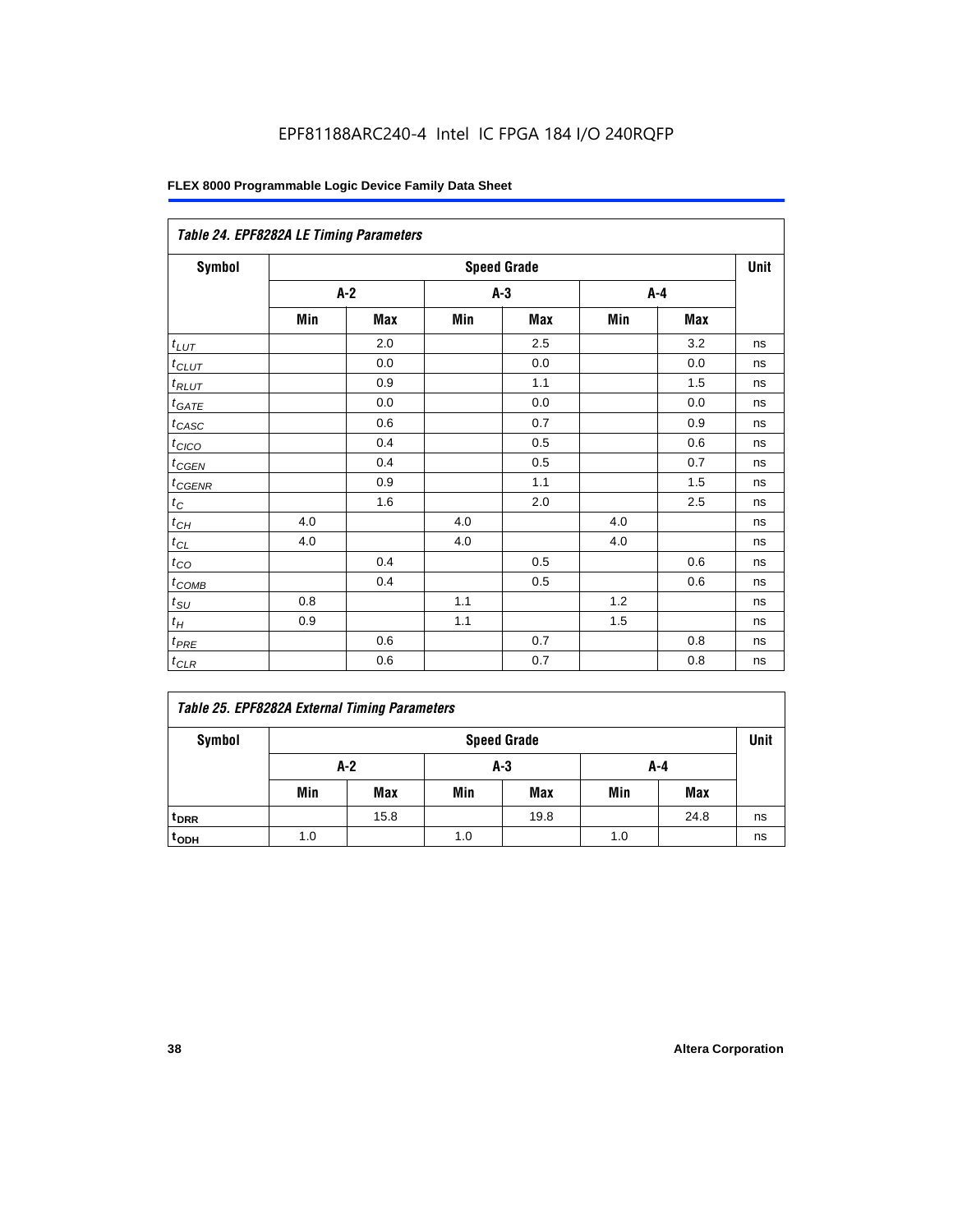| Table 26. EPF8282AV I/O Element Timing Parameters |     |       |                    |     |      |  |  |  |
|---------------------------------------------------|-----|-------|--------------------|-----|------|--|--|--|
| Symbol                                            |     |       | <b>Speed Grade</b> |     | Unit |  |  |  |
|                                                   |     | $A-3$ | A-4                |     |      |  |  |  |
|                                                   | Min | Max   | Min                | Max |      |  |  |  |
| t <sub>IOD</sub>                                  |     | 0.9   |                    | 2.2 | ns   |  |  |  |
| $t_{\text{loc}}$                                  |     | 1.9   |                    | 2.0 | ns   |  |  |  |
| $t_{IOE}$                                         |     | 1.9   |                    | 2.0 | ns   |  |  |  |
| $t_{\text{LOCO}}$                                 |     | 1.0   |                    | 2.0 | ns   |  |  |  |
| t <sub>IОСОМВ</sub>                               |     | 0.1   |                    | 0.0 | ns   |  |  |  |
| $t_{IOSU}$                                        | 1.8 |       | 2.8                |     | ns   |  |  |  |
| $t_{IOH}$                                         | 0.0 |       | 0.2                |     | ns   |  |  |  |
| $t_{IOCLR}$                                       |     | 1.2   |                    | 2.3 | ns   |  |  |  |
| $t_{\mathit{IN}}$                                 |     | 1.7   |                    | 3.4 | ns   |  |  |  |
| $t_{OD1}$                                         |     | 1.7   |                    | 4.1 | ns   |  |  |  |
| $t_{\text{OD2}}$                                  |     |       |                    |     | ns   |  |  |  |
| $t_{OD3}$                                         |     | 5.2   |                    | 7.1 | ns   |  |  |  |
| $t_{XZ}$                                          |     | 1.8   |                    | 4.3 | ns   |  |  |  |
| $t_{ZX1}$                                         |     | 1.8   |                    | 4.3 | ns   |  |  |  |
| $t_{ZX2}$                                         |     |       |                    |     | ns   |  |  |  |
| $t_{ZX3}$                                         |     | 5.3   |                    | 8.3 | ns   |  |  |  |

| Table 27. EPF8282AV Interconnect Timing Parameters |     |       |     |       |    |  |  |  |  |
|----------------------------------------------------|-----|-------|-----|-------|----|--|--|--|--|
| <b>Symbol</b>                                      |     | Unit  |     |       |    |  |  |  |  |
|                                                    |     | $A-3$ |     | $A-4$ |    |  |  |  |  |
|                                                    | Min | Max   | Min | Max   |    |  |  |  |  |
| $t_{LABCASC}$                                      |     | 0.4   |     | 1.3   | ns |  |  |  |  |
| t <sub>LABCARRY</sub>                              |     | 0.4   |     | 0.8   | ns |  |  |  |  |
| $t_{\text{LOCAL}}$                                 |     | 0.8   |     | 1.5   | ns |  |  |  |  |
| $t_{ROW}$                                          |     | 4.2   |     | 6.3   | ns |  |  |  |  |
| $t_{COL}$                                          |     | 2.5   |     | 3.8   | ns |  |  |  |  |
| $t_{DIN\_C}$                                       |     | 5.5   |     | 8.0   | ns |  |  |  |  |
| $t_{DIN\_D}$                                       |     | 7.2   |     | 10.8  | ns |  |  |  |  |
| $t_{DIN\_IO}$                                      |     | 5.5   |     | 9.0   | ns |  |  |  |  |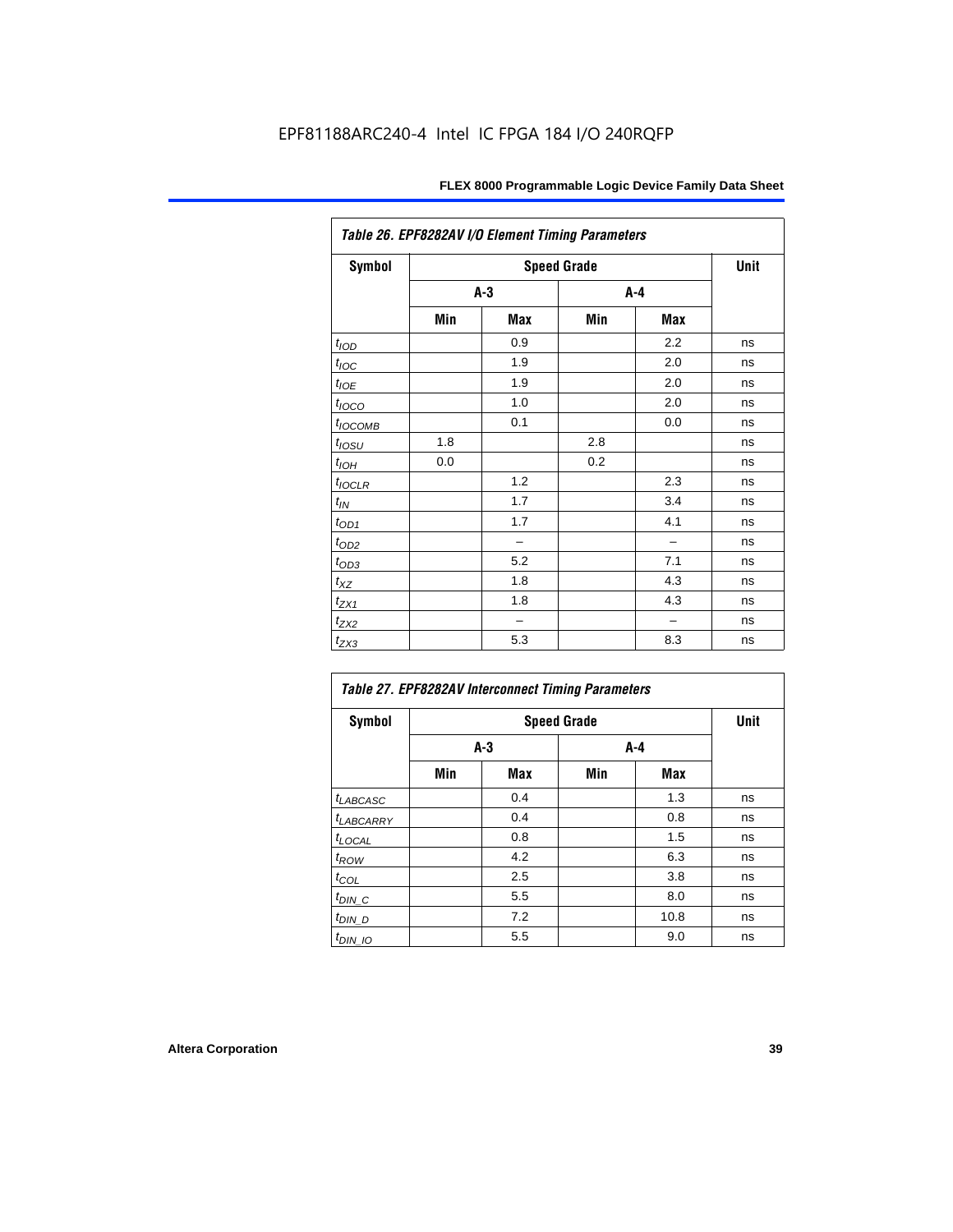|                      | Table 28. EPF8282AV Logic Element Timing Parameters |       |         |     |    |  |  |  |  |
|----------------------|-----------------------------------------------------|-------|---------|-----|----|--|--|--|--|
| Symbol               |                                                     | Unit  |         |     |    |  |  |  |  |
|                      |                                                     | $A-3$ | $A - 4$ |     |    |  |  |  |  |
|                      | Min                                                 | Max   | Min     | Max |    |  |  |  |  |
| $t_{LUT}$            |                                                     | 3.2   |         | 7.3 | ns |  |  |  |  |
| $t_{CLUT}$           |                                                     | 0.0   |         | 1.4 | ns |  |  |  |  |
| $t_{RLUT}$           |                                                     | 1.5   |         | 5.1 | ns |  |  |  |  |
| $t_{GATE}$           |                                                     | 0.0   |         | 0.0 | ns |  |  |  |  |
| $t_{CASC}$           |                                                     | 0.9   |         | 2.8 | ns |  |  |  |  |
| $t_{CICO}$           |                                                     | 0.6   |         | 1.5 | ns |  |  |  |  |
| $t_{GEN}$            |                                                     | 0.7   |         | 2.2 | ns |  |  |  |  |
| $t_{\text{GENR}}$    |                                                     | 1.5   |         | 3.7 | ns |  |  |  |  |
| $t_C$                |                                                     | 2.5   |         | 4.7 | ns |  |  |  |  |
| $t_{\underline{CH}}$ | 4.0                                                 |       | 6.0     |     | ns |  |  |  |  |
| $t_{CL}$             | 4.0                                                 |       | 6.0     |     | ns |  |  |  |  |
| $t_{CO}$             |                                                     | 0.6   |         | 0.9 | ns |  |  |  |  |
| $t_{COMB}$           |                                                     | 0.6   |         | 0.9 | ns |  |  |  |  |
| $t_{\text{SU}}$      | 1.2                                                 |       | 2.4     |     | ns |  |  |  |  |
| $t_H$                | 1.5                                                 |       | 4.6     |     | ns |  |  |  |  |
| $t_{PRE}$            |                                                     | 0.8   |         | 1.3 | ns |  |  |  |  |
| $t_{CLR}$            |                                                     | 0.8   |         | 1.3 | ns |  |  |  |  |

| Table 29. EPF8282AV External Timing Parameters |     |                    |     |      |    |  |  |  |
|------------------------------------------------|-----|--------------------|-----|------|----|--|--|--|
| Symbol                                         |     | <b>Speed Grade</b> |     |      |    |  |  |  |
|                                                |     | A-3                | A-4 |      |    |  |  |  |
|                                                | Min | Max                | Min | Max  |    |  |  |  |
| <sup>t</sup> DRR                               |     | 24.8               |     | 50.1 | ns |  |  |  |
| toph                                           | 1.0 |                    | 1.0 |      | ns |  |  |  |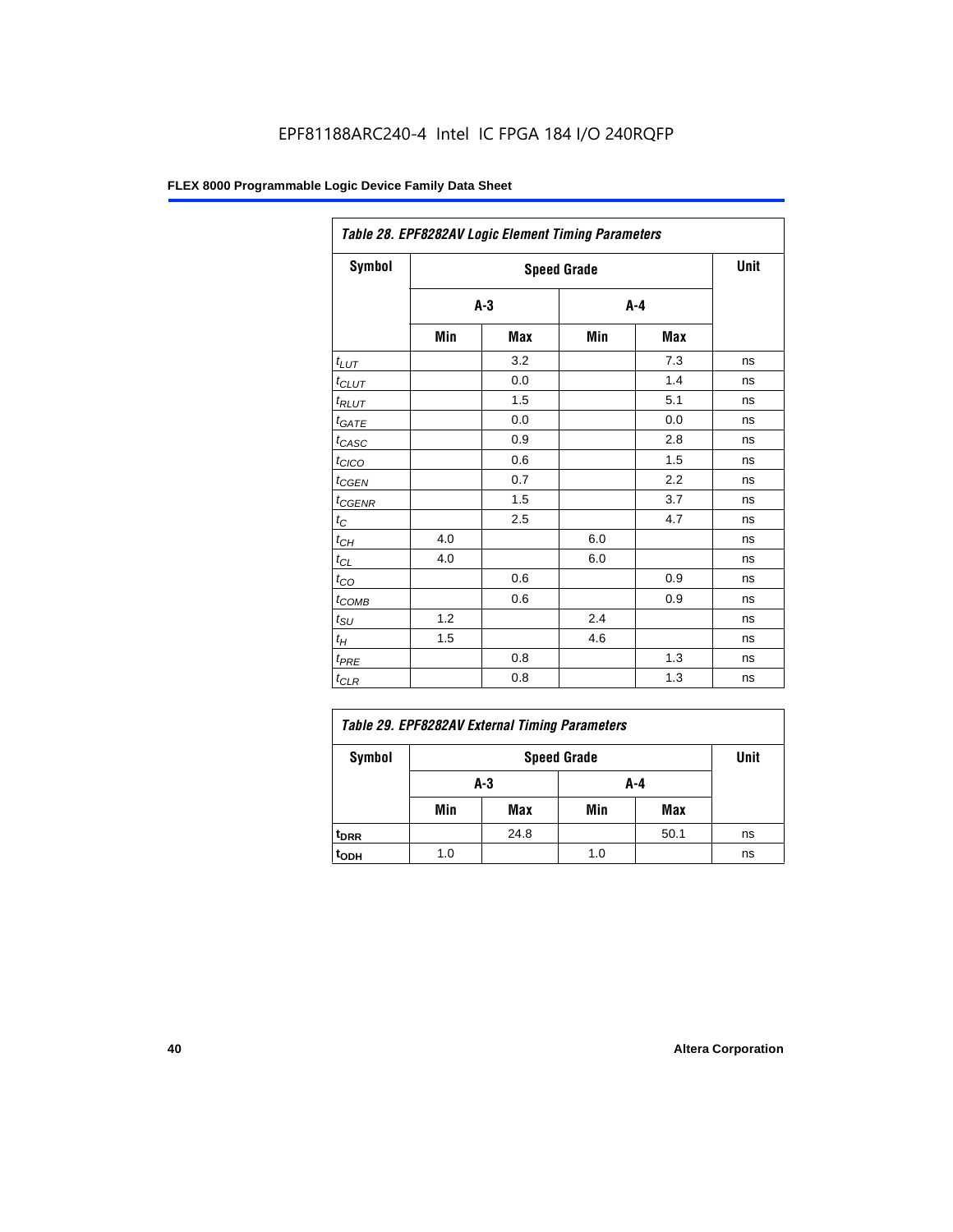| Table 30. EPF8452A I/O Element Timing Parameters |     |                          |     |                          |     |                          |    |  |  |  |
|--------------------------------------------------|-----|--------------------------|-----|--------------------------|-----|--------------------------|----|--|--|--|
| <b>Symbol</b>                                    |     | <b>Speed Grade</b>       |     |                          |     |                          |    |  |  |  |
|                                                  |     | $A-2$                    |     | $A-3$                    |     | $A-4$                    |    |  |  |  |
|                                                  | Min | Max                      | Min | Max                      | Min | Max                      |    |  |  |  |
| t <sub>IOD</sub>                                 |     | 0.7                      |     | 0.8                      |     | 0.9                      | ns |  |  |  |
| $t_{\text{IOC}}$                                 |     | 1.7                      |     | 1.8                      |     | 1.9                      | ns |  |  |  |
| $t_{IOE}$                                        |     | 1.7                      |     | 1.8                      |     | 1.9                      | ns |  |  |  |
| $t_{IOCO}$                                       |     | 1.0                      |     | 1.0                      |     | 1.0                      | ns |  |  |  |
| $t_{IOCOMB}$                                     |     | 0.3                      |     | 0.2                      |     | 0.1                      | ns |  |  |  |
| $t_{IOSU}$                                       | 1.4 |                          | 1.6 |                          | 1.8 |                          | ns |  |  |  |
| $t_{IOH}$                                        | 0.0 |                          | 0.0 |                          | 0.0 |                          | ns |  |  |  |
| $t_{IOCLR}$                                      |     | 1.2                      |     | 1.2                      |     | 1.2                      | ns |  |  |  |
| $t_{I\!N}$                                       |     | 1.5                      |     | 1.6                      |     | 1.7                      | ns |  |  |  |
| $t_{OD1}$                                        |     | 1.1                      |     | 1.4                      |     | 1.7                      | ns |  |  |  |
| $t_{OD2}$                                        |     | $\overline{\phantom{0}}$ |     | $\overline{\phantom{0}}$ |     | $\overline{\phantom{0}}$ | ns |  |  |  |
| $t_{OD3}$                                        |     | 4.6                      |     | 4.9                      |     | 5.2                      | ns |  |  |  |
| $t_{XZ}$                                         |     | 1.4                      |     | 1.6                      |     | 1.8                      | ns |  |  |  |
| $t_{ZX1}$                                        |     | 1.4                      |     | 1.6                      |     | 1.8                      | ns |  |  |  |
| $t_{ZX2}$                                        |     | $\qquad \qquad -$        |     | $\overline{\phantom{0}}$ |     | $\overline{\phantom{0}}$ | ns |  |  |  |
| $t_{ZX3}$                                        |     | 4.9                      |     | 5.1                      |     | 5.3                      | ns |  |  |  |

### *Table 31. EPF8452A Interconnect Timing Parameters*

| Symbol                | <b>Speed Grade</b> |            |     |       |     |       |    |  |  |
|-----------------------|--------------------|------------|-----|-------|-----|-------|----|--|--|
|                       | A-2                |            |     | $A-3$ |     | $A-4$ |    |  |  |
|                       | Min                | <b>Max</b> | Min | Max   | Min | Max   |    |  |  |
| $t_{LABCASC}$         |                    | 0.3        |     | 0.4   |     | 0.4   | ns |  |  |
| t <sub>LABCARRY</sub> |                    | 0.3        |     | 0.4   |     | 0.4   | ns |  |  |
| $t_{\text{LOCAL}}$    |                    | 0.5        |     | 0.5   |     | 0.7   | ns |  |  |
| $t_{ROW}$             |                    | 5.0        |     | 5.0   |     | 5.0   | ns |  |  |
| $t_{COL}$             |                    | 3.0        |     | 3.0   |     | 3.0   | ns |  |  |
| $t_{DIN\_C}$          |                    | 5.0        |     | 5.0   |     | 5.5   | ns |  |  |
| $t_{DIN\_D}$          |                    | 7.0        |     | 7.0   |     | 7.5   | ns |  |  |
| $t_{DIN\_IO}$         |                    | 5.0        |     | 5.0   |     | 5.5   | ns |  |  |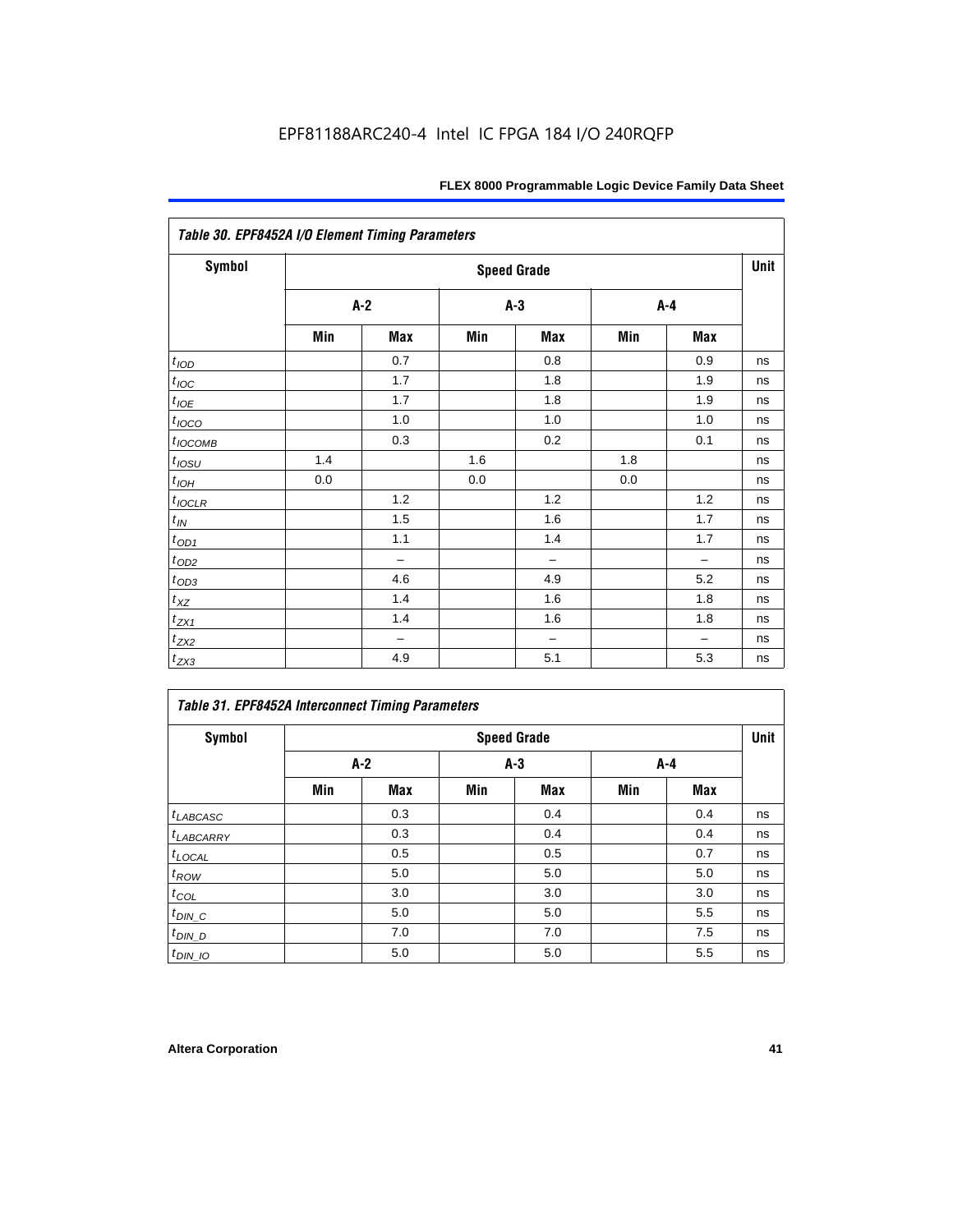|               | Table 32. EPF8452A LE Timing Parameters |       |     |                    |     |       |             |  |  |  |
|---------------|-----------------------------------------|-------|-----|--------------------|-----|-------|-------------|--|--|--|
| <b>Symbol</b> |                                         |       |     | <b>Speed Grade</b> |     |       | <b>Unit</b> |  |  |  |
|               |                                         | $A-2$ |     | $A-3$              |     | $A-4$ |             |  |  |  |
|               | Min                                     | Max   | Min | Max                | Min | Max   |             |  |  |  |
| $t_{LUT}$     |                                         | 2.0   |     | 2.3                |     | 3.0   | ns          |  |  |  |
| $t_{CLUT}$    |                                         | 0.0   |     | 0.2                |     | 0.1   | ns          |  |  |  |
| $t_{RLUT}$    |                                         | 0.9   |     | 1.6                |     | 1.6   | ns          |  |  |  |
| $t_{GATE}$    |                                         | 0.0   |     | 0.0                |     | 0.0   | ns          |  |  |  |
| $t_{CASC}$    |                                         | 0.6   |     | 0.7                |     | 0.9   | ns          |  |  |  |
| $t_{CICO}$    |                                         | 0.4   |     | 0.5                |     | 0.6   | ns          |  |  |  |
| $t_{CSEN}$    |                                         | 0.4   |     | 0.9                |     | 0.8   | ns          |  |  |  |
| $t_{CGENR}$   |                                         | 0.9   |     | 1.4                |     | 1.5   | ns          |  |  |  |
| $t_C$         |                                         | 1.6   |     | 1.8                |     | 2.4   | ns          |  |  |  |
| $t_{CH}$      | 4.0                                     |       | 4.0 |                    | 4.0 |       | ns          |  |  |  |
| $t_{CL}$      | 4.0                                     |       | 4.0 |                    | 4.0 |       | ns          |  |  |  |
| $t_{CO}$      |                                         | 0.4   |     | 0.5                |     | 0.6   | ns          |  |  |  |
| $t_{COMB}$    |                                         | 0.4   |     | 0.5                |     | 0.6   | ns          |  |  |  |
| $t_{SU}$      | 0.8                                     |       | 1.0 |                    | 1.1 |       | ns          |  |  |  |
| $t_H$         | 0.9                                     |       | 1.1 |                    | 1.4 |       | ns          |  |  |  |
| $t_{PRE}$     |                                         | 0.6   |     | 0.7                |     | 0.8   | ns          |  |  |  |
| $t_{CLR}$     |                                         | 0.6   |     | 0.7                |     | 0.8   | ns          |  |  |  |

### *Table 33. EPF8452A External Timing Parameters*

| Symbol                      |     | <b>Speed Grade</b> |     |            |     |            |    |  |  |  |
|-----------------------------|-----|--------------------|-----|------------|-----|------------|----|--|--|--|
|                             |     | A-2<br>$A-3$       |     |            |     | A-4        |    |  |  |  |
|                             | Min | Max                | Min | <b>Max</b> | Min | <b>Max</b> |    |  |  |  |
| <sup>t</sup> <sub>DRR</sub> |     | 16.0               |     | 20.0       |     | 25.0       | ns |  |  |  |
| t <sub>ODH</sub>            | 1.0 |                    | 1.0 |            | 1.0 |            | ns |  |  |  |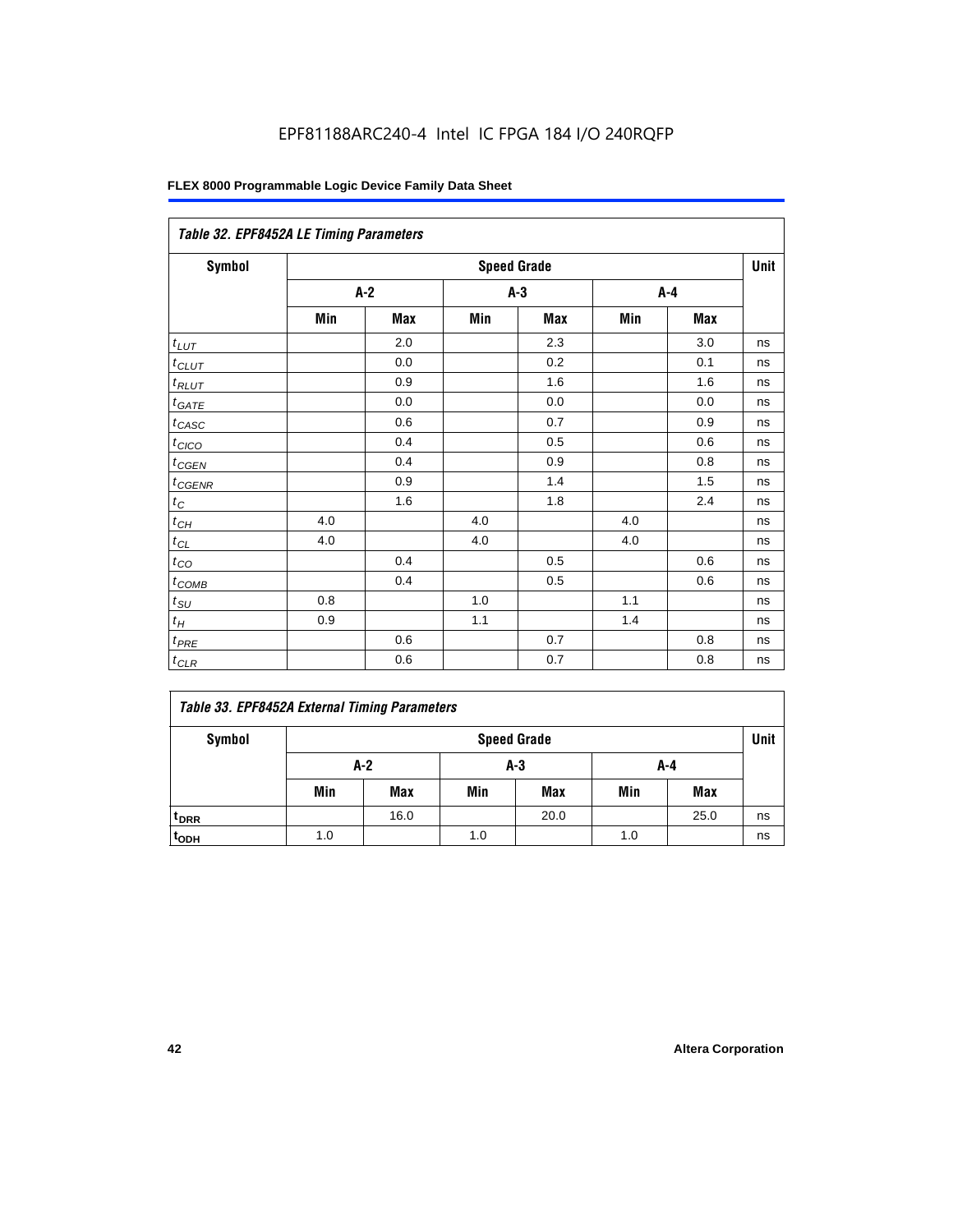| <b>Symbol</b>                   | <b>Speed Grade</b> |     |       |     |     |     |    |  |
|---------------------------------|--------------------|-----|-------|-----|-----|-----|----|--|
|                                 | A-2                |     | $A-3$ |     | A-4 |     |    |  |
|                                 | Min                | Max | Min   | Max | Min | Max |    |  |
| $t_{\textit{\scriptsize{IOD}}}$ |                    | 0.7 |       | 0.8 |     | 0.9 | ns |  |
| $t_{\text{IOC}}$                |                    | 1.7 |       | 1.8 |     | 1.9 | ns |  |
| $t_{IOE}$                       |                    | 1.7 |       | 1.8 |     | 1.9 | ns |  |
| $t_{IOCO}$                      |                    | 1.0 |       | 1.0 |     | 1.0 | ns |  |
| $t_{IOCOMB}$                    |                    | 0.3 |       | 0.2 |     | 0.1 | ns |  |
| $t_{IOSU}$                      | 1.4                |     | 1.6   |     | 1.8 |     | ns |  |
| $t_{IOL}$                       | 0.0                |     | 0.0   |     | 0.0 |     | ns |  |
| $t_{IOCLR}$                     |                    | 1.2 |       | 1.2 |     | 1.2 | ns |  |
| $t_{I\!N}$                      |                    | 1.5 |       | 1.6 |     | 1.7 | ns |  |
| $t_{\text{OD1}}$                |                    | 1.1 |       | 1.4 |     | 1.7 | ns |  |
| $t_{\underbar{OD2}}$            |                    | 1.6 |       | 1.9 |     | 2.2 | ns |  |
| $t_{OD3}$                       |                    | 4.6 |       | 4.9 |     | 5.2 | ns |  |
| $t_{\mathsf{XZ}}$               |                    | 1.4 |       | 1.6 |     | 1.8 | ns |  |
| $t_{ZX1}$                       |                    | 1.4 |       | 1.6 |     | 1.8 | ns |  |
| $t_{ZX2}$                       |                    | 1.9 |       | 2.1 |     | 2.3 | ns |  |
| $t_{ZX3}$                       |                    | 4.9 |       | 5.1 |     | 5.3 | ns |  |

| <b>Symbol</b>         | <b>Speed Grade</b> |            |       |            |     |            |    |  |
|-----------------------|--------------------|------------|-------|------------|-----|------------|----|--|
|                       | $A-2$              |            | $A-3$ |            | A-4 |            |    |  |
|                       | Min                | <b>Max</b> | Min   | <b>Max</b> | Min | <b>Max</b> |    |  |
| $t_{LABCASC}$         |                    | 0.3        |       | 0.4        |     | 0.4        | ns |  |
| <sup>t</sup> LABCARRY |                    | 0.3        |       | 0.4        |     | 0.4        | ns |  |
| $t_{\text{LOCAL}}$    |                    | 0.5        |       | 0.5        |     | 0.7        | ns |  |
| $t_{ROW}$             |                    | 5.0        |       | 5.0        |     | 5.0        | ns |  |
| $t_{COL}$             |                    | 3.0        |       | 3.0        |     | 3.0        | ns |  |
| $t_{DIN\_C}$          |                    | 5.0        |       | 5.0        |     | 5.5        | ns |  |
| $t_{DIN\_D}$          |                    | 7.0        |       | 7.0        |     | 7.5        | ns |  |
| $t_{DIN\_IO}$         |                    | 5.0        |       | 5.0        |     | 5.5        | ns |  |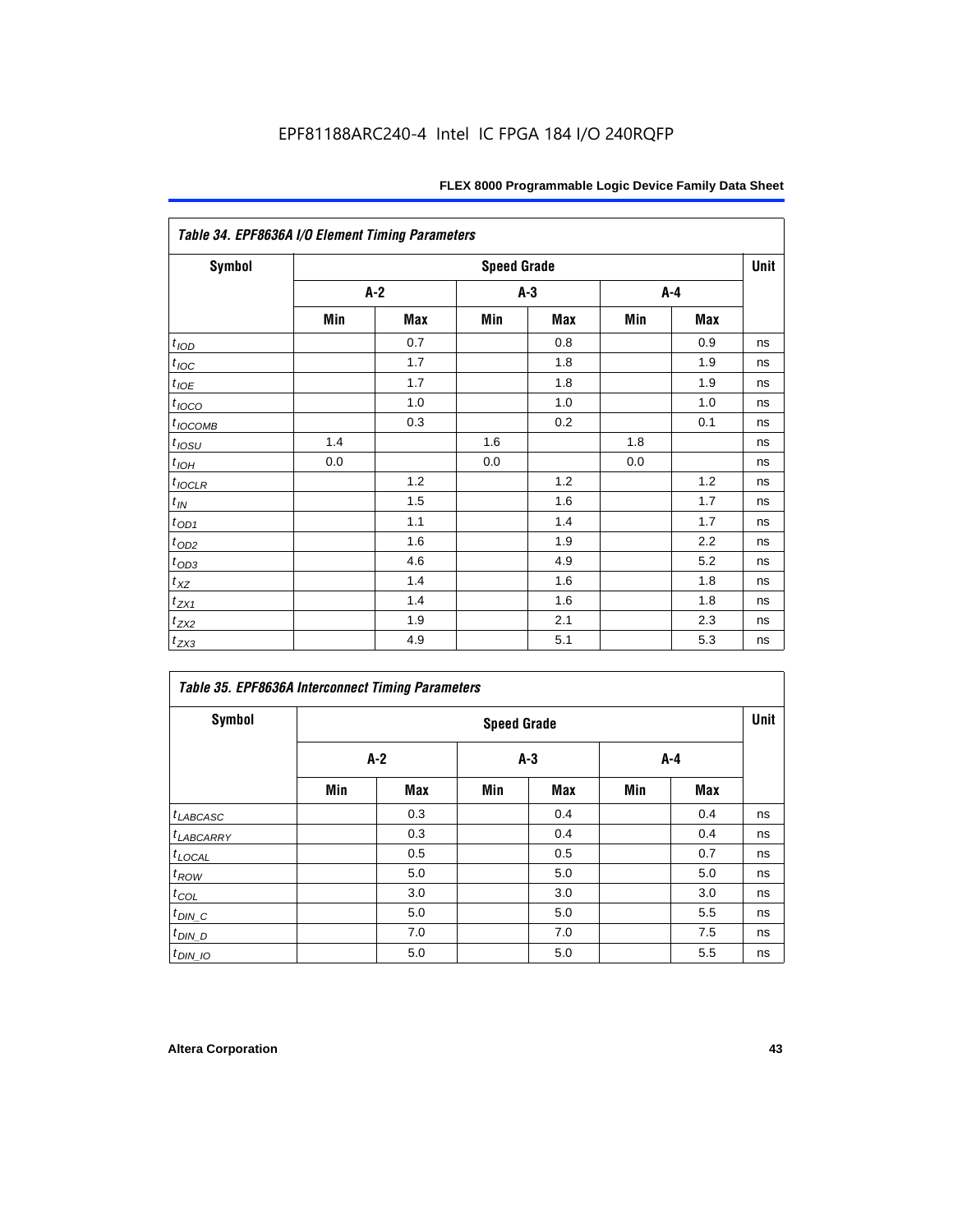| Table 36. EPF8636A LE Timing Parameters |       |     |                    |     |         |     |      |  |  |
|-----------------------------------------|-------|-----|--------------------|-----|---------|-----|------|--|--|
| Symbol                                  |       |     | <b>Speed Grade</b> |     |         |     | Unit |  |  |
|                                         | $A-2$ |     | $A-3$              |     | $A - 4$ |     |      |  |  |
|                                         | Min   | Max | Min                | Max | Min     | Max |      |  |  |
| $t_{LUT}$                               |       | 2.0 |                    | 2.3 |         | 3.0 | ns   |  |  |
| $t_{CLUT}$                              |       | 0.0 |                    | 0.2 |         | 0.1 | ns   |  |  |
| $t_{RLUT}$                              |       | 0.9 |                    | 1.6 |         | 1.6 | ns   |  |  |
| $t_{GATE}$                              |       | 0.0 |                    | 0.0 |         | 0.0 | ns   |  |  |
| $t_{CASC}$                              |       | 0.6 |                    | 0.7 |         | 0.9 | ns   |  |  |
| $t_{CICO}$                              |       | 0.4 |                    | 0.5 |         | 0.6 | ns   |  |  |
| $t_{GEN}$                               |       | 0.4 |                    | 0.9 |         | 0.8 | ns   |  |  |
| $t_{CGENR}$                             |       | 0.9 |                    | 1.4 |         | 1.5 | ns   |  |  |
| $t_C$                                   |       | 1.6 |                    | 1.8 |         | 2.4 | ns   |  |  |
| $t_{CH}$                                | 4.0   |     | 4.0                |     | 4.0     |     | ns   |  |  |
| $t_{CL}$                                | 4.0   |     | 4.0                |     | 4.0     |     | ns   |  |  |
| $t_{CO}$                                |       | 0.4 |                    | 0.5 |         | 0.6 | ns   |  |  |
| $t_{\text{COMB}}$                       |       | 0.4 |                    | 0.5 |         | 0.6 | ns   |  |  |
| $t_{SU}$                                | 0.8   |     | 1.0                |     | 1.1     |     | ns   |  |  |
| $t_H$                                   | 0.9   |     | $1.1$              |     | 1.4     |     | ns   |  |  |
| $t_{PRE}$                               |       | 0.6 |                    | 0.7 |         | 0.8 | ns   |  |  |
| $t_{CLR}$                               |       | 0.6 |                    | 0.7 |         | 0.8 | ns   |  |  |

### *Table 37. EPF8636A External Timing Parameters*

| Symbol           | <b>Speed Grade</b> |            |     |            |     |      |    |
|------------------|--------------------|------------|-----|------------|-----|------|----|
|                  | $A-2$<br>$A-3$     |            |     | A-4        |     |      |    |
|                  | Min                | <b>Max</b> | Min | <b>Max</b> | Min | Max  |    |
| t <sub>DRR</sub> |                    | 16.0       |     | 20.0       |     | 25.0 | ns |
| t <sub>ODH</sub> | 1.0                |            | 1.0 |            | 1.0 |      | ns |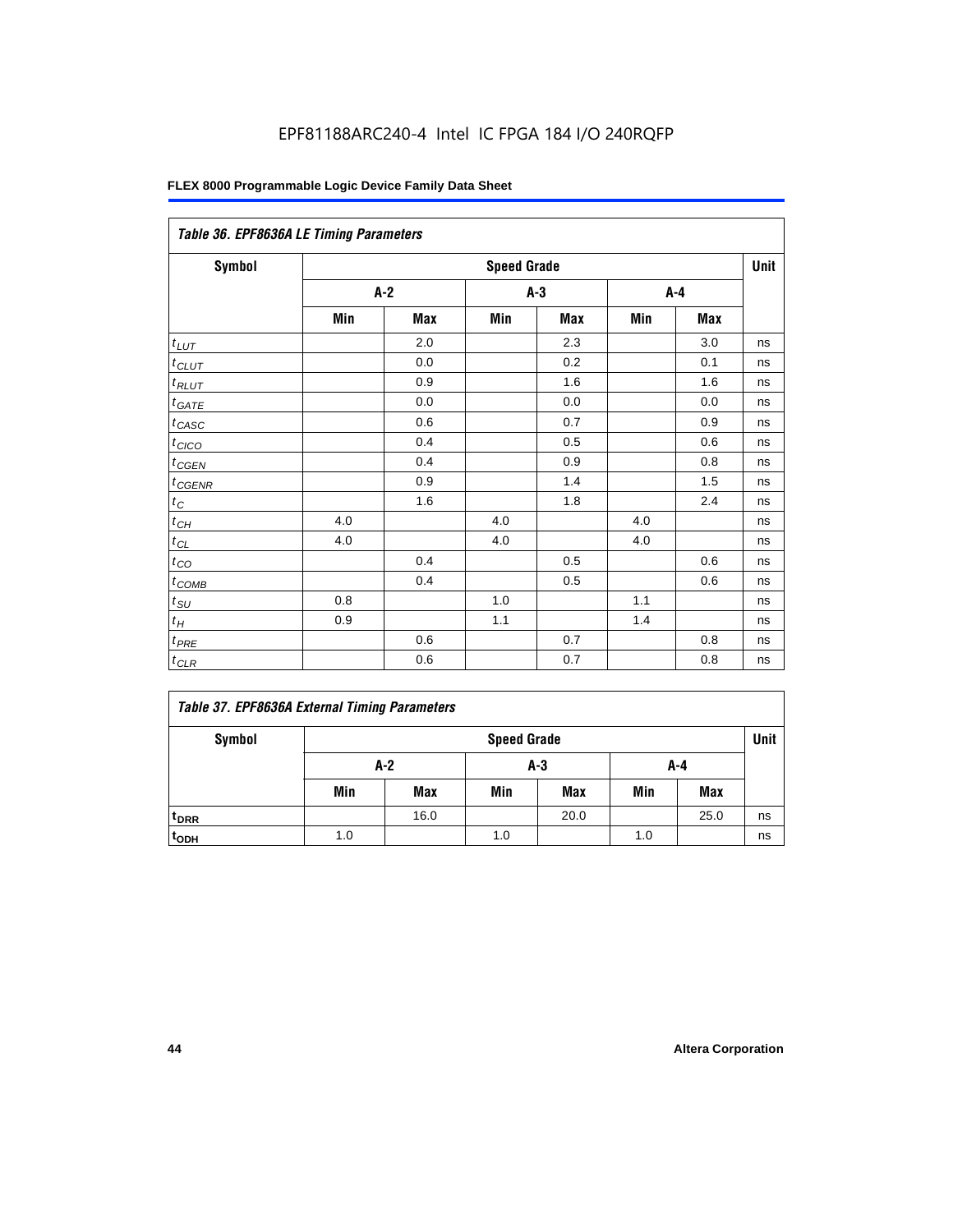| Table 38. EPF8820A I/O Element Timing Parameters |     |       |     |                    |     |       |      |  |  |
|--------------------------------------------------|-----|-------|-----|--------------------|-----|-------|------|--|--|
| <b>Symbol</b>                                    |     |       |     | <b>Speed Grade</b> |     |       | Unit |  |  |
|                                                  |     | $A-2$ |     | $A-3$              |     | $A-4$ |      |  |  |
|                                                  | Min | Max   | Min | Max                | Min | Max   |      |  |  |
| t <sub>IOD</sub>                                 |     | 0.7   |     | 0.8                |     | 0.9   | ns   |  |  |
| $t_{\text{IOC}}$                                 |     | 1.7   |     | 1.8                |     | 1.9   | ns   |  |  |
| $t_{IOE}$                                        |     | 1.7   |     | 1.8                |     | 1.9   | ns   |  |  |
| $t_{IOCO}$                                       |     | 1.0   |     | 1.0                |     | 1.0   | ns   |  |  |
| $t_{IOCOMB}$                                     |     | 0.3   |     | 0.2                |     | 0.1   | ns   |  |  |
| $t_{IOSU}$                                       | 1.4 |       | 1.6 |                    | 1.8 |       | ns   |  |  |
| $t_{IOH}$                                        | 0.0 |       | 0.0 |                    | 0.0 |       | ns   |  |  |
| $t_{IOCLR}$                                      |     | 1.2   |     | 1.2                |     | 1.2   | ns   |  |  |
| $t_{I\!N}$                                       |     | 1.5   |     | 1.6                |     | 1.7   | ns   |  |  |
| $t_{OD1}$                                        |     | 1.1   |     | 1.4                |     | 1.7   | ns   |  |  |
| $t_{\underline{OD2}}$                            |     | 1.6   |     | 1.9                |     | 2.2   | ns   |  |  |
| $t_{OD3}$                                        |     | 4.6   |     | 4.9                |     | 5.2   | ns   |  |  |
| $t_{\text{XZ}}$                                  |     | 1.4   |     | 1.6                |     | 1.8   | ns   |  |  |
| $t_{ZX1}$                                        |     | 1.4   |     | 1.6                |     | 1.8   | ns   |  |  |
| $t_{ZX2}$                                        |     | 1.9   |     | 2.1                |     | 2.3   | ns   |  |  |
| $t_{ZX3}$                                        |     | 4.9   |     | 5.1                |     | 5.3   | ns   |  |  |

| Table 39. EPF8820A Interconnect Timing Parameters |                    |            |     |            |     |     |    |  |  |
|---------------------------------------------------|--------------------|------------|-----|------------|-----|-----|----|--|--|
| Symbol                                            | <b>Speed Grade</b> |            |     |            |     |     |    |  |  |
|                                                   |                    | A-2        |     | $A-3$      |     | A-4 |    |  |  |
|                                                   | Min                | <b>Max</b> | Min | <b>Max</b> | Min | Max |    |  |  |
| $t_{LABCASC}$                                     |                    | 0.3        |     | 0.3        |     | 0.4 | ns |  |  |
| $t_{LABCARY}$                                     |                    | 0.3        |     | 0.3        |     | 0.4 | ns |  |  |
| $t_{\text{LOCAL}}$                                |                    | 0.5        |     | 0.6        |     | 0.8 | ns |  |  |
| $t_{ROW}$                                         |                    | 5.0        |     | 5.0        |     | 5.0 | ns |  |  |
| $t_{COL}$                                         |                    | 3.0        |     | 3.0        |     | 3.0 | ns |  |  |
| $t_{DIN\_C}$                                      |                    | 5.0        |     | 5.0        |     | 5.5 | ns |  |  |
| $t_{DIN\_D}$                                      |                    | 7.0        |     | 7.0        |     | 7.5 | ns |  |  |
| $t_{DIN\_IO}$                                     |                    | 5.0        |     | 5.0        |     | 5.5 | ns |  |  |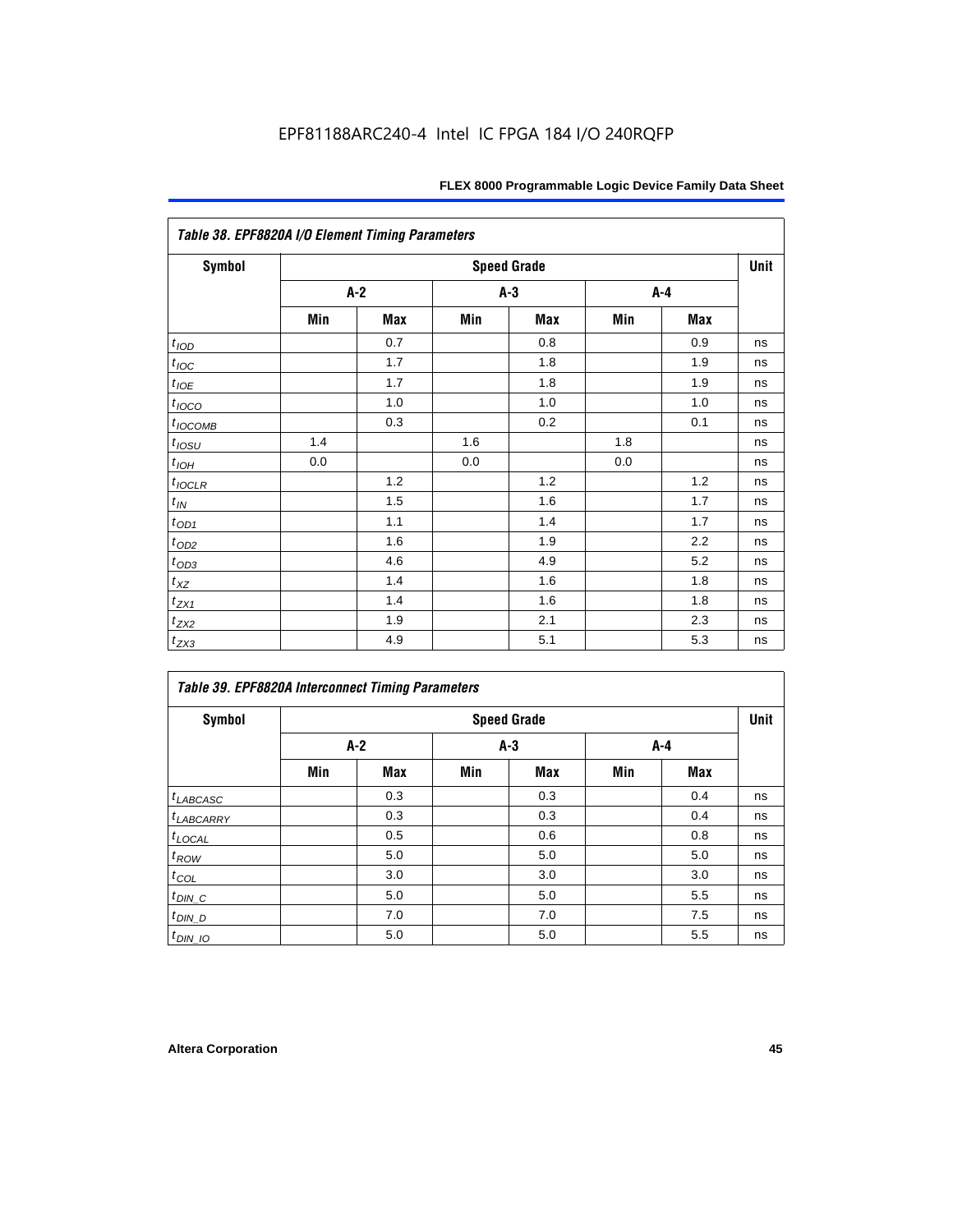| Table 40. EPF8820A LE Timing Parameters |     |       |     |                    |     |         |      |  |  |
|-----------------------------------------|-----|-------|-----|--------------------|-----|---------|------|--|--|
| Symbol                                  |     |       |     | <b>Speed Grade</b> |     |         | Unit |  |  |
|                                         |     | $A-2$ |     | $A-3$              |     | $A - 4$ |      |  |  |
|                                         | Min | Max   | Min | Max                | Min | Max     |      |  |  |
| $t_{\underline{LUT}}$                   |     | 2.0   |     | 2.5                |     | 3.2     | ns   |  |  |
| $t_{CLUT}$                              |     | 0.0   |     | 0.0                |     | 0.0     | ns   |  |  |
| $t_{RLUT}$                              |     | 0.9   |     | 1.1                |     | 1.5     | ns   |  |  |
| $t_{GATE}$                              |     | 0.0   |     | 0.0                |     | 0.0     | ns   |  |  |
| $t_{CASC}$                              |     | 0.6   |     | 0.7                |     | 0.9     | ns   |  |  |
| $t_{CICO}$                              |     | 0.4   |     | 0.5                |     | 0.6     | ns   |  |  |
| $t_{CGEN}$                              |     | 0.4   |     | 0.5                |     | 0.7     | ns   |  |  |
| $t_{CGENR}$                             |     | 0.9   |     | 1.1                |     | 1.5     | ns   |  |  |
| $t_C$                                   |     | 1.6   |     | 2.0                |     | 2.5     | ns   |  |  |
| $t_{CH}$                                | 4.0 |       | 4.0 |                    | 4.0 |         | ns   |  |  |
| $t_{\text{CL}}$                         | 4.0 |       | 4.0 |                    | 4.0 |         | ns   |  |  |
| $t_{CO}$                                |     | 0.4   |     | 0.5                |     | 0.6     | ns   |  |  |
| $t_{\text{COMB}}$                       |     | 0.4   |     | 0.5                |     | 0.6     | ns   |  |  |
| $t_{\rm SU}$                            | 0.8 |       | 1.1 |                    | 1.2 |         | ns   |  |  |
| $t_H\,$                                 | 0.9 |       | 1.1 |                    | 1.5 |         | ns   |  |  |
| $t_{PRE}$                               |     | 0.6   |     | 0.7                |     | 0.8     | ns   |  |  |
| $t_{CLR}$                               |     | 0.6   |     | 0.7                |     | 0.8     | ns   |  |  |

### *Table 41. EPF8820A External Timing Parameters* Symbol **Symbol** Speed Grade **Speed Grade Unit A-2 A-3 A-4** Min | Max | Min | Max | Min | Max **tDRR** 16.0 20.0 25.0 ns

**tODH** 1.0 1.0 1.0 ns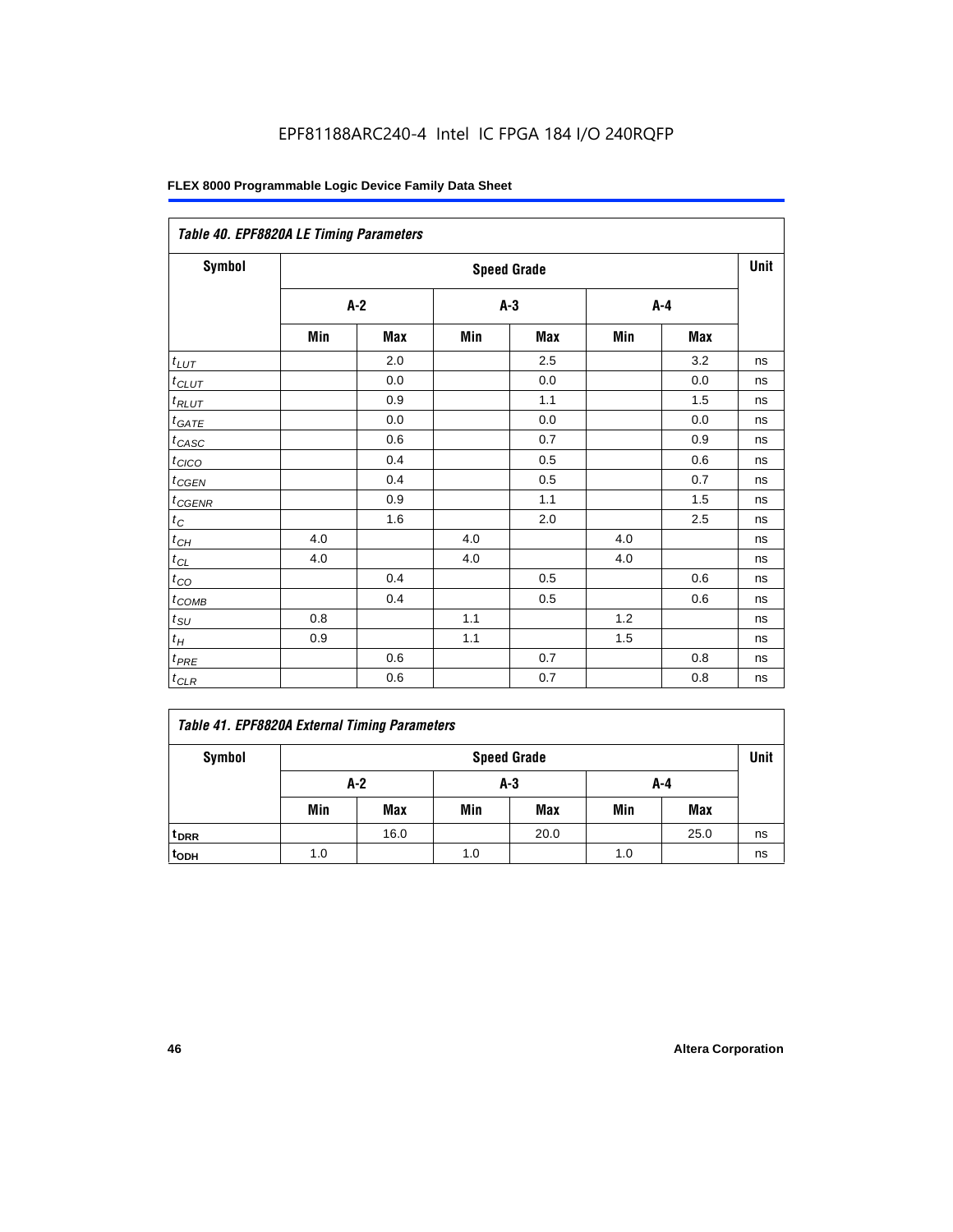| <b>Symbol</b>       |       |     |       | <b>Speed Grade</b> |     |     | <b>Unit</b> |
|---------------------|-------|-----|-------|--------------------|-----|-----|-------------|
|                     | $A-2$ |     | $A-3$ |                    | A-4 |     |             |
|                     | Min   | Max | Min   | Max                | Min | Max |             |
| t <sub>IOD</sub>    |       | 0.7 |       | 0.8                |     | 0.9 | ns          |
| $t_{\mathit{IOC}}$  |       | 1.7 |       | 1.8                |     | 1.9 | ns          |
| $t_{IOE}$           |       | 1.7 |       | 1.8                |     | 1.9 | ns          |
| $t_{IOCO}$          |       | 1.0 |       | 1.0                |     | 1.0 | ns          |
| $t_{IOCOMB}$        |       | 0.3 |       | 0.2                |     | 0.1 | ns          |
| $t_{\mathit{IOSU}}$ | 1.4   |     | 1.6   |                    | 1.8 |     | ns          |
| $t_{IOH}$           | 0.0   |     | 0.0   |                    | 0.0 |     | ns          |
| $t_{IOCLR}$         |       | 1.2 |       | 1.2                |     | 1.2 | ns          |
| $t_{I\!N}$          |       | 1.5 |       | 1.6                |     | 1.7 | ns          |
| $t_{OD1}$           |       | 1.1 |       | 1.4                |     | 1.7 | ns          |
| $t_{OD2}$           |       | 1.6 |       | 1.9                |     | 2.2 | ns          |
| $t_{OD3}$           |       | 4.6 |       | 4.9                |     | 5.2 | ns          |
| $t_{XZ}$            |       | 1.4 |       | 1.6                |     | 1.8 | ns          |
| $t_{ZX1}$           |       | 1.4 |       | 1.6                |     | 1.8 | ns          |
| $t_{ZX2}$           |       | 1.9 |       | 2.1                |     | 2.3 | ns          |
| $t_{ZX3}$           |       | 4.9 |       | 5.1                |     | 5.3 | ns          |

| Symbol                | <b>Speed Grade</b> |     |       |            |     |            |    |  |
|-----------------------|--------------------|-----|-------|------------|-----|------------|----|--|
|                       | $A-2$              |     | $A-3$ |            | A-4 |            |    |  |
|                       | Min                | Max | Min   | <b>Max</b> | Min | <b>Max</b> |    |  |
| $t_{LABCASC}$         |                    | 0.3 |       | 0.3        |     | 0.4        | ns |  |
| <sup>t</sup> LABCARRY |                    | 0.3 |       | 0.3        |     | 0.4        | ns |  |
| $t_{\text{LOCAL}}$    |                    | 0.5 |       | 0.6        |     | 0.8        | ns |  |
| $t_{ROW}$             |                    | 5.0 |       | 5.0        |     | 5.0        | ns |  |
| $t_{COL}$             |                    | 3.0 |       | 3.0        |     | 3.0        | ns |  |
| $t_{DIN\_C}$          |                    | 5.0 |       | 5.0        |     | 5.5        | ns |  |
| $t_{DIN\_D}$          |                    | 7.0 |       | 7.0        |     | 7.5        | ns |  |
| $t_{DIN_1O}$          |                    | 5.0 |       | 5.0        |     | 5.5        | ns |  |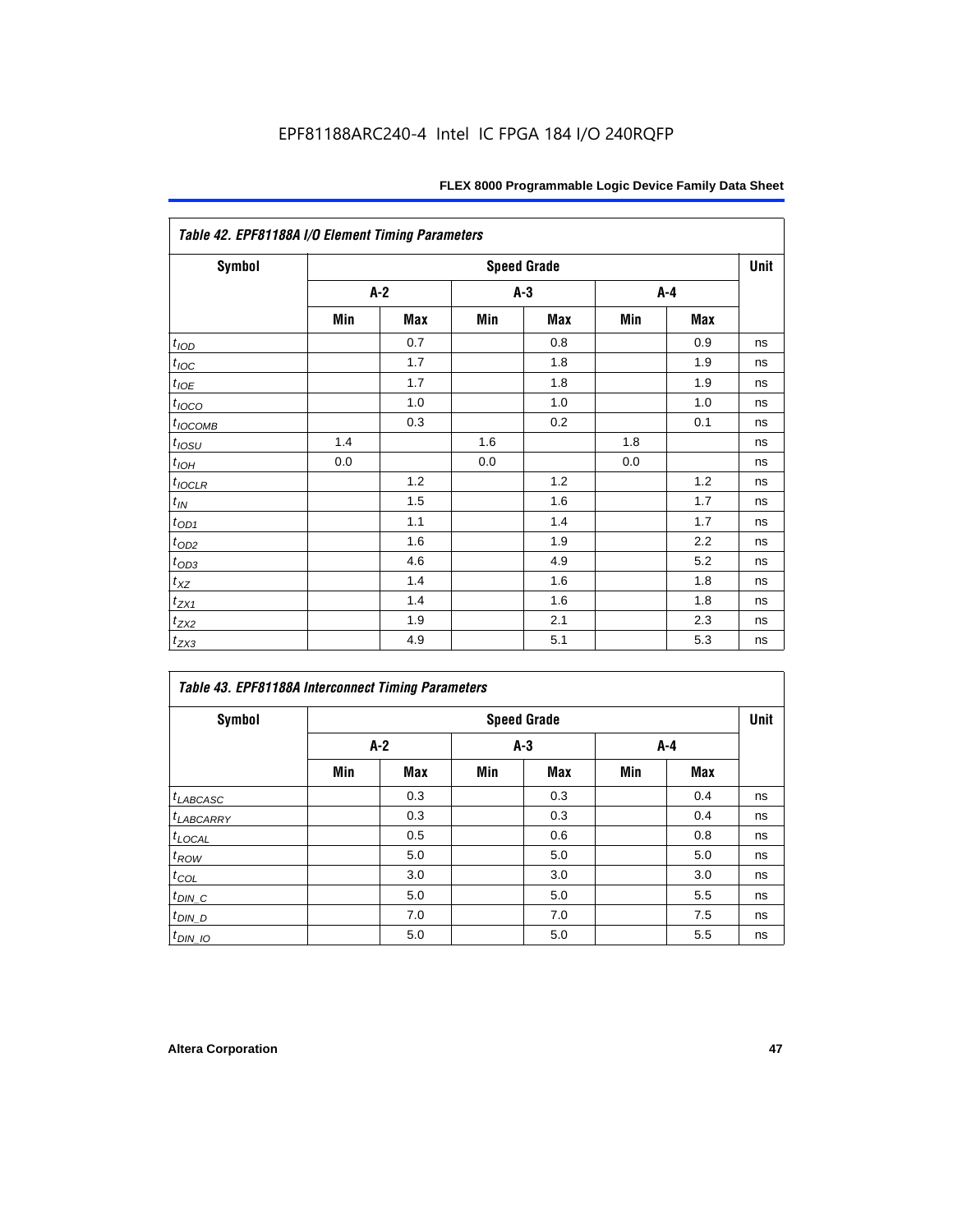| Table 44. EPF81188A LE Timing Parameters |       |     |       |                    |     |     |      |  |  |
|------------------------------------------|-------|-----|-------|--------------------|-----|-----|------|--|--|
| Symbol                                   |       |     |       | <b>Speed Grade</b> |     |     | Unit |  |  |
|                                          | $A-2$ |     | $A-3$ |                    | A-4 |     |      |  |  |
|                                          | Min   | Max | Min   | Max                | Min | Max |      |  |  |
| $t_{LUT}$                                |       | 2.0 |       | 2.5                |     | 3.2 | ns   |  |  |
| $t_{CLUT}$                               |       | 0.0 |       | 0.0                |     | 0.0 | ns   |  |  |
| $t_{RLUT}$                               |       | 0.9 |       | 1.1                |     | 1.5 | ns   |  |  |
| $t_{GATE}$                               |       | 0.0 |       | 0.0                |     | 0.0 | ns   |  |  |
| $t_{CASC}$                               |       | 0.6 |       | 0.7                |     | 0.9 | ns   |  |  |
| $t_{CICO}$                               |       | 0.4 |       | 0.5                |     | 0.6 | ns   |  |  |
| $t_{GEN}$                                |       | 0.4 |       | 0.5                |     | 0.7 | ns   |  |  |
| $t_{CGENR}$                              |       | 0.9 |       | 1.1                |     | 1.5 | ns   |  |  |
| $t_C$                                    |       | 1.6 |       | 2.0                |     | 2.5 | ns   |  |  |
| $t_{\mathit{CH}}$                        | 4.0   |     | 4.0   |                    | 4.0 |     | ns   |  |  |
| $t_{CL}$                                 | 4.0   |     | 4.0   |                    | 4.0 |     | ns   |  |  |
| $t_{CO}$                                 |       | 0.4 |       | 0.5                |     | 0.6 | ns   |  |  |
| $t_{\text{COMB}}$                        |       | 0.4 |       | 0.5                |     | 0.6 | ns   |  |  |
| $t_{SU}$                                 | 0.8   |     | 1.1   |                    | 1.2 |     | ns   |  |  |
| $t_H$                                    | 0.9   |     | 1.1   |                    | 1.5 |     | ns   |  |  |
| $t_{PRE}$                                |       | 0.6 |       | 0.7                |     | 0.8 | ns   |  |  |
| $t_{CLR}$                                |       | 0.6 |       | 0.7                |     | 0.8 | ns   |  |  |

|  |  |  |  | Table 45. EPF81188A External Timing Parameters |
|--|--|--|--|------------------------------------------------|
|--|--|--|--|------------------------------------------------|

| Symbol           | <b>Speed Grade</b> |            |     |            |     |            |    |
|------------------|--------------------|------------|-----|------------|-----|------------|----|
|                  | $A-2$              |            | A-3 |            | A-4 |            |    |
|                  | Min                | <b>Max</b> | Min | <b>Max</b> | Min | <b>Max</b> |    |
| t <sub>DRR</sub> |                    | 16.0       |     | 20.0       |     | 25.0       | ns |
| t <sub>ODH</sub> | 1.0                |            | 1.0 |            | 1.0 |            | ns |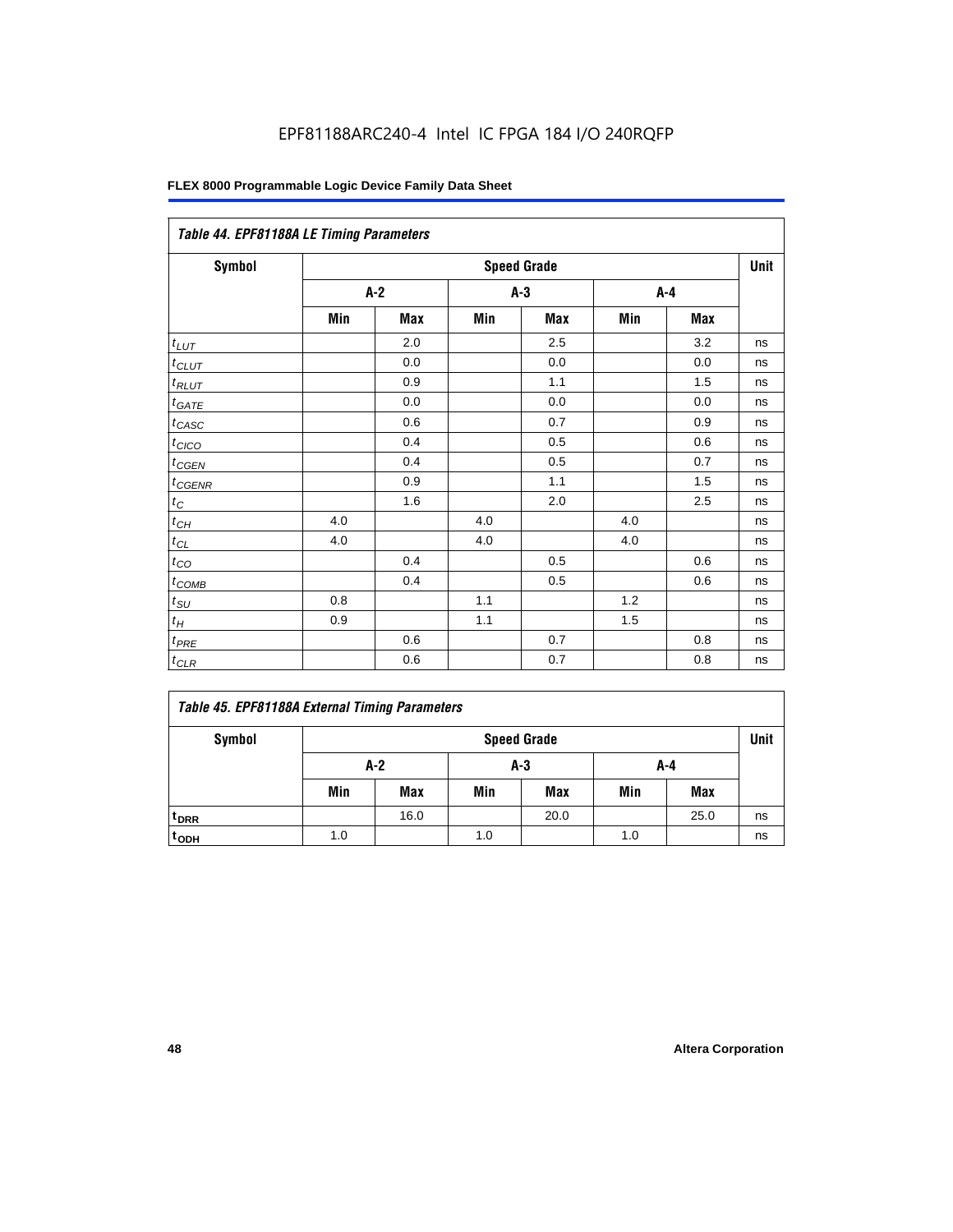| Table 46. EPF81500A I/O Element Timing Parameters |     |                    |       |     |       |     |    |  |  |
|---------------------------------------------------|-----|--------------------|-------|-----|-------|-----|----|--|--|
| <b>Symbol</b>                                     |     | <b>Speed Grade</b> |       |     |       |     |    |  |  |
|                                                   |     | A-2                | $A-3$ |     | $A-4$ |     |    |  |  |
|                                                   | Min | Max                | Min   | Max | Min   | Max |    |  |  |
| t <sub>IOD</sub>                                  |     | 0.7                |       | 0.8 |       | 0.9 | ns |  |  |
| $t_{\text{IOC}}$                                  |     | 1.7                |       | 1.8 |       | 1.9 | ns |  |  |
| $t_{IOE}$                                         |     | 1.7                |       | 1.8 |       | 1.9 | ns |  |  |
| $t_{IOCO}$                                        |     | 1.0                |       | 1.0 |       | 1.0 | ns |  |  |
| $t_{IOCOMB}$                                      |     | 0.3                |       | 0.2 |       | 0.1 | ns |  |  |
| $t_{IQSU}$                                        | 1.4 |                    | 1.6   |     | 1.8   |     | ns |  |  |
| $t_{IOH}$                                         | 0.0 |                    | 0.0   |     | 0.0   |     | ns |  |  |
| $t_{IOCLR}$                                       |     | 1.2                |       | 1.2 |       | 1.2 | ns |  |  |
| $t_{I\!N}$                                        |     | 1.5                |       | 1.6 |       | 1.7 | ns |  |  |
| $t_{\underbar{OD1}}$                              |     | 1.1                |       | 1.4 |       | 1.7 | ns |  |  |
| $t_{OD2}$                                         |     | 1.6                |       | 1.9 |       | 2.2 | ns |  |  |
| $t_{OD3}$                                         |     | 4.6                |       | 4.9 |       | 5.2 | ns |  |  |
| $t_{XZ}$                                          |     | 1.4                |       | 1.6 |       | 1.8 | ns |  |  |
| $t_{ZX1}$                                         |     | 1.4                |       | 1.6 |       | 1.8 | ns |  |  |
| $t_{ZX2}$                                         |     | 1.9                |       | 2.1 |       | 2.3 | ns |  |  |
| $t_{ZX3}$                                         |     | 4.9                |       | 5.1 |       | 5.3 | ns |  |  |

| Symbol                |       |            |       | <b>Speed Grade</b> |       |     | Unit |
|-----------------------|-------|------------|-------|--------------------|-------|-----|------|
|                       | $A-2$ |            | $A-3$ |                    | $A-4$ |     |      |
|                       | Min   | <b>Max</b> | Min   | <b>Max</b>         | Min   | Max |      |
| $t_{LABCASC}$         |       | 0.3        |       | 0.3                |       | 0.4 | ns   |
| <sup>t</sup> LABCARRY |       | 0.3        |       | 0.3                |       | 0.4 | ns   |
| $t_{\text{LOCAL}}$    |       | 0.5        |       | 0.6                |       | 0.8 | ns   |
| $t_{ROW}$             |       | 6.2        |       | 6.2                |       | 6.2 | ns   |
| $t_{COL}$             |       | 3.0        |       | 3.0                |       | 3.0 | ns   |
| $t_{DIN\_C}$          |       | 5.0        |       | 5.0                |       | 5.5 | ns   |
| $t_{DIN\_D}$          |       | 8.2        |       | 8.2                |       | 8.7 | ns   |
| $t_{DIN\_IO}$         |       | 5.0        |       | 5.0                |       | 5.5 | ns   |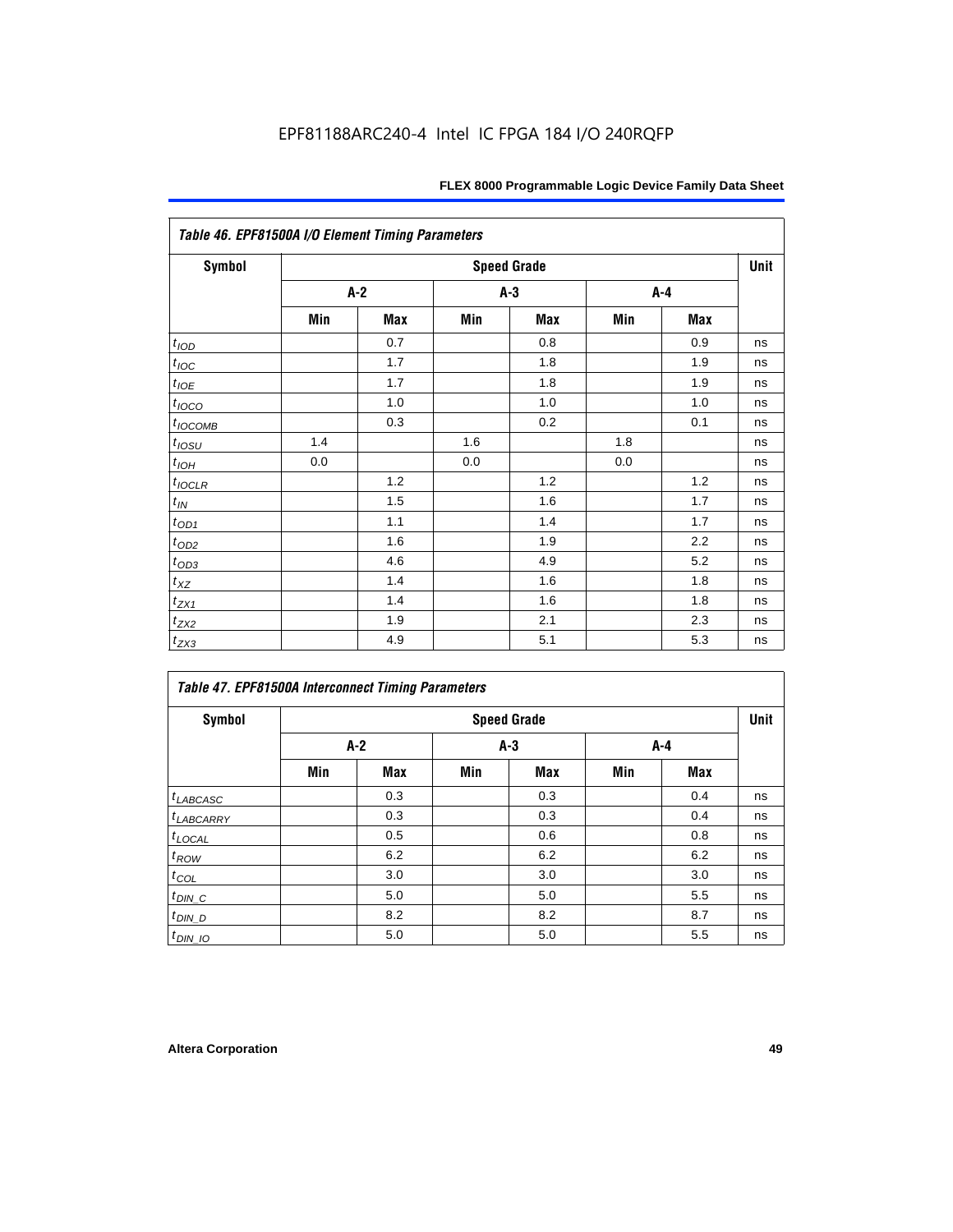| Table 48. EPF81500A LE Timing Parameters |                    |            |       |            |     |            |    |  |
|------------------------------------------|--------------------|------------|-------|------------|-----|------------|----|--|
| Symbol                                   | <b>Speed Grade</b> |            |       |            |     |            |    |  |
|                                          |                    | $A-2$      | $A-3$ |            | A-4 |            |    |  |
|                                          | Min                | <b>Max</b> | Min   | <b>Max</b> | Min | <b>Max</b> |    |  |
| $t_{LUT}$                                |                    | 2.0        |       | 2.5        |     | 3.2        | ns |  |
| $t$ CLUT                                 |                    | 0.0        |       | 0.0        |     | 0.0        | ns |  |
| $t_{RLUT}$                               |                    | 0.9        |       | 1.1        |     | 1.5        | ns |  |
| $t_{\underline{GATE}}$                   |                    | 0.0        |       | 0.0        |     | 0.0        | ns |  |
| $t_{CASC}$                               |                    | 0.6        |       | 0.7        |     | 0.9        | ns |  |
| $t_{CICO}$                               |                    | 0.4        |       | 0.5        |     | 0.6        | ns |  |
| $t_{CGEN}$                               |                    | 0.4        |       | 0.5        |     | 0.7        | ns |  |
| $t_{CGENR}$                              |                    | 0.9        |       | 1.1        |     | 1.5        | ns |  |
| $t_C$                                    |                    | 1.6        |       | 2.0        |     | 2.5        | ns |  |
| $t_{CH}$                                 | 4.0                |            | 4.0   |            | 4.0 |            | ns |  |
| $t_{CL}$                                 | 4.0                |            | 4.0   |            | 4.0 |            | ns |  |
| $t_{CO}$                                 |                    | 0.4        |       | 0.5        |     | 0.6        | ns |  |
| $t_{COMB}$                               |                    | 0.4        |       | 0.5        |     | 0.6        | ns |  |
| $t_{\rm SU}$                             | 0.8                |            | 1.1   |            | 1.2 |            | ns |  |
| $t_H$                                    | 0.9                |            | 1.1   |            | 1.5 |            | ns |  |
| $t_{PRE}$                                |                    | 0.6        |       | 0.7        |     | 0.8        | ns |  |
| $t_{CLR}$                                |                    | 0.6        |       | 0.7        |     | 0.8        | ns |  |

| Symbol             | <b>Speed Grade</b> |            |     |            |     |            |    |
|--------------------|--------------------|------------|-----|------------|-----|------------|----|
|                    | A-2<br>A-3<br>A-4  |            |     |            |     |            |    |
|                    | Min                | <b>Max</b> | Min | <b>Max</b> | Min | <b>Max</b> |    |
| t <sub>DRR</sub>   |                    | 16.1       |     | 20.1       |     | 25.1       | ns |
| $t$ <sub>ODH</sub> | 1.0                |            | 1.0 |            | 1.0 |            | ns |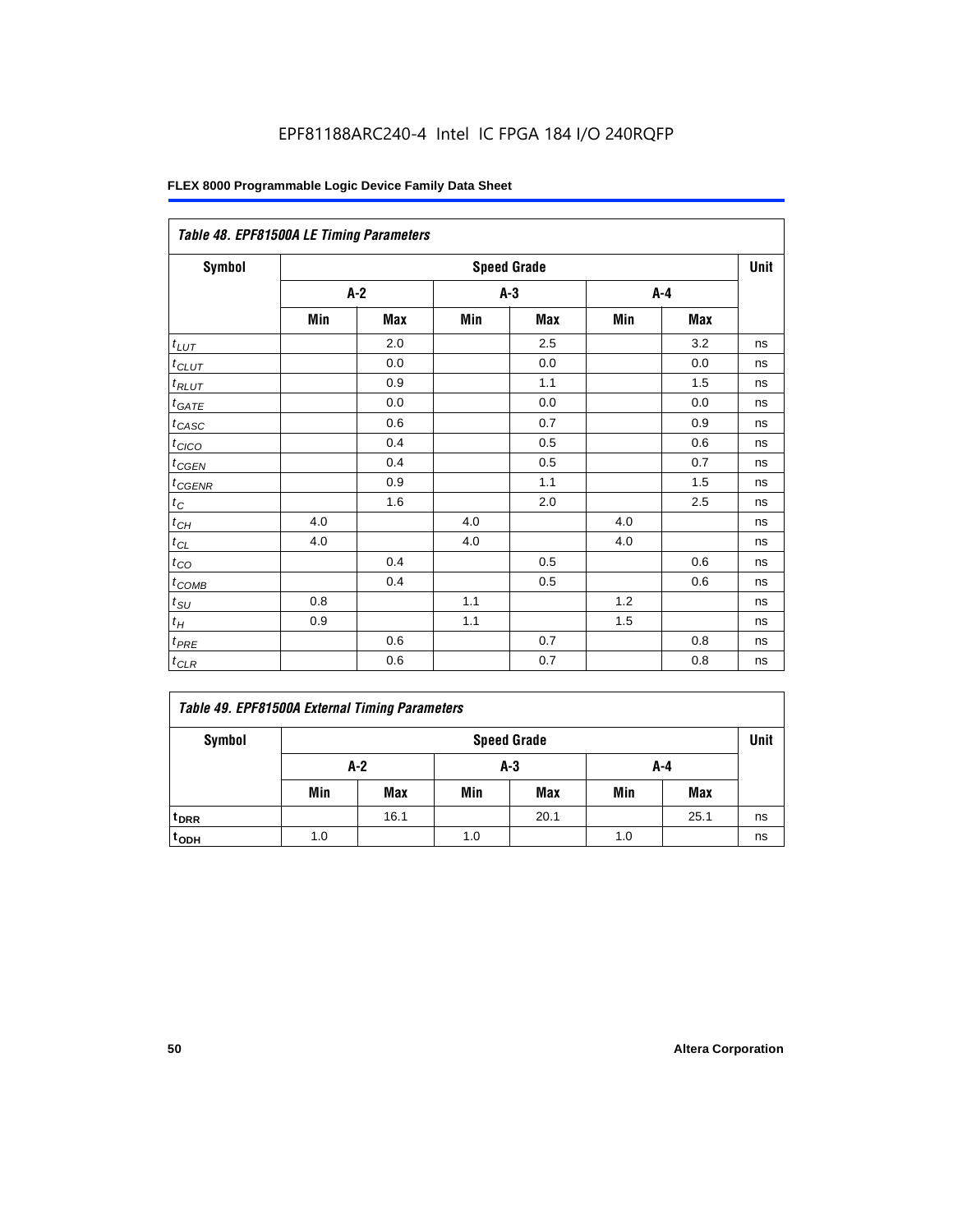| FLEX 8000 Programmable Logic Device Family Data Sheet |  |
|-------------------------------------------------------|--|
|                                                       |  |

| <b>Power</b><br><b>Consumption</b> | following equation:                                                                                                                                                                                                                                                                                                                                                                                                                                                                                                                              | The supply power (P) for FLEX 8000 devices can be calculated with the |  |  |  |  |  |
|------------------------------------|--------------------------------------------------------------------------------------------------------------------------------------------------------------------------------------------------------------------------------------------------------------------------------------------------------------------------------------------------------------------------------------------------------------------------------------------------------------------------------------------------------------------------------------------------|-----------------------------------------------------------------------|--|--|--|--|--|
|                                    | $P = P_{INT} + P_{IO} = [(I_{CCSTANDBY} + I_{CCACTIVE}) \times V_{CC}] + P_{IO}$                                                                                                                                                                                                                                                                                                                                                                                                                                                                 |                                                                       |  |  |  |  |  |
|                                    | Typical I <sub>CCSTANDBY</sub> values are shown as $I_{CC0}$ in Table 11 on page 28 and<br>Table 15 on page 30. The P <sub>IO</sub> value, which depends on the device output<br>load characteristics and switching frequency, can be calculated using the<br>guidelines given in Application Note 74 (Evaluating Power for Altera<br>Devices). The I <sub>CCACTIVE</sub> value depends on the switching frequency and<br>the application logic. This value can be calculated based on the amount of<br>current that each LE typically consumes. |                                                                       |  |  |  |  |  |
|                                    | ICCACTIVE:                                                                                                                                                                                                                                                                                                                                                                                                                                                                                                                                       | The following equation shows the general formula for calculating      |  |  |  |  |  |
|                                    | $I_{\text{CCACTIVE}} = K \times f_{\text{MAX}} \times N \times \text{togLC} \times \frac{\mu A}{\text{MHz} \times \text{LE}}$                                                                                                                                                                                                                                                                                                                                                                                                                    |                                                                       |  |  |  |  |  |
|                                    | The parameters in this equation are shown below:                                                                                                                                                                                                                                                                                                                                                                                                                                                                                                 |                                                                       |  |  |  |  |  |
|                                    | $=$ Maximum operating frequency in MHz<br>$f_{MAX}$<br>N<br>= Total number of logic cells used in the device<br>= Average percentage of logic cells toggling at each clock<br>$log_{LC}$<br>K.<br>$=$ Constant, shown in Table 50                                                                                                                                                                                                                                                                                                                |                                                                       |  |  |  |  |  |
|                                    | <b>Table 50. Values for Constant K</b>                                                                                                                                                                                                                                                                                                                                                                                                                                                                                                           |                                                                       |  |  |  |  |  |
|                                    | <b>Device</b>                                                                                                                                                                                                                                                                                                                                                                                                                                                                                                                                    | K                                                                     |  |  |  |  |  |
|                                    | 5.0-V FLEX 8000 devices                                                                                                                                                                                                                                                                                                                                                                                                                                                                                                                          | 75                                                                    |  |  |  |  |  |
|                                    | 3.3-V FLEX 8000 devices                                                                                                                                                                                                                                                                                                                                                                                                                                                                                                                          | 60                                                                    |  |  |  |  |  |
|                                    | This calculation provides an $I_{CC}$ estimate based on typical conditions<br>with no output load. The actual $I_{CC}$ value should be verified during<br>operation because this measurement is sensitive to the actual pattern in<br>the device and the environmental operating conditions.                                                                                                                                                                                                                                                     |                                                                       |  |  |  |  |  |
|                                    | Figure 20 shows the relationship between $I_{CC}$ and operating frequency<br>for several LE utilization values.                                                                                                                                                                                                                                                                                                                                                                                                                                  |                                                                       |  |  |  |  |  |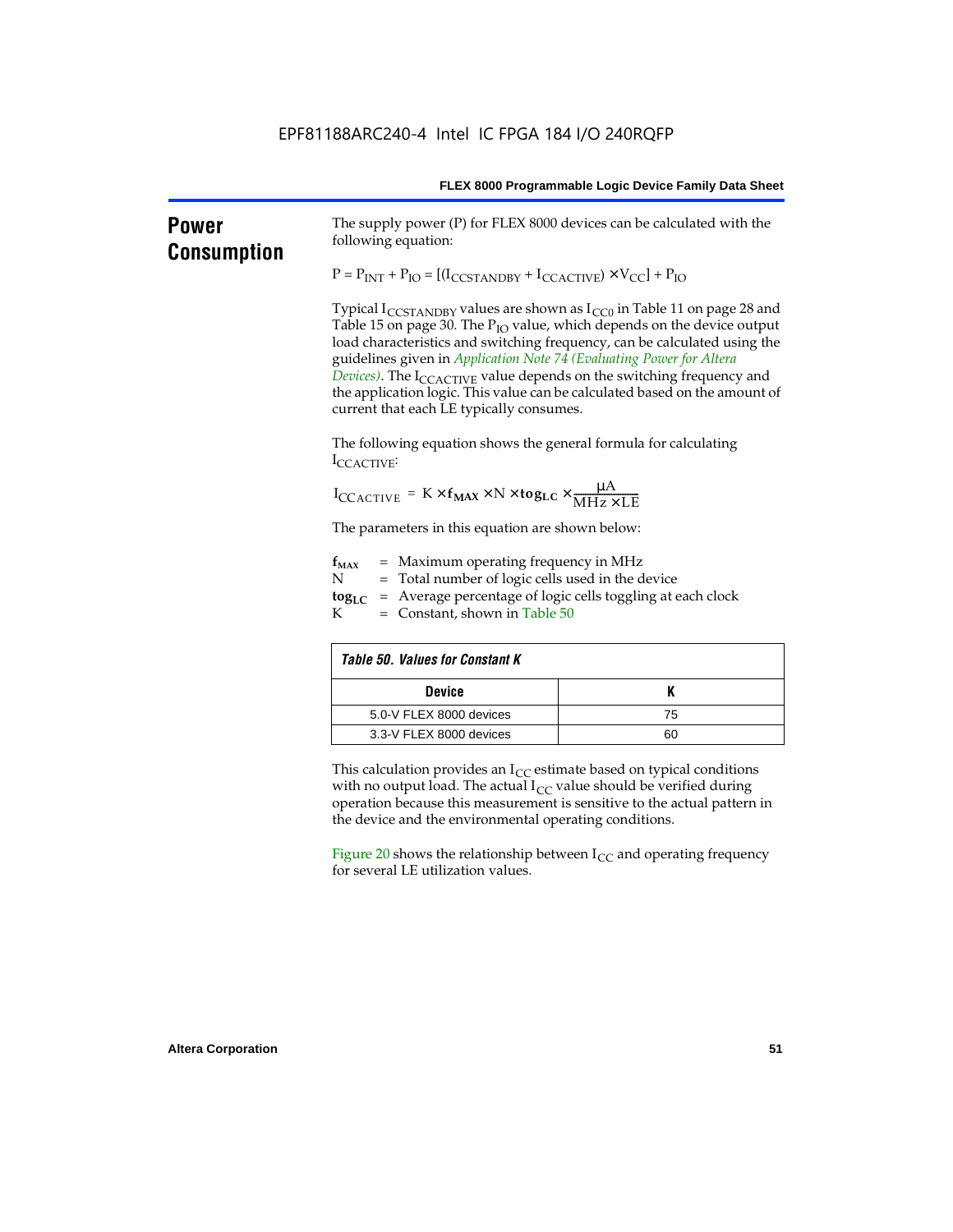

### *Figure 20. FLEX 8000 I<sub>CCACTIVE</sub> vs. Operating Frequency* **5.0-V FLEX 8000 Devices**

### **Configuration & Operation**



The FLEX 8000 architecture supports several configuration schemes to load a design into the device(s) on the circuit board. This section summarizes the device operating modes and available device configuration schemes.

For more information, go to *Application Note 33 (Configuring FLEX 8000 Devices)* and *Application Note 38 (Configuring Multiple FLEX 8000 Devices)*.

**52 Altera Corporation**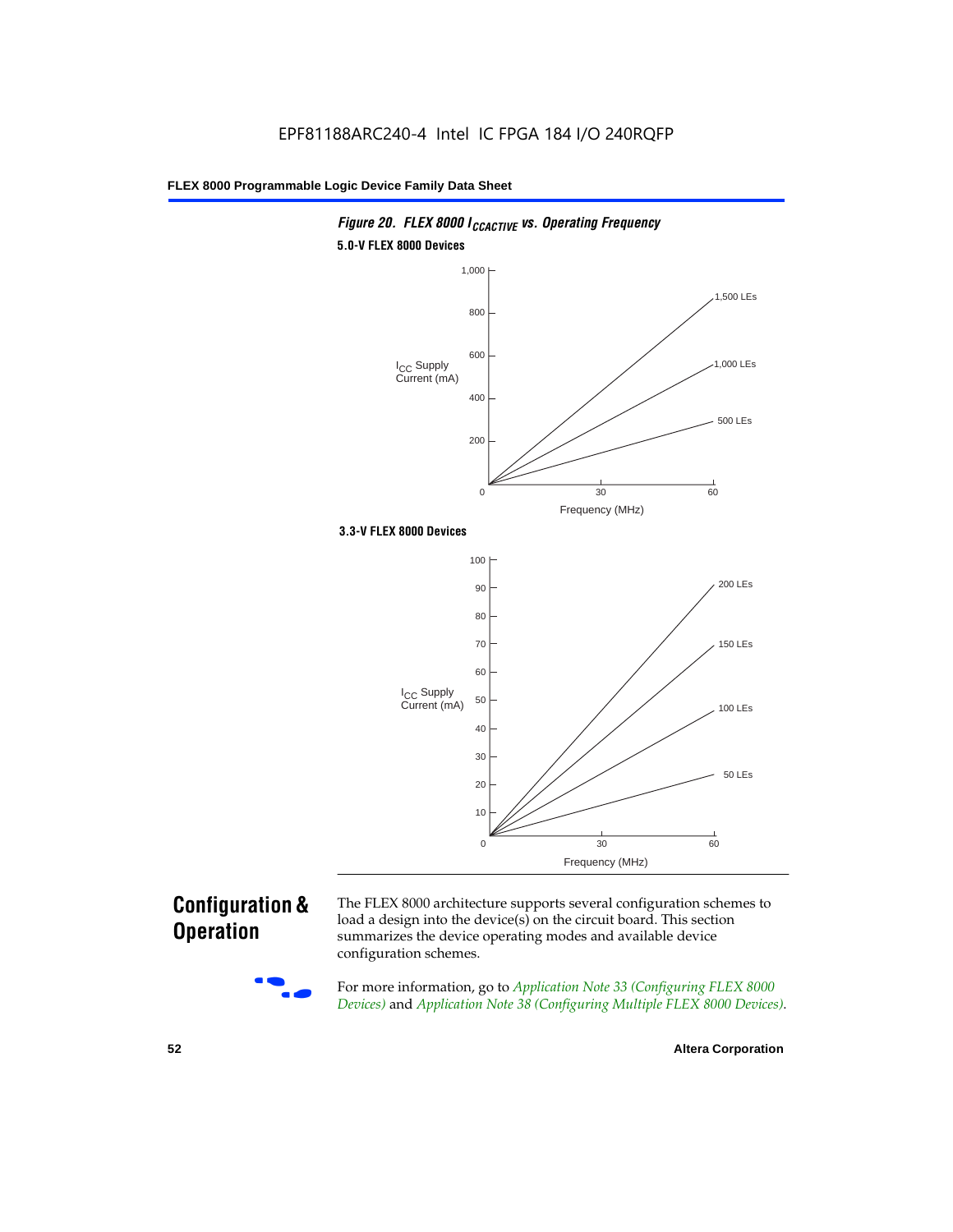### **Operating Modes**

The FLEX 8000 architecture uses SRAM elements that require configuration data to be loaded whenever the device powers up and begins operation. The process of physically loading the SRAM programming data into the device is called *configuration*. During initialization, which occurs immediately after configuration, the device resets registers, enables I/O pins, and begins to operate as a logic device. The I/O pins are tri-stated during power-up, and before and during configuration. The configuration and initialization processes together are called *command mode*; normal device operation is called *user mode*.

SRAM elements allow FLEX 8000 devices to be reconfigured in-circuit with new programming data that is loaded into the device. Real-time reconfiguration is performed by forcing the device into command mode with a device pin, loading different programming data, reinitializing the device, and resuming user-mode operation. The entire reconfiguration process requires less than 100 ms and can be used to dynamically reconfigure an entire system. In-field upgrades can be performed by distributing new configuration files.

### **Configuration Schemes**

The configuration data for a FLEX 8000 device can be loaded with one of six configuration schemes, chosen on the basis of the target application. Both active and passive schemes are available. In the active configuration schemes, the FLEX 8000 device functions as the controller, directing the loading operation, controlling external configuration devices, and completing the loading process. The clock source for all active configuration schemes is an oscillator on the FLEX 8000 device that operates between 2 MHz and 6 MHz. In the passive configuration schemes, an external controller guides the FLEX 8000 device. Table 51 shows the data source for each of the six configuration schemes.

| <b>Table 51. Data Source for Configuration</b> |             |                               |  |  |  |  |  |
|------------------------------------------------|-------------|-------------------------------|--|--|--|--|--|
| <b>Configuration Scheme</b>                    | Data Source |                               |  |  |  |  |  |
| Active serial                                  | AS          | Altera configuration device   |  |  |  |  |  |
| Active parallel up                             | <b>APU</b>  | Parallel configuration device |  |  |  |  |  |
| Active parallel down                           | <b>APD</b>  | Parallel configuration device |  |  |  |  |  |
| Passive serial                                 | PS          | Serial data path              |  |  |  |  |  |
| Passive parallel synchronous                   | <b>PPS</b>  | Intelligent host              |  |  |  |  |  |
| Passive parallel asynchronous                  | <b>PPA</b>  | Intelligent host              |  |  |  |  |  |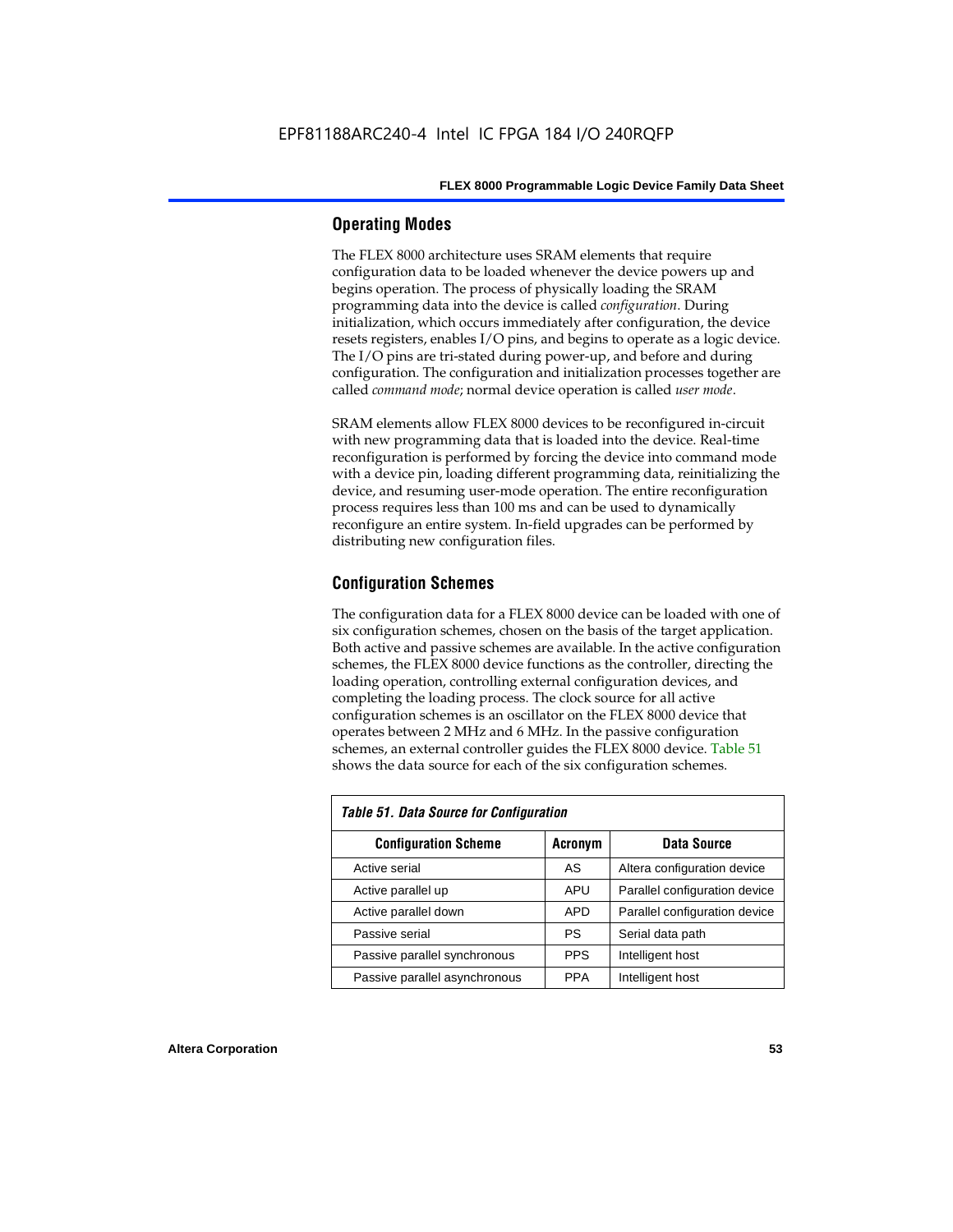### **Device Pin-Outs**

Tables 52 through 54 show the pin names and numbers for the dedicated pins in each FLEX 8000 device package.

| <b>Pin Name</b>  | 84-Pin<br><b>PLCC</b><br><b>EPF8282A</b> | 84-Pin<br><b>PLCC</b><br><b>EPF8452A</b><br><b>EPF8636A</b> | <b>100-Pin</b><br><b>TQFP</b><br><b>EPF8282A</b><br><b>EPF8282AV</b> | $100-Pin$<br><b>TQFP</b><br><b>EPF8452A</b> | <b>144-Pin</b><br><b>TQFP</b><br><b>EPF8820A</b> | <b>160-Pin</b><br>PGA<br><b>EPF8452A</b> | <b>160-Pin</b><br><b>PQFP</b><br><b>EPF8820A</b><br>(1) |
|------------------|------------------------------------------|-------------------------------------------------------------|----------------------------------------------------------------------|---------------------------------------------|--------------------------------------------------|------------------------------------------|---------------------------------------------------------|
| nSP(2)           | 75                                       | 75                                                          | 75                                                                   | 76                                          | 110                                              | R1                                       | 1                                                       |
| MSELO(2)         | 74                                       | 74                                                          | 74                                                                   | 75                                          | 109                                              | P <sub>2</sub>                           | $\overline{c}$                                          |
| MSEL1(2)         | 53                                       | 53                                                          | 51                                                                   | 51                                          | 72                                               | A1                                       | 44                                                      |
| nSTATUS (2)      | 32                                       | 32                                                          | 24                                                                   | 25                                          | 37                                               | C <sub>13</sub>                          | 82                                                      |
| $n$ CONFIG $(2)$ | 33                                       | 33                                                          | 25                                                                   | 26                                          | 38                                               | A15                                      | 81                                                      |
| DCLK(2)          | 10                                       | 10                                                          | 100                                                                  | 100                                         | 143                                              | P <sub>14</sub>                          | 125                                                     |
| $CONF\_DONE(2)$  | 11                                       | 11                                                          | $\mathbf{1}$                                                         | $\mathbf{1}$                                | 144                                              | N <sub>13</sub>                          | 124                                                     |
| nWS              | 30                                       | 30                                                          | 22                                                                   | 23                                          | 33                                               | F <sub>13</sub>                          | 87                                                      |
| nRS              | 48                                       | 48                                                          | 42                                                                   | 45                                          | 31                                               | C6                                       | 89                                                      |
| <b>RDCLK</b>     | 49                                       | 49                                                          | 45                                                                   | 46                                          | 12                                               | B5                                       | 110                                                     |
| nCS              | 29                                       | 29                                                          | 21                                                                   | 22                                          | $\overline{4}$                                   | D <sub>15</sub>                          | 118                                                     |
| CS               | 28                                       | 28                                                          | 19                                                                   | 21                                          | 3                                                | E <sub>15</sub>                          | 121                                                     |
| RDYnBUSY         | 77                                       | 77                                                          | 77                                                                   | 78                                          | 20                                               | P3                                       | 100                                                     |
| <b>CLKUSR</b>    | 50                                       | 50                                                          | 47                                                                   | 47                                          | 13                                               | C <sub>5</sub>                           | 107                                                     |
| ADD17            | 51                                       | 51                                                          | 49                                                                   | 48                                          | 75                                               | <b>B4</b>                                | 40                                                      |
| ADD16            | 36                                       | 55                                                          | 28                                                                   | 54                                          | 76                                               | E <sub>2</sub>                           | 39                                                      |
| ADD15            | 56                                       | 56                                                          | 55                                                                   | 55                                          | 77                                               | D <sub>1</sub>                           | 38                                                      |
| ADD14            | 57                                       | 57                                                          | 57                                                                   | 57                                          | 78                                               | E <sub>1</sub>                           | 37                                                      |
| ADD13            | 58                                       | 58                                                          | 58                                                                   | 58                                          | 79                                               | F <sub>3</sub>                           | 36                                                      |
| ADD12            | 60                                       | 60                                                          | 59                                                                   | 60                                          | 83                                               | F <sub>2</sub>                           | 32                                                      |
| ADD11            | 61                                       | 61                                                          | 60                                                                   | 61                                          | 85                                               | F <sub>1</sub>                           | 30                                                      |
| ADD10            | 62                                       | 62                                                          | 61                                                                   | 62                                          | 87                                               | G2                                       | 28                                                      |
| ADD <sub>9</sub> | 63                                       | 63                                                          | 62                                                                   | 64                                          | 89                                               | G1                                       | 26                                                      |
| ADD <sub>8</sub> | 64                                       | 64                                                          | 64                                                                   | 65                                          | 92                                               | H1                                       | 22                                                      |
| ADD7             | 65                                       | 65                                                          | 65                                                                   | 66                                          | 94                                               | H <sub>2</sub>                           | 20                                                      |
| ADD6             | 66                                       | 66                                                          | 66                                                                   | 67                                          | 95                                               | J <sub>1</sub>                           | 18                                                      |
| ADD <sub>5</sub> | 67                                       | 67                                                          | 67                                                                   | 68                                          | 97                                               | J2                                       | 16                                                      |
| ADD4             | 69                                       | 69                                                          | 68                                                                   | 70                                          | 102                                              | K <sub>2</sub>                           | 11                                                      |
| ADD3             | 70                                       | 70                                                          | 69                                                                   | 71                                          | 103                                              | K <sub>1</sub>                           | 10                                                      |
| ADD <sub>2</sub> | 71                                       | 71                                                          | 71                                                                   | 72                                          | 104                                              | K3                                       | 8                                                       |
| ADD1             | 76                                       | 72                                                          | 76                                                                   | 73                                          | 105                                              | M <sub>1</sub>                           | $\overline{7}$                                          |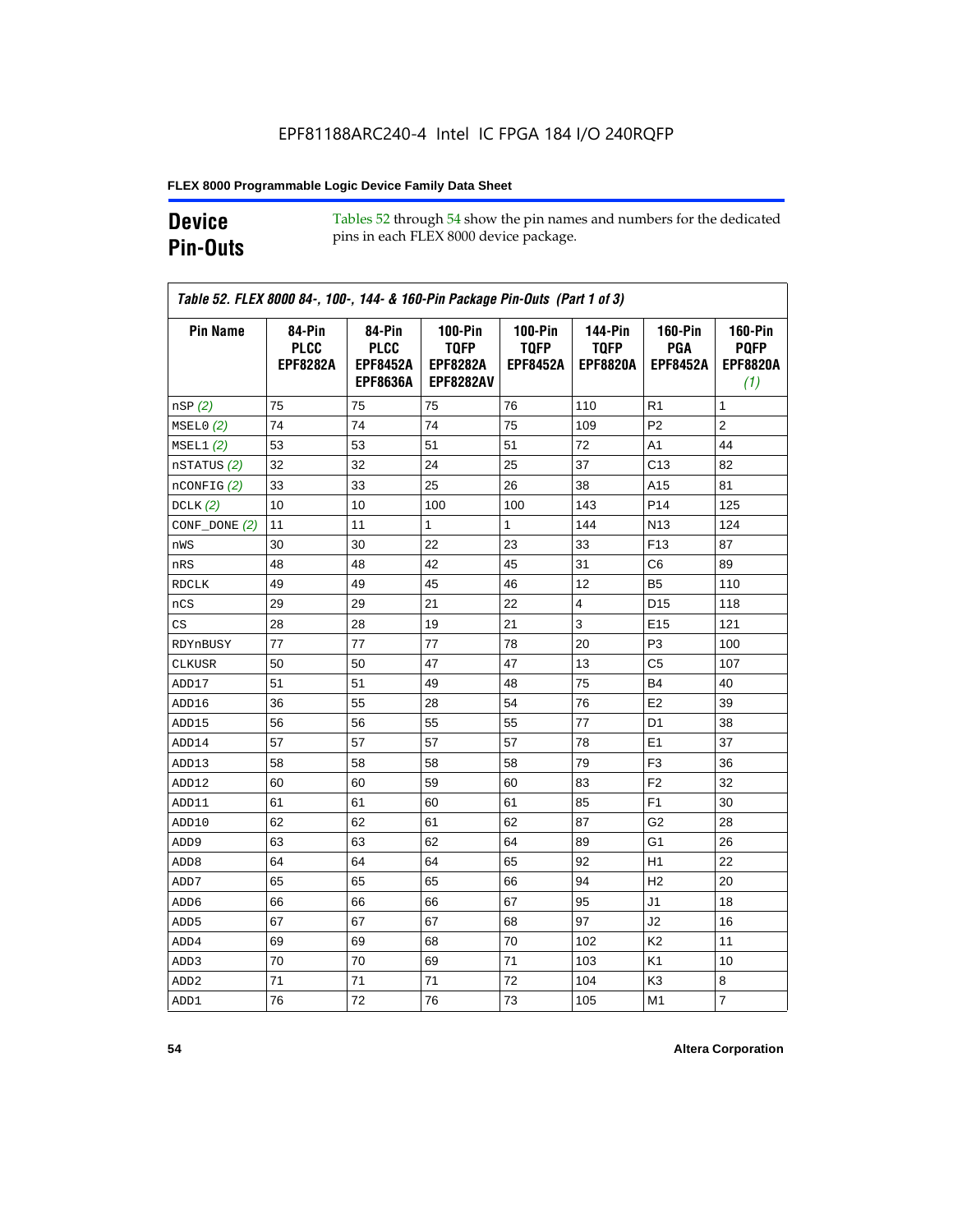| Table 52. FLEX 8000 84-, 100-, 144- & 160-Pin Package Pin-Outs (Part 2 of 3) |                                          |                                                             |                                                                 |                                             |                                                  |                                                                                                       |                                                         |  |
|------------------------------------------------------------------------------|------------------------------------------|-------------------------------------------------------------|-----------------------------------------------------------------|---------------------------------------------|--------------------------------------------------|-------------------------------------------------------------------------------------------------------|---------------------------------------------------------|--|
| <b>Pin Name</b>                                                              | 84-Pin<br><b>PLCC</b><br><b>EPF8282A</b> | 84-Pin<br><b>PLCC</b><br><b>EPF8452A</b><br><b>EPF8636A</b> | $100-Pin$<br><b>TQFP</b><br><b>EPF8282A</b><br><b>EPF8282AV</b> | $100-Pin$<br><b>TQFP</b><br><b>EPF8452A</b> | <b>144-Pin</b><br><b>TQFP</b><br><b>EPF8820A</b> | $160-Pin$<br>PGA<br><b>EPF8452A</b>                                                                   | <b>160-Pin</b><br><b>PQFP</b><br><b>EPF8820A</b><br>(1) |  |
| ADD <sub>0</sub>                                                             | 78                                       | 76                                                          | 78                                                              | 77                                          | 106                                              | N3                                                                                                    | 6                                                       |  |
| DATA7                                                                        | 3                                        | $\overline{2}$                                              | 90                                                              | 89                                          | 131                                              | P <sub>8</sub>                                                                                        | 140                                                     |  |
| DATA6                                                                        | $\overline{4}$                           | $\overline{4}$                                              | 91                                                              | 91                                          | 132                                              | P <sub>10</sub>                                                                                       | 139                                                     |  |
| DATA5                                                                        | 6                                        | 6                                                           | 92                                                              | 95                                          | 133                                              | R <sub>12</sub>                                                                                       | 138                                                     |  |
| DATA4                                                                        | $\overline{7}$                           | $\overline{7}$                                              | 95                                                              | 96                                          | 134                                              | R <sub>13</sub>                                                                                       | 136                                                     |  |
| DATA3                                                                        | 8                                        | 8                                                           | 97                                                              | 97                                          | 135                                              | P <sub>13</sub>                                                                                       | 135                                                     |  |
| DATA2                                                                        | 9                                        | 9                                                           | 99                                                              | 98                                          | 137                                              | R <sub>14</sub>                                                                                       | 133                                                     |  |
| DATA1                                                                        | 13                                       | 13                                                          | $\overline{4}$                                                  | $\overline{4}$                              | 138                                              | N <sub>15</sub>                                                                                       | 132                                                     |  |
| DATA0                                                                        | 14                                       | 14                                                          | 5                                                               | 5                                           | 140                                              | K13                                                                                                   | 129                                                     |  |
| SDOUT $(3)$                                                                  | 79                                       | 78                                                          | 79                                                              | 79                                          | 23                                               | P <sub>4</sub>                                                                                        | 97                                                      |  |
| TDI $(4)$                                                                    | 55                                       | 45 $(5)$                                                    | 54                                                              | $\overline{\phantom{0}}$                    | 96                                               | $\overline{\phantom{0}}$                                                                              | 17                                                      |  |
| TDO(4)                                                                       | 27                                       | 27(5)                                                       | 18                                                              | -                                           | 18                                               | $\overline{\phantom{0}}$                                                                              | 102                                                     |  |
| TCK $(4)$ , $(6)$                                                            | 72                                       | 44 $(5)$                                                    | 72                                                              | $\overline{a}$                              | 88                                               | $\overline{\phantom{0}}$                                                                              | 27                                                      |  |
| TMS $(4)$                                                                    | 20                                       | 43 $(5)$                                                    | 11                                                              | -                                           | 86                                               | -                                                                                                     | 29                                                      |  |
| TRST $(7)$                                                                   | 52                                       | 52(8)                                                       | 50                                                              | $\overline{a}$                              | 71                                               | $\overline{\phantom{0}}$                                                                              | 45                                                      |  |
| Dedicated                                                                    | 12, 31, 54,                              | 12, 31, 54,                                                 | 3, 23, 53, 73                                                   | 3, 24, 53,                                  | 9, 26, 82,                                       | C3, D14,                                                                                              | 14, 33, 94,                                             |  |
| Inputs $(10)$                                                                | 73                                       | 73                                                          |                                                                 | 74                                          | 99                                               | N <sub>2</sub> , R <sub>15</sub>                                                                      | 113                                                     |  |
| <b>VCCINT</b>                                                                | 17, 38, 59,<br>80                        | 17, 38, 59,<br>80                                           | 6, 20, 37, 56,<br>70, 87                                        | 9, 32, 49,<br>59, 82                        | 8, 28, 70,<br>90, 111                            | B2, C4, D3,<br>D8, D12,<br>G3, G12,<br>H4, H13,<br>J3, J12,<br>M4, M7,<br>M9, M13,<br>N <sub>12</sub> | 3, 24, 46,<br>92, 114,<br>160                           |  |
| <b>VCCIO</b>                                                                 | ▃                                        |                                                             |                                                                 | -                                           | 16, 40, 60,<br>69, 91,<br>112, 122,<br>141       | -                                                                                                     | 23, 47, 57,<br>69, 79,<br>104, 127,<br>137, 149,<br>159 |  |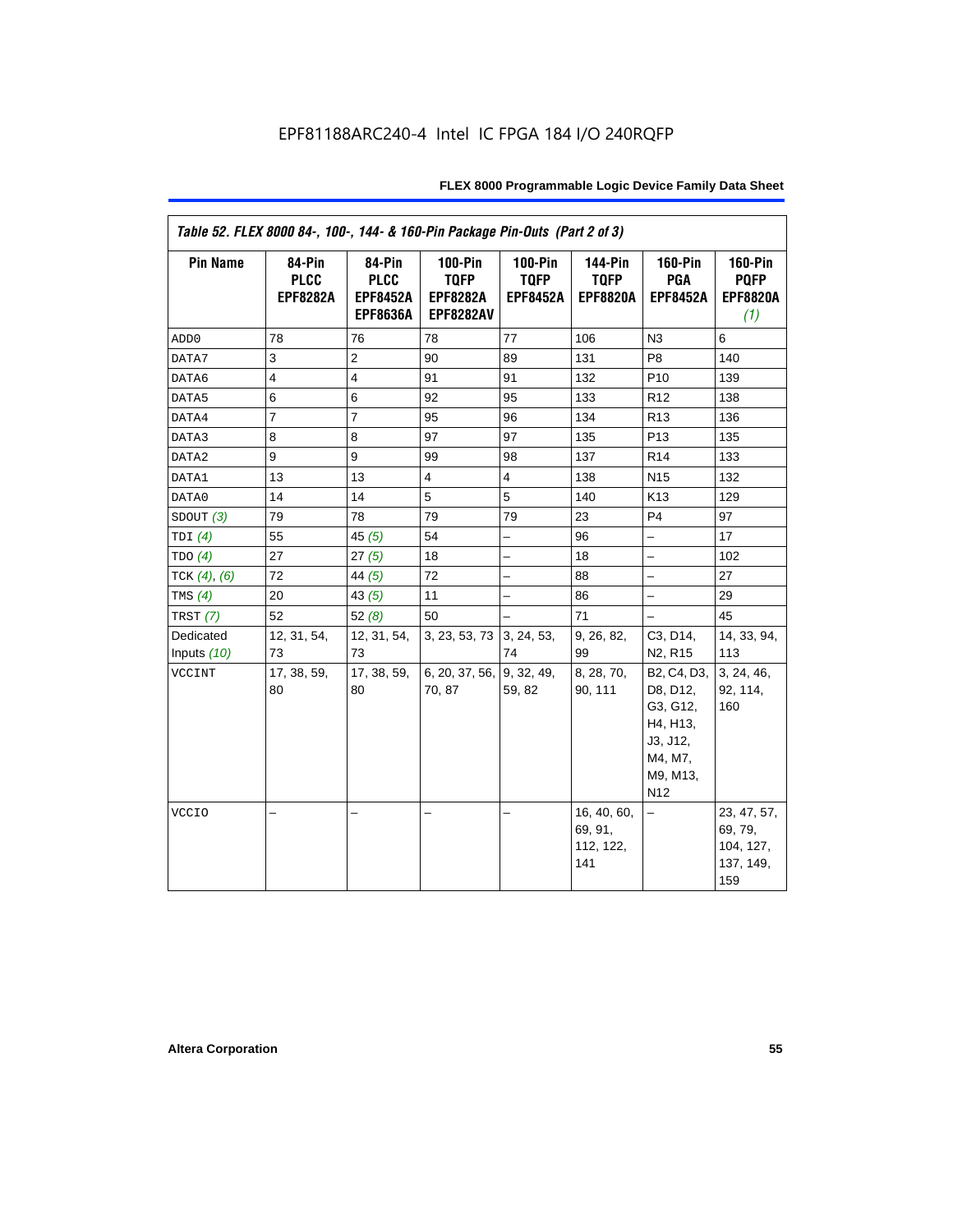| Table 52. FLEX 8000 84-, 100-, 144- & 160-Pin Package Pin-Outs (Part 3 of 3) |                                          |                                                             |                                                          |                                                                                |                                                           |                                                                                                               |                                                                                        |
|------------------------------------------------------------------------------|------------------------------------------|-------------------------------------------------------------|----------------------------------------------------------|--------------------------------------------------------------------------------|-----------------------------------------------------------|---------------------------------------------------------------------------------------------------------------|----------------------------------------------------------------------------------------|
| <b>Pin Name</b>                                                              | 84-Pin<br><b>PLCC</b><br><b>EPF8282A</b> | 84-Pin<br><b>PLCC</b><br><b>EPF8452A</b><br><b>EPF8636A</b> | $100-Pin$<br>TQFP<br><b>EPF8282A</b><br><b>EPF8282AV</b> | $100-Pin$<br><b>TQFP</b><br><b>EPF8452A</b>                                    | <b>144-Pin</b><br><b>TQFP</b><br><b>EPF8820A</b>          | <b>160-Pin</b><br>PGA<br><b>EPF8452A</b>                                                                      | <b>160-Pin</b><br><b>PQFP</b><br><b>EPF8820A</b><br>(1)                                |
| <b>GND</b>                                                                   | 5, 26, 47, 68                            | 5, 26, 47,<br>68                                            | 2, 13, 30, 44,<br>52, 63, 80,<br>94                      | 19, 44, 69,<br>94                                                              | 7, 17, 27,<br>39, 54,<br>80, 81,<br>100, 101,<br>128, 142 | C12, D4,<br>D7, D9,<br>D13, G4,<br>G13, H3,<br>H12, J4,<br>J13, L1,<br>M3, M8,<br>M12, M15,<br>N <sub>4</sub> | 12, 13, 34,<br>35, 51, 63,<br>75, 80, 83,<br>93, 103,<br>115, 126,<br>131, 143,<br>155 |
| No Connect<br>(N.C.)<br>Total User I/O<br>Pins $(9)$                         | 64                                       | 64                                                          | 74                                                       | 2, 6, 13, 30,<br>37, 42, 43,<br>50, 52, 56,<br>63, 80, 87,<br>92, 93, 99<br>64 | 108                                                       | 116                                                                                                           | 116                                                                                    |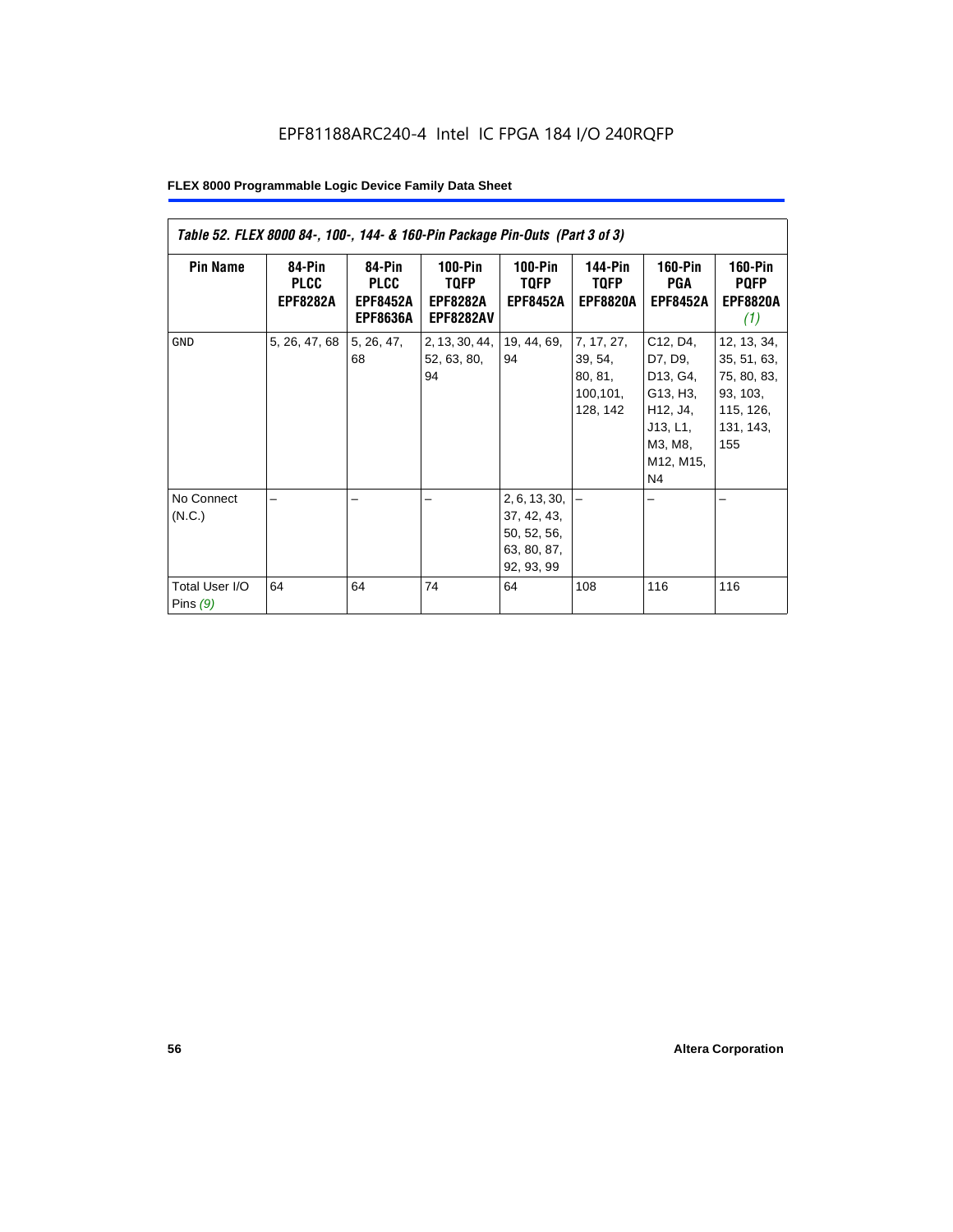| Table 53. FLEX 8000 160-, 192- & 208-Pin Package Pin-Outs (Part 1 of 2) |                                                  |                                                  |                                                   |                        |                        |                                                                   |
|-------------------------------------------------------------------------|--------------------------------------------------|--------------------------------------------------|---------------------------------------------------|------------------------|------------------------|-------------------------------------------------------------------|
| <b>Pin Name</b>                                                         | <b>160-Pin</b><br><b>PQFP</b><br><b>EPF8452A</b> | <b>160-Pin</b><br><b>PQFP</b><br><b>EPF8636A</b> | 192-Pin PGA<br><b>EPF8636A</b><br><b>EPF8820A</b> | 208-Pin<br><b>PQFP</b> | 208-Pin<br><b>PQFP</b> | 208-Pin<br><b>PQFP</b><br>EPF8636A (1) EPF8820A (1) EPF81188A (1) |
| nSP (2)                                                                 | 120                                              | 1                                                | R <sub>15</sub>                                   | 207                    | 207                    | 5                                                                 |
| MSELO(2)                                                                | 117                                              | 3                                                | T <sub>15</sub>                                   | 4                      | 4                      | 21                                                                |
| MSEL1(2)                                                                | 84                                               | 38                                               | T <sub>3</sub>                                    | 49                     | 49                     | 33                                                                |
| nSTATUS (2)                                                             | 37                                               | 83                                               | B <sub>3</sub>                                    | 108                    | 108                    | 124                                                               |
| nCONFIG (2)                                                             | 40                                               | 81                                               | C <sub>3</sub>                                    | 103                    | 103                    | 107                                                               |
| DCLK $(2)$                                                              | 1                                                | 120                                              | C <sub>15</sub>                                   | 158                    | 158                    | 154                                                               |
| CONF_DONE<br>(2)                                                        | 4                                                | 118                                              | <b>B15</b>                                        | 153                    | 153                    | 138                                                               |
| nWS                                                                     | 30                                               | 89                                               | C5                                                | 114                    | 114                    | 118                                                               |
| nRS                                                                     | 71                                               | 50                                               | B <sub>5</sub>                                    | 66                     | 116                    | 121                                                               |
| <b>RDCLK</b>                                                            | 73                                               | 48                                               | C <sub>11</sub>                                   | 64                     | 137                    | 137                                                               |
| nCS                                                                     | 29                                               | 91                                               | <b>B13</b>                                        | 116                    | 145                    | 142                                                               |
| CS                                                                      | 27                                               | 93                                               | A16                                               | 118                    | 148                    | 144                                                               |
| RDYnBUSY                                                                | 125                                              | 155                                              | A <sub>8</sub>                                    | 201                    | 127                    | 128                                                               |
| CLKUSR                                                                  | 76                                               | 44                                               | A10                                               | 59                     | 134                    | 134                                                               |
| ADD17                                                                   | 78                                               | 43                                               | R <sub>5</sub>                                    | 57                     | 43                     | 46                                                                |
| ADD16                                                                   | 91                                               | 33                                               | U <sub>3</sub>                                    | 43                     | 42                     | 45                                                                |
| ADD15                                                                   | 92                                               | 31                                               | T <sub>5</sub>                                    | 41                     | 41                     | 44                                                                |
| ADD14                                                                   | 94                                               | 29                                               | U <sub>4</sub>                                    | 39                     | 40                     | 39                                                                |
| ADD13                                                                   | 95                                               | 27                                               | R <sub>6</sub>                                    | 37                     | 39                     | 37                                                                |
| ADD12                                                                   | 96                                               | 24                                               | T <sub>6</sub>                                    | 31                     | 35                     | 36                                                                |
| ADD11                                                                   | 97                                               | 23                                               | R7                                                | 30                     | 33                     | 31                                                                |
| ADD10                                                                   | 98                                               | 22                                               | T7                                                | 29                     | 31                     | 30                                                                |
| ADD <sub>9</sub>                                                        | 99                                               | 21                                               | T <sub>8</sub>                                    | 28                     | 29                     | 29                                                                |
| ADD <sub>8</sub>                                                        | 101                                              | 20                                               | U <sub>9</sub>                                    | 24                     | 25                     | 26                                                                |
| ADD7                                                                    | 102                                              | 19                                               | U10                                               | 23                     | 23                     | 25                                                                |
| ADD <sub>6</sub>                                                        | 103                                              | 18                                               | U11                                               | 22                     | 21                     | 24                                                                |
| ADD <sub>5</sub>                                                        | 104                                              | 17                                               | U12                                               | 21                     | 19                     | 18                                                                |
| ADD4                                                                    | 105                                              | 13                                               | R <sub>12</sub>                                   | 14                     | 14                     | 17                                                                |
| ADD <sub>3</sub>                                                        | 106                                              | 11                                               | U14                                               | 12                     | 13                     | 16                                                                |
| ADD <sub>2</sub>                                                        | 109                                              | 9                                                | U15                                               | 10                     | 11                     | 10                                                                |
| ADD1                                                                    | 110                                              | $\overline{7}$                                   | R <sub>13</sub>                                   | 8                      | 10                     | 9                                                                 |
| ADD <sub>0</sub>                                                        | 123                                              | 157                                              | U16                                               | 203                    | 9                      | 8                                                                 |
| DATA7                                                                   | 144                                              | 137                                              | H <sub>17</sub>                                   | 178                    | 178                    | 177                                                               |
| DATA6                                                                   | 150                                              | 132                                              | G17                                               | 172                    | 176                    | 175                                                               |
| DATA5                                                                   | 152                                              | 129                                              | F <sub>17</sub>                                   | 169                    | 174                    | 172                                                               |

**Altera Corporation 57**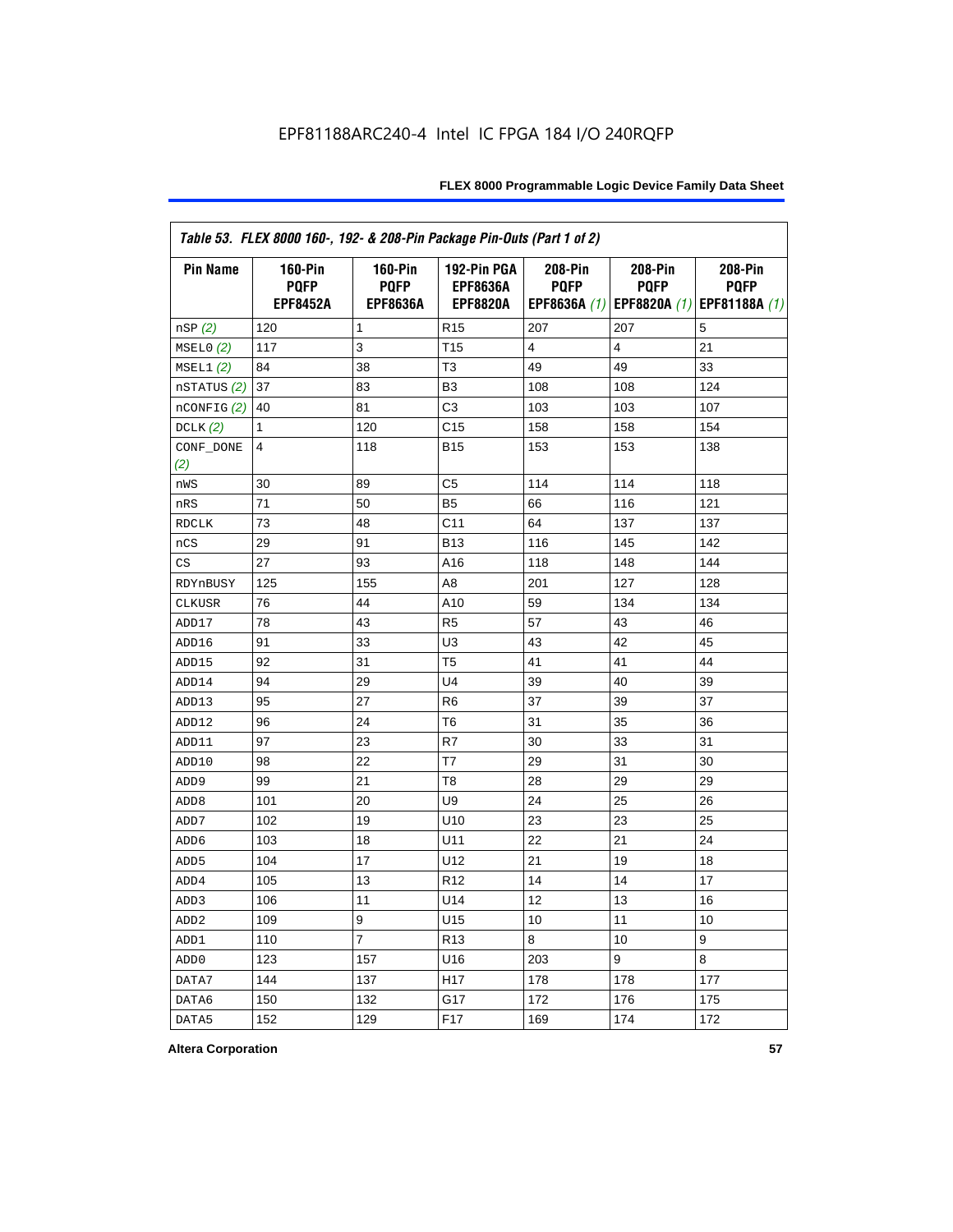| <b>Pin Name</b>                     | <b>160-Pin</b><br><b>PQFP</b>                                | $160-Pin$<br><b>PQFP</b>                                                   | 192-Pin PGA<br><b>EPF8636A</b>                                                                                                                     | 208-Pin<br><b>PQFP</b>                                                                                                                                                           | 208-Pin<br><b>PQFP</b>                                                              | 208-Pin<br><b>PQFP</b>                                                                                   |
|-------------------------------------|--------------------------------------------------------------|----------------------------------------------------------------------------|----------------------------------------------------------------------------------------------------------------------------------------------------|----------------------------------------------------------------------------------------------------------------------------------------------------------------------------------|-------------------------------------------------------------------------------------|----------------------------------------------------------------------------------------------------------|
|                                     | <b>EPF8452A</b>                                              | <b>EPF8636A</b>                                                            | <b>EPF8820A</b>                                                                                                                                    | EPF8636A (1)                                                                                                                                                                     | EPF8820A (1)                                                                        | EPF81188A (1)                                                                                            |
| DATA4                               | 154                                                          | 127                                                                        | E17                                                                                                                                                | 165                                                                                                                                                                              | 172                                                                                 | 170                                                                                                      |
| DATA3                               | 157                                                          | 124                                                                        | G15                                                                                                                                                | 162                                                                                                                                                                              | 171                                                                                 | 168                                                                                                      |
| DATA2                               | 159                                                          | 122                                                                        | F <sub>15</sub>                                                                                                                                    | 160                                                                                                                                                                              | 167                                                                                 | 166                                                                                                      |
| DATA1                               | 11                                                           | 115                                                                        | E16                                                                                                                                                | 149                                                                                                                                                                              | 165                                                                                 | 163                                                                                                      |
| DATA0                               | 12                                                           | 113                                                                        | C <sub>16</sub>                                                                                                                                    | 147                                                                                                                                                                              | 162                                                                                 | 161                                                                                                      |
| SDOUT(3)                            | 128                                                          | 152                                                                        | C7(11)                                                                                                                                             | 198                                                                                                                                                                              | 124                                                                                 | 119                                                                                                      |
| TDI(4)                              | $\equiv$                                                     | 55                                                                         | R <sub>11</sub>                                                                                                                                    | 72                                                                                                                                                                               | 20                                                                                  | $\overline{\phantom{0}}$                                                                                 |
| TDO(4)                              | $\overline{\phantom{0}}$                                     | 95                                                                         | B <sub>9</sub>                                                                                                                                     | 120                                                                                                                                                                              | 129                                                                                 | -                                                                                                        |
| TCK $(4)$ , $(6)$                   |                                                              | 57                                                                         | U8                                                                                                                                                 | 74                                                                                                                                                                               | 30                                                                                  | -                                                                                                        |
| TMS $(4)$                           |                                                              | 59                                                                         | U7                                                                                                                                                 | 76                                                                                                                                                                               | 32                                                                                  | $\overline{\phantom{0}}$                                                                                 |
| TRST(7)                             |                                                              | 40                                                                         | R <sub>3</sub>                                                                                                                                     | 54                                                                                                                                                                               | 54                                                                                  |                                                                                                          |
| Dedicated<br>Inputs (10)            | 5, 36, 85, 116                                               | 6, 35, 87, 116                                                             | A5, U5, U13,<br>A13                                                                                                                                | 7, 45, 112,<br>150                                                                                                                                                               | 17, 36, 121,<br>140                                                                 | 13, 41, 116,<br>146                                                                                      |
| <b>VCCINT</b><br>(5.0 V)            | 21, 41, 53, 67,<br>80, 81, 100, 121,<br>133, 147, 160        | 4, 5, 26, 85,<br>106                                                       | C8, C9, C10,<br>R8, R9, R10,<br>R <sub>14</sub>                                                                                                    | 5, 6, 33, 110,<br>137                                                                                                                                                            | 5, 6, 27, 48,<br>119, 141                                                           | 4, 20, 35, 48,<br>50, 102, 114,<br>131, 147                                                              |
| <b>VCCIO</b><br>(5.0 V or<br>3.3 V  |                                                              | 25, 41, 60, 70,<br>80, 107, 121,<br>140, 149, 160                          | D3, D4, D9,<br>D14, D15, G4,<br>G14, L4, L14,<br>P4, P9, P14                                                                                       | 32, 55, 78, 91,<br>102, 138, 159,<br>182, 193, 206                                                                                                                               | 26, 55, 69, 87,<br>102, 131, 159,<br>173, 191, 206                                  | 3, 19, 34, 49,<br>69, 87, 106,<br>123, 140, 156,<br>174, 192                                             |
| GND                                 | 13, 14, 28, 46,<br>60, 75, 93, 107,<br>108, 126, 140,<br>155 | 15, 16, 36, 37,<br>45, 51, 75, 84,<br>86, 96, 97,<br>117, 126, 131,<br>154 | C4, D7, D8,<br>D <sub>10</sub> , D <sub>11</sub> , H <sub>4</sub> ,<br>H <sub>14</sub> , K <sub>4</sub> , K <sub>14</sub> ,<br>P7, P8, P10,<br>P11 | 19, 20, 46, 47,<br>60, 67, 96,<br>109, 111, 124,<br>125, 151, 164,<br>171, 200                                                                                                   | 15, 16, 37, 38,<br>60, 78, 96,<br>109, 110, 120,<br>130, 142, 152,<br>164, 182, 200 | 11, 12, 27, 28,<br>42, 43, 60, 78,<br>96, 105, 115,<br>122, 132, 139,<br>148, 155, 159,<br>165, 183, 201 |
| No Connect<br>(N.C.)                | 2, 3, 38, 39, 70,<br>82, 83, 118, 119,<br>148                | 2, 39, 82, 119                                                             | C6, C12, C13,<br>C14, E3, E15,<br>F3, J3, J4,<br>J14, J15, N3,<br>N15, P3, P15,<br>R4 (12)                                                         | 1, 2, 3, 16, 17,<br>18, 25, 26, 27,<br>34, 35, 36, 50,<br>51, 52, 53,<br>104, 105, 106,<br>107, 121, 122,<br>123, 130, 131,<br>132, 139, 140,<br>141, 154, 155,<br>156, 157, 208 | 1, 2, 3, 50, 51,<br>52, 53, 104,<br>105, 106, 107,<br>154, 155, 156,<br>157, 208    | 1, 2, 51, 52, 53,<br>54, 103, 104,<br>157, 158, 207,<br>208                                              |
| <b>Total User</b><br>I/O Pins $(9)$ | 116                                                          | 114                                                                        | 132, 148 (13)                                                                                                                                      | 132                                                                                                                                                                              | 148                                                                                 | 144                                                                                                      |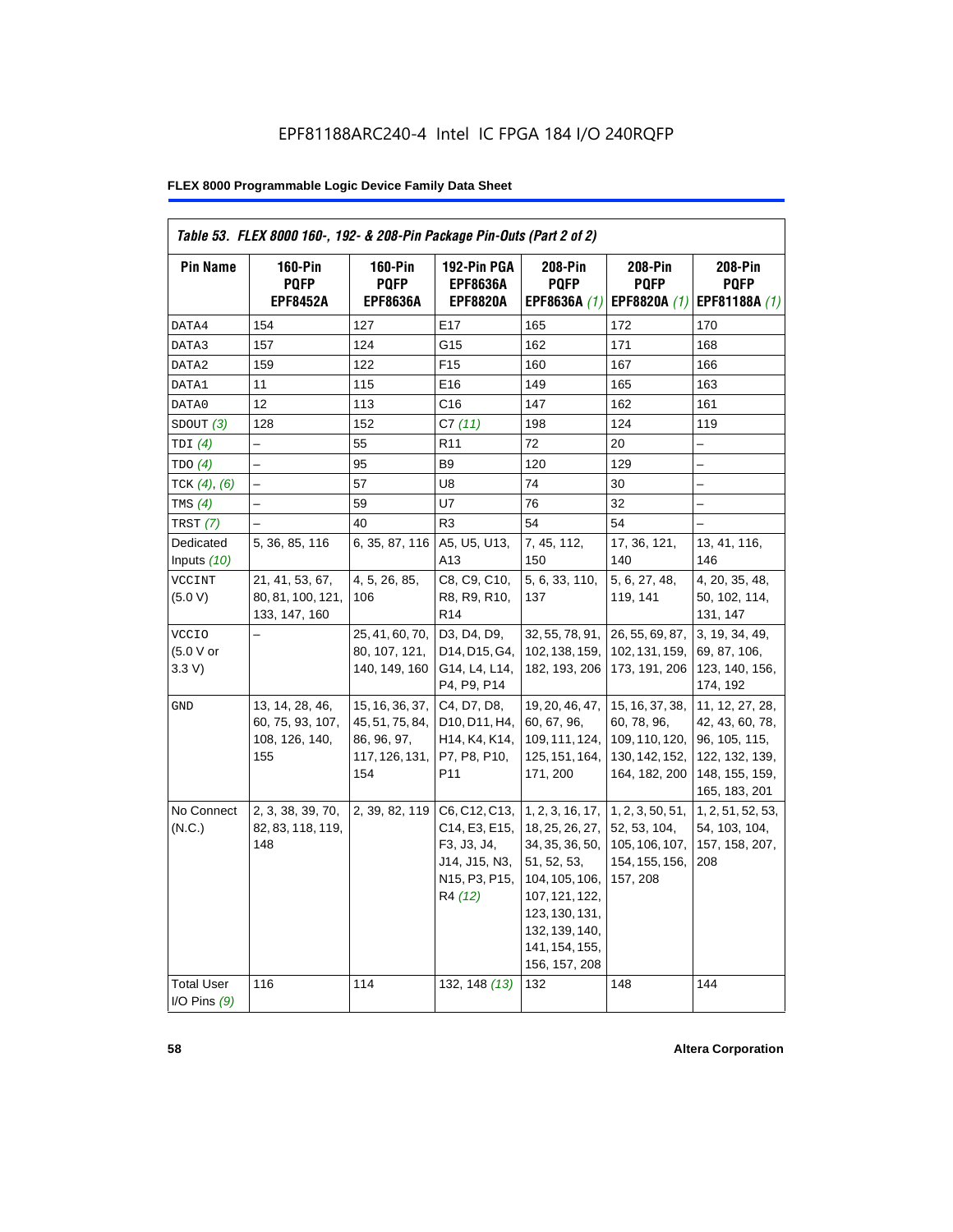| Table 54. FLEX 8000 225-, 232-, 240-, 280- & 304-Pin Package Pin-Outs (Part 1 of 3) |                                                 |                                           |                                                   |                                                   |                                    |                                                   |
|-------------------------------------------------------------------------------------|-------------------------------------------------|-------------------------------------------|---------------------------------------------------|---------------------------------------------------|------------------------------------|---------------------------------------------------|
| <b>Pin Name</b>                                                                     | <b>225-Pin</b><br><b>BGA</b><br><b>EPF8820A</b> | 232-Pin<br><b>PGA</b><br><b>EPF81188A</b> | <b>240-Pin</b><br><b>PQFP</b><br><b>EPF81188A</b> | <b>240-Pin</b><br><b>PQFP</b><br><b>EPF81500A</b> | 280-Pin<br><b>PGA</b><br>EPF81500A | <b>304-Pin</b><br><b>ROFP</b><br><b>EPF81500A</b> |
| nSP(2)                                                                              | A15                                             | C <sub>14</sub>                           | 237                                               | 237                                               | W <sub>1</sub>                     | 304                                               |
| MSELO(2)                                                                            | <b>B14</b>                                      | G15                                       | 21                                                | 19                                                | N <sub>1</sub>                     | 26                                                |
| MSEL1(2)                                                                            | R <sub>15</sub>                                 | L <sub>15</sub>                           | 40                                                | 38                                                | H <sub>3</sub>                     | 51                                                |
| nSTATUS (2)                                                                         | P <sub>2</sub>                                  | L <sub>3</sub>                            | 141                                               | 142                                               | G19                                | 178                                               |
| $n$ CONFIG $(2)$                                                                    | R <sub>1</sub>                                  | R <sub>4</sub>                            | 117                                               | 120                                               | <b>B18</b>                         | 152                                               |
| DCLK $(2)$                                                                          | B <sub>2</sub>                                  | C <sub>4</sub>                            | 184                                               | 183                                               | U18                                | 230                                               |
| $CONF\_DONE(2)$                                                                     | A1                                              | G3                                        | 160                                               | 161                                               | M16                                | 204                                               |
| nWS                                                                                 | L4                                              | P <sub>1</sub>                            | 133                                               | 134                                               | F <sub>18</sub>                    | 167                                               |
| nRS                                                                                 | K <sub>5</sub>                                  | N <sub>1</sub>                            | 137                                               | 138                                               | G18                                | 171                                               |
| <b>RDCLK</b>                                                                        | F <sub>1</sub>                                  | G <sub>2</sub>                            | 158                                               | 159                                               | M17                                | 202                                               |
| nCS                                                                                 | D <sub>1</sub>                                  | E <sub>2</sub>                            | 166                                               | 167                                               | N <sub>16</sub>                    | 212                                               |
| CS                                                                                  | C <sub>1</sub>                                  | E <sub>3</sub>                            | 169                                               | 170                                               | N <sub>18</sub>                    | 215                                               |
| RDYnBUSY                                                                            | J3                                              | K <sub>2</sub>                            | 146                                               | 147                                               | J17                                | 183                                               |
| <b>CLKUSR</b>                                                                       | G <sub>2</sub>                                  | H <sub>2</sub>                            | 155                                               | 156                                               | K <sub>19</sub>                    | 199                                               |
| ADD17                                                                               | M14                                             | R <sub>15</sub>                           | 58                                                | 56                                                | E <sub>3</sub>                     | 73                                                |
| ADD16                                                                               | L12                                             | T <sub>17</sub>                           | 56                                                | 54                                                | E <sub>2</sub>                     | 71                                                |
| ADD15                                                                               | M15                                             | P <sub>15</sub>                           | 54                                                | 52                                                | F4                                 | 69                                                |
| ADD14                                                                               | L13                                             | M14                                       | 47                                                | 45                                                | G1                                 | 60                                                |
| ADD13                                                                               | L <sub>14</sub>                                 | M15                                       | 45                                                | 43                                                | H <sub>2</sub>                     | 58                                                |
| ADD12                                                                               | K <sub>13</sub>                                 | M16                                       | 43                                                | 41                                                | H1                                 | 56                                                |
| ADD11                                                                               | K <sub>15</sub>                                 | K <sub>15</sub>                           | 36                                                | 34                                                | JЗ                                 | 47                                                |
| ADD10                                                                               | J13                                             | K <sub>17</sub>                           | 34                                                | 32                                                | K <sub>3</sub>                     | 45                                                |
| ADD <sub>9</sub>                                                                    | J15                                             | J14                                       | 32                                                | 30                                                | K4                                 | 43                                                |
| ADD <sub>8</sub>                                                                    | G14                                             | J15                                       | 29                                                | 27                                                | L1                                 | 34                                                |
| ADD7                                                                                | G13                                             | H <sub>17</sub>                           | 27                                                | 25                                                | L2                                 | 32                                                |
| ADD <sub>6</sub>                                                                    | G11                                             | H <sub>15</sub>                           | 25                                                | 23                                                | M1                                 | 30                                                |
| ADD <sub>5</sub>                                                                    | F <sub>14</sub>                                 | F <sub>16</sub>                           | 18                                                | 16                                                | N <sub>2</sub>                     | 20                                                |
| ADD4                                                                                | E <sub>13</sub>                                 | F <sub>15</sub>                           | 16                                                | 14                                                | N <sub>3</sub>                     | 18                                                |
| ADD3                                                                                | D <sub>15</sub>                                 | F <sub>14</sub>                           | 14                                                | 12                                                | N <sub>4</sub>                     | 16                                                |
| ADD <sub>2</sub>                                                                    | D <sub>14</sub>                                 | D <sub>15</sub>                           | 7                                                 | 5                                                 | U <sub>1</sub>                     | 8                                                 |
| ADD1                                                                                | E12                                             | <b>B17</b>                                | 5                                                 | 3                                                 | U2                                 | 6                                                 |
| ADD <sub>0</sub>                                                                    | C <sub>15</sub>                                 | C <sub>15</sub>                           | 3                                                 | 1                                                 | V <sub>1</sub>                     | 4                                                 |
| DATA7                                                                               | A7                                              | A7                                        | 205                                               | 199                                               | W13                                | 254                                               |
| DATA6                                                                               | D7                                              | D8                                        | 203                                               | 197                                               | W14                                | 252                                               |
| DATA5                                                                               | A6                                              | B7                                        | 200                                               | 196                                               | W15                                | 250                                               |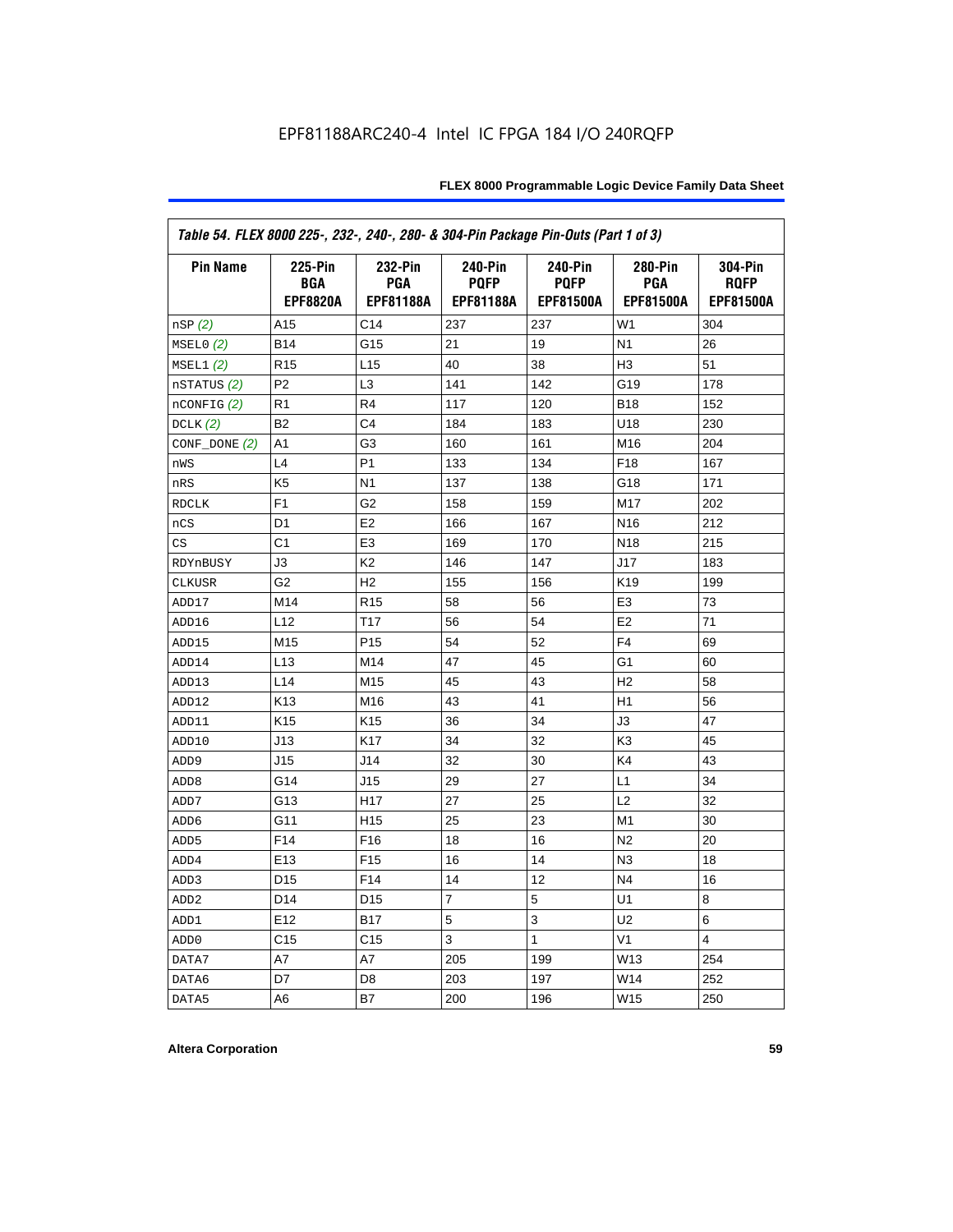| Table 54. FLEX 8000 225-, 232-, 240-, 280- & 304-Pin Package Pin-Outs (Part 2 of 3) |                                                                                                                                         |                                                                                                                     |                                                                |                                                                       |                                                                                                                            |                                                                      |
|-------------------------------------------------------------------------------------|-----------------------------------------------------------------------------------------------------------------------------------------|---------------------------------------------------------------------------------------------------------------------|----------------------------------------------------------------|-----------------------------------------------------------------------|----------------------------------------------------------------------------------------------------------------------------|----------------------------------------------------------------------|
| <b>Pin Name</b>                                                                     | 225-Pin<br><b>BGA</b><br><b>EPF8820A</b>                                                                                                | 232-Pin<br><b>PGA</b><br><b>EPF81188A</b>                                                                           | 240-Pin<br><b>POFP</b><br><b>EPF81188A</b>                     | 240-Pin<br><b>POFP</b><br><b>EPF81500A</b>                            | <b>280-Pin</b><br><b>PGA</b><br><b>EPF81500A</b>                                                                           | <b>304-Pin</b><br><b>RQFP</b><br><b>EPF81500A</b>                    |
| DATA4                                                                               | A <sub>5</sub>                                                                                                                          | C7                                                                                                                  | 198                                                            | 194                                                                   | W16                                                                                                                        | 248                                                                  |
| DATA3                                                                               | B <sub>5</sub>                                                                                                                          | D7                                                                                                                  | 196                                                            | 193                                                                   | W17                                                                                                                        | 246                                                                  |
| DATA2                                                                               | E <sub>6</sub>                                                                                                                          | B <sub>5</sub>                                                                                                      | 194                                                            | 190                                                                   | V16                                                                                                                        | 243                                                                  |
| DATA1                                                                               | D <sub>5</sub>                                                                                                                          | A3                                                                                                                  | 191                                                            | 189                                                                   | U16                                                                                                                        | 241                                                                  |
| DATA0                                                                               | C4                                                                                                                                      | A2                                                                                                                  | 189                                                            | 187                                                                   | V17                                                                                                                        | 239                                                                  |
| SDOUT (3)                                                                           | K <sub>1</sub>                                                                                                                          | N <sub>2</sub>                                                                                                      | 135                                                            | 136                                                                   | F <sub>19</sub>                                                                                                            | 169                                                                  |
| TDI                                                                                 | F15(4)                                                                                                                                  | $\overline{\phantom{0}}$                                                                                            | $\overline{\phantom{0}}$                                       | 63(14)                                                                | B1 (14)                                                                                                                    | 80(14)                                                               |
| TDO                                                                                 | J2(4)                                                                                                                                   | $\overline{a}$                                                                                                      | $\overline{a}$                                                 | 117                                                                   | C <sub>17</sub>                                                                                                            | 149                                                                  |
| TCK $(6)$                                                                           | J14(4)                                                                                                                                  | $\overline{\phantom{0}}$                                                                                            | -                                                              | 116 $(14)$                                                            | A <sub>19</sub> $(14)$                                                                                                     | 148 $(14)$                                                           |
| TMS                                                                                 | J12(4)                                                                                                                                  |                                                                                                                     | $\overline{\phantom{0}}$                                       | 64 (14)                                                               | C2(14)                                                                                                                     | 81(14)                                                               |
| TRST (7)                                                                            | P <sub>14</sub>                                                                                                                         | $\equiv$                                                                                                            | $\overline{a}$                                                 | 115 $(14)$                                                            | A <sub>18</sub> $(14)$                                                                                                     | 145(14)                                                              |
| Dedicated Inputs<br>(10)                                                            | F4, L1, K12,<br>E <sub>15</sub>                                                                                                         | C1, C17, R1,<br><b>R17</b>                                                                                          | 10, 51, 130,<br>171                                            | 8, 49, 131,<br>172                                                    | F1, F16, P3,<br>P <sub>19</sub>                                                                                            | 12, 64, 164,<br>217                                                  |
| <b>VCCINT</b><br>(5.0 V)                                                            | F5, F10, E1,<br>L2, K4, M12,<br>P15, H13,<br>H14, B15,<br>C13                                                                           | E4, H4, L4,<br>P12, L14,<br>H14, E14,<br>R14, U1                                                                    | 20, 42, 64, 66,<br>114, 128, 150,<br>172, 236                  | 18, 40, 60, 62,<br>91, 114, 129,<br>151, 173, 209,<br>236             | B17, D3, D15,<br>E8, E10, E12,<br>E14, R7, R9,<br>R <sub>11</sub> , R <sub>13</sub> ,<br>R <sub>14</sub> , T <sub>14</sub> | 24, 54, 77,<br>144, 79, 115,<br>162, 191, 218,<br>266, 301           |
| <b>VCCIO</b><br>(5.0 V or 3.3 V)                                                    | H3, H2, P6,<br>R6, P10, N10,<br>R <sub>14</sub> , N <sub>13</sub> ,<br>H15, H12,<br>D12, A14,<br>B10, A10, B6,<br>C6, A2, C3,<br>M4, R2 | N10, M13,<br>M5, K13, K5,<br>H <sub>13</sub> , H <sub>5</sub> , F <sub>5</sub> ,<br>E10, E8, N8,<br>F <sub>13</sub> | 19, 41, 65, 81,<br>99, 116, 140,<br>162, 186, 202,<br>220, 235 | 17, 39, 61, 78,<br>94, 108, 130,<br>152, 174, 191,  <br>205, 221, 235 | D14, E7, E9,<br>E11, E13, R6,<br>R8, R10, R12,<br>T13, T15                                                                 | 22, 53, 78, 99,<br>119, 137, 163,<br>193, 220, 244,<br>262, 282, 300 |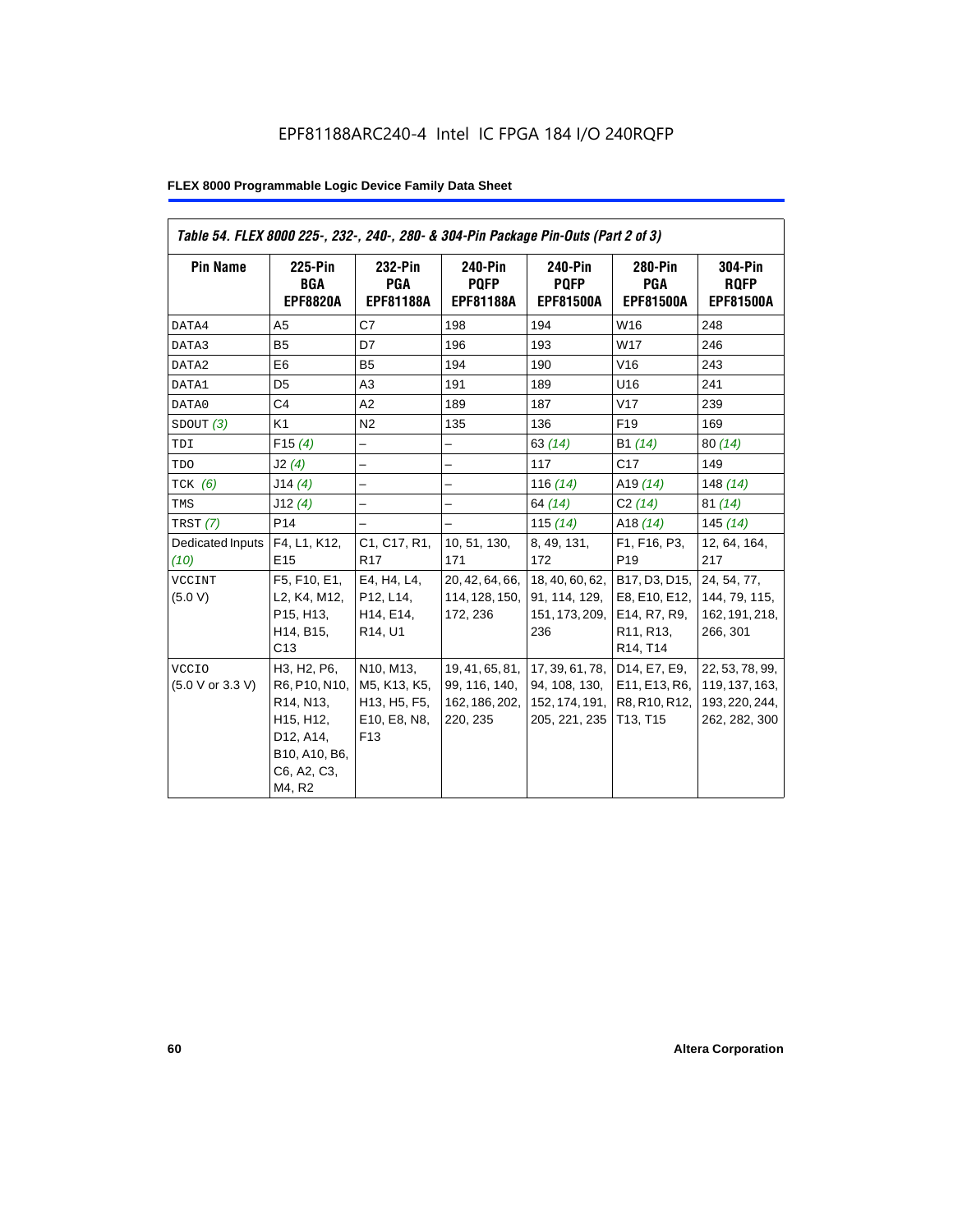| Table 54. FLEX 8000 225-, 232-, 240-, 280- & 304-Pin Package Pin-Outs (Part 3 of 3) |                                                                                                                                                                              |                                                                                                          |                                                                                                         |                                                                                                                                                              |                                                                                                                                                    |                                                                                                                                                                                                            |
|-------------------------------------------------------------------------------------|------------------------------------------------------------------------------------------------------------------------------------------------------------------------------|----------------------------------------------------------------------------------------------------------|---------------------------------------------------------------------------------------------------------|--------------------------------------------------------------------------------------------------------------------------------------------------------------|----------------------------------------------------------------------------------------------------------------------------------------------------|------------------------------------------------------------------------------------------------------------------------------------------------------------------------------------------------------------|
| <b>Pin Name</b>                                                                     | <b>225-Pin</b><br><b>BGA</b><br><b>EPF8820A</b>                                                                                                                              | 232-Pin<br><b>PGA</b><br><b>EPF81188A</b>                                                                | <b>240-Pin</b><br><b>PQFP</b><br><b>EPF81188A</b>                                                       | <b>240-Pin</b><br><b>PQFP</b><br><b>EPF81500A</b>                                                                                                            | <b>280-Pin</b><br><b>PGA</b><br><b>EPF81500A</b>                                                                                                   | <b>304-Pin</b><br><b>ROFP</b><br><b>EPF81500A</b>                                                                                                                                                          |
| <b>GND</b>                                                                          | B1, D4, E14,<br>F7, F8, F9,<br>F12, G6, G7,<br>G8, G9, G10,<br>H1, H4, H5,<br>H6, H7, H8,<br>H9, H10, H11,<br>J6, J7, J8, J9,<br>J10, K6, K7,<br>K8, K9, K11,<br>L15, N3, P1 | A1, D6, E11,<br>E7, E9, G4,<br>G5, G13,<br>G14, J5, J13,<br>K4, K14, L5,<br>L13, N4, N7,<br>N9, N11, N14 | 8, 9, 30, 31,<br>52, 53, 72, 90,<br>108, 115, 129,<br>139, 151, 161,<br>173, 185, 187,<br>193, 211, 229 | 6, 7, 28, 29,<br>50, 51, 71, 85, E4, E5, E6,<br>92, 101, 118,<br>162, 163, 184, H5, H15, J5,<br>185, 186, 198, J15, K5, K15,<br>208, 214, 228   L5, L15, M5, | D4, D5, D16,<br>E15, E16, F5,<br>119, 140, 141, F15, G5, G15,<br>M15, N5,<br>N15, P4, P5,<br>P15, P16, R4,<br>R5, R15, R16,<br>T4, T5, T16,<br>U17 | 9, 11, 36, 38,<br>65, 67, 90,<br>108, 116,<br>128, 150,<br>151, 175, 177,<br>206, 208, 231,<br>232, 237, 253,<br>265, 273, 291                                                                             |
| No Connect<br>(N.C.)                                                                |                                                                                                                                                                              |                                                                                                          | 61, 62, 119,<br>120, 181, 182,<br>239, 240                                                              |                                                                                                                                                              |                                                                                                                                                    | 10, 21, 23, 25,<br>35, 37, 39, 40,<br>41, 42, 52, 55,<br>66, 68, 146,<br>147, 161, 173,<br>174, 176, 187,<br>188, 189, 190,<br>192, 194, 195,<br>205, 207, 219,<br>221, 233, 234,<br>235, 236, 302,<br>303 |
| Total User I/O<br>Pins $(9)$                                                        | 148                                                                                                                                                                          | 180                                                                                                      | 180                                                                                                     | 177                                                                                                                                                          | 204                                                                                                                                                | 204                                                                                                                                                                                                        |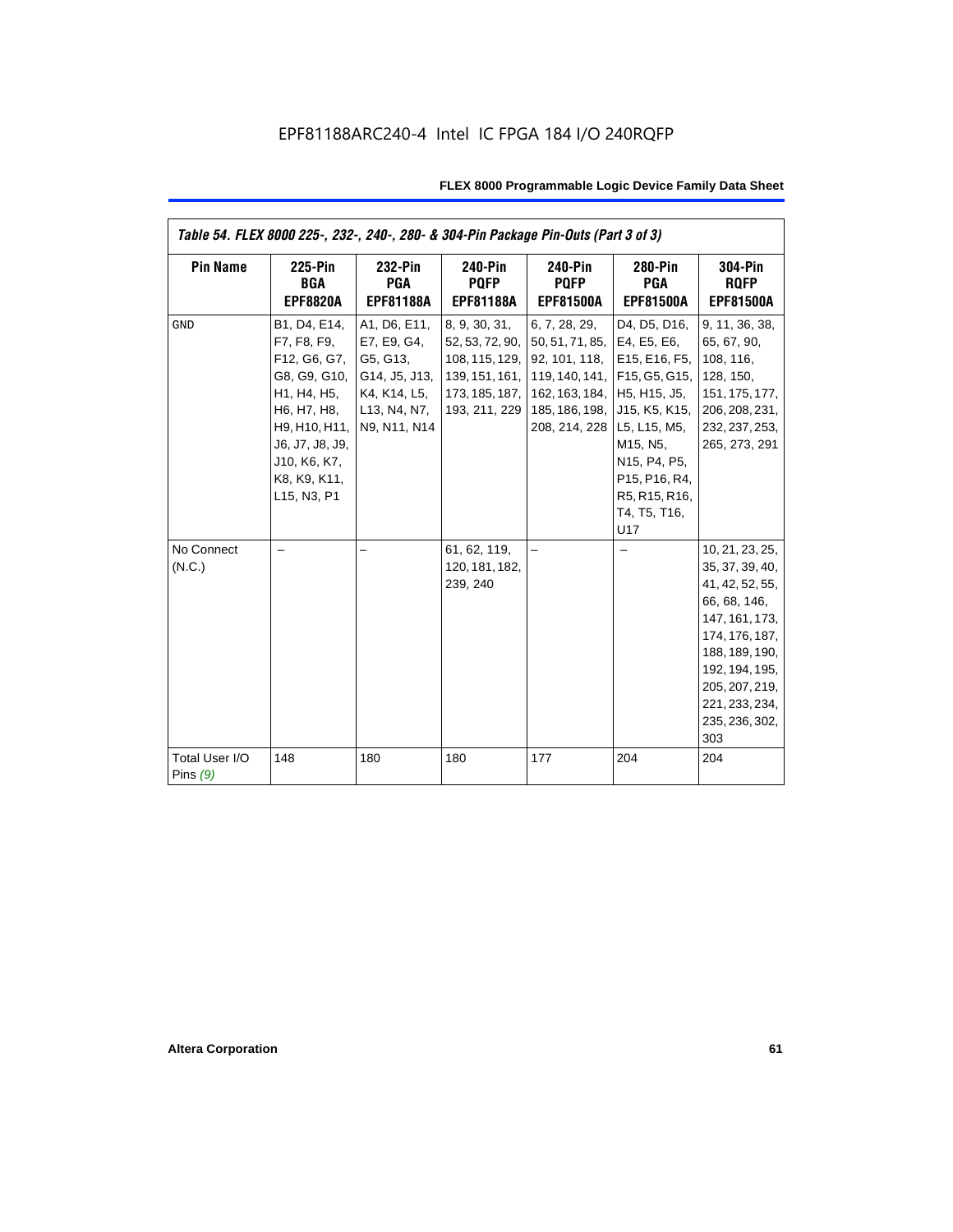#### *Notes to tables:*

- (1) Perform a complete thermal analysis before committing a design to this device package. See *Application Note 74 (Evaluating Power for Altera Devices)* for more information.
- (2) This pin is a dedicated pin and is not available as a user I/O pin.
- (3) SDOUT will drive out during configuration. After configuration, it may be used as a user I/O pin. By default, the MAX+PLUS II software will not use SDOUT as a user I/O pin; the user can override the MAX+PLUS II software and use SDOUT as a user I/O pin.
- (4) If the device is not configured to use the JTAG BST circuitry, this pin is available as a user I/O pin.
- (5) JTAG pins are available for EPF8636A devices only. These pins are dedicated user I/O pins.
- $(6)$  If this pin is used as an input in user mode, ensure that it does not toggle before or during configuration.
- (7) TRST is a dedicated input pin for JTAG use. This pin must be grounded if JTAG BST is not used.
- (8) Pin 52 is a  $V_{CC}$  pin on EPF8452A devices only.
- (9) The user I/O pin count includes dedicated input pins and all I/O pins.
- (10) Unused dedicated inputs should be tied to ground on the board.
- (11) SDOUT does not exist in the EPF8636GC192 device.
- (12) These pins are no connect (N.C.) pins for EPF8636A devices only. They are user I/O pins in EPF8820A devices.
- (13) EPF8636A devices have 132 user I/O pins; EPF8820A devices have 148 user I/O pins.
- (14) For EPF81500A devices, these pins are dedicated JTAG pins and are not available as user I/O pins. If JTAG BST is not used, TDI, TCK, TMS, and TRST should be tied to GND.

**Revision History**

The information contained in the *FLEX 8000 Programmable Logic Device Family Data Sheet* version 11.1 supersedes information published in previous versions. The *FLEX 8000 Programmable Logic Device Family Data Sheet* version 11.1 contains the following change: minor textual updates.